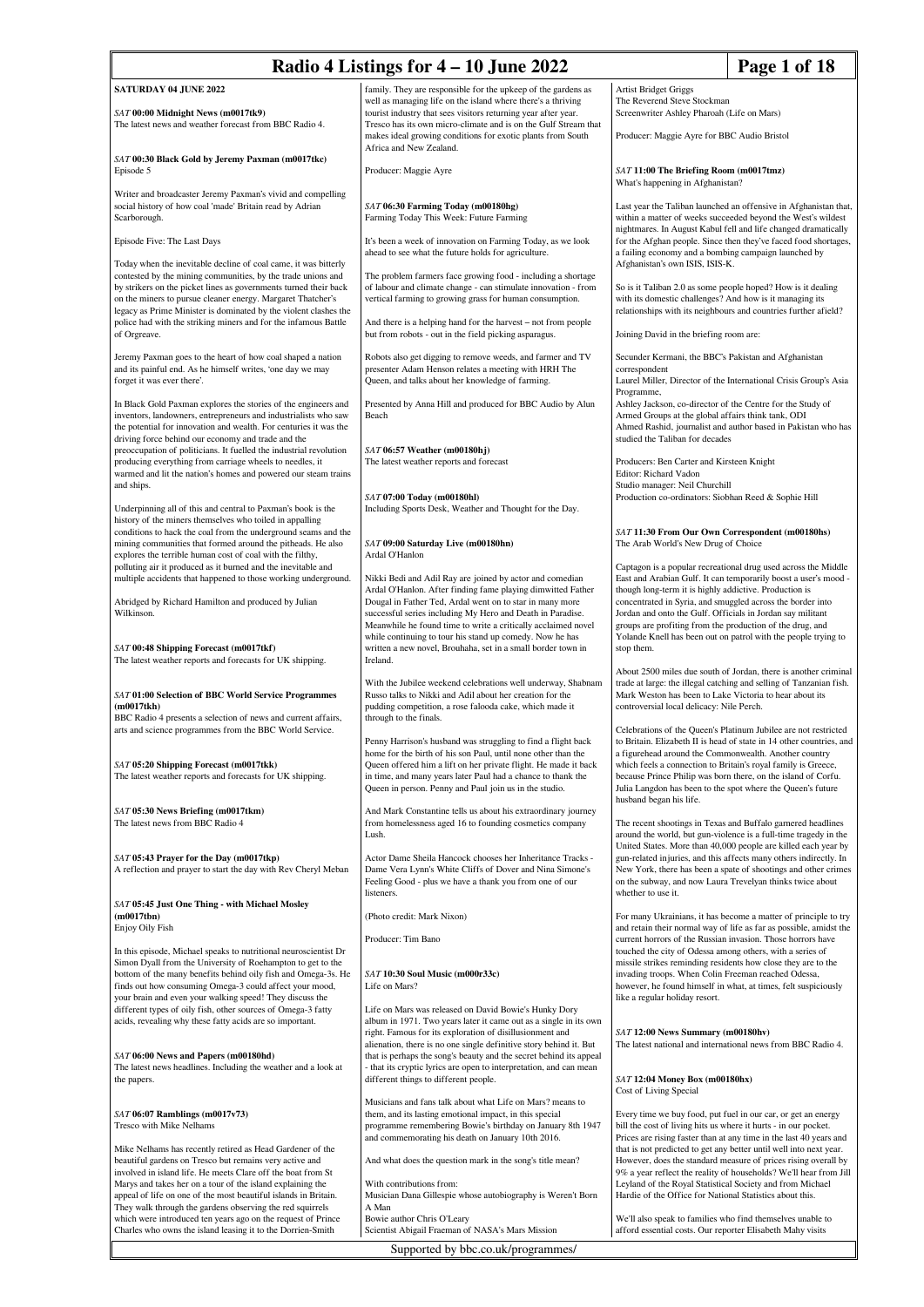| Radio 4 Listings for $4 - 10$ June 2022<br>Page 2 of 18                                                                                                                                                      |                                                                                                                                                                                                                                                            |                                                                                                                                                                                                                                                                 |  |
|--------------------------------------------------------------------------------------------------------------------------------------------------------------------------------------------------------------|------------------------------------------------------------------------------------------------------------------------------------------------------------------------------------------------------------------------------------------------------------|-----------------------------------------------------------------------------------------------------------------------------------------------------------------------------------------------------------------------------------------------------------------|--|
| Oakham in Rutland to see a beautician with two children, who                                                                                                                                                 | When the inhabitants of Kalina, a suburb of Mumbai, are told a                                                                                                                                                                                             |                                                                                                                                                                                                                                                                 |  |
| is finding her money won't stretch as far as she needs.                                                                                                                                                      | royal couple will be paying a visit, old rivalries and jealousies<br>threaten to destroy the community.                                                                                                                                                    | Nick Robinson talks to the government's social cohesion<br>adviser, Dame Sarah Khan, about her efforts to counter<br>extremism and the upcoming review of the Prevent counter-                                                                                  |  |
| New data from the market research company NielsenIQ<br>explores how our supermarket shopping habits are changing.                                                                                            | Jackie Fernandes, from the Parish Committee, is handed the<br>job of planning a grand welcome but is she up to the job?                                                                                                                                    | terror strategy                                                                                                                                                                                                                                                 |  |
| And we'll hear from some online advice groups about what, if<br>anything, we can change to reduce the impact of the cost of<br>living crisis.                                                                | Caterer, Shailesh Joshi, who has delusions of grandeur, is tasked<br>with setting up a snack table. But can he meet the brief? History<br>professor Colin Sequeira, who is teaching the eight standard                                                     | SAT 17:54 Shipping Forecast (m00180jf)<br>The latest weather reports and forecasts for UK shipping.                                                                                                                                                             |  |
| Presenter: Paul Lewis<br>Reporter: Elisabeth Mahy<br>Researchers: Sandra Hardial and Amber Mehmood                                                                                                           | students about British colonialism, is appointed to find a<br>suitable student to present a mango to the Royals. But does he<br>care?<br>A story about big dreams, small lives, riots, marriages and a                                                     | SAT 17:57 Weather (m00180jh)<br>The latest weather reports and forecast                                                                                                                                                                                         |  |
| Editor: Jess Quayle                                                                                                                                                                                          | mango.                                                                                                                                                                                                                                                     |                                                                                                                                                                                                                                                                 |  |
| (First broadcast 12noon, Saturday 4th June, 2022)                                                                                                                                                            | Cast<br>Jackie Fernandes Shernaz Patel                                                                                                                                                                                                                     | SAT 18:00 Six O'Clock News (m00180jk)<br>Festivities for Jubilee continue with concert outside<br><b>Buckingham Palace</b>                                                                                                                                      |  |
| SAT 12:30 The News Quiz (m0017tsw)<br>Series 108                                                                                                                                                             | Shailesh Joshi Tavish Bhattacharyya<br>Colin Sequeira Vivek Madan<br>Robert Wilson Akash Khurana                                                                                                                                                           | $SAT$ 18:15 Loose Ends (m00180jm)                                                                                                                                                                                                                               |  |
| Episode 7                                                                                                                                                                                                    | Principal Dias Darius Shroff<br>Anju Nitya Mathur<br>Petula Kokila Mohini Beri                                                                                                                                                                             | Lucy Worsley, Lynette Linton, James Vincent, Sadia Azmat,<br>Hinako Omori, Monophonics, Yasmeen Khan, Clive Anderson                                                                                                                                            |  |
| In the week of the Queen's platinum jubilee, Andy Zaltzman                                                                                                                                                   | Kala Shivani Tanksale                                                                                                                                                                                                                                      | Clive Anderson and Yasmeen Khan are joined by Lucy                                                                                                                                                                                                              |  |
| hurls the week's headlines at Athena Kugblenu, Anand Menon,                                                                                                                                                  | ACP Colaco Danesh Irani                                                                                                                                                                                                                                    | Worsley, Lynette Linton, Sadia Azmat and James Vincent for                                                                                                                                                                                                      |  |
| Lucy Porter and Simon Evans.                                                                                                                                                                                 | Maria Radhika Mital<br>Tulip Suchitra Pillai                                                                                                                                                                                                               | an eclectic mix of conversation, music and comedy. With music<br>from Hinako Omori and Monophonics.                                                                                                                                                             |  |
| Written by Andy Zaltzman with additional material from Alice<br>Fraser, Simon Alcock and Cameron Loxdale                                                                                                     | Peter Farid Currim                                                                                                                                                                                                                                         |                                                                                                                                                                                                                                                                 |  |
| Production co-ordinator: Katie Baum<br>Producer: Richard Morris                                                                                                                                              | All other parts were played by:<br>Zervaan Bunshah<br>Prerna Chawla                                                                                                                                                                                        | $SAT 19:00$ Profile (m00180jp)<br><b>Ben Stokes</b>                                                                                                                                                                                                             |  |
| A BBC Studios Production                                                                                                                                                                                     | Vivek Madan                                                                                                                                                                                                                                                | What makes Ben Stokes, the New Zealand born poster boy of                                                                                                                                                                                                       |  |
| SAT 12:57 Weather (m00180hz)                                                                                                                                                                                 | Shivani Tanksale<br>Nadir Khan                                                                                                                                                                                                                             | English cricket and England's new captain tick? He has at times<br>courted controversy but was the hero in England's world cup<br>triumph. With Mark Coles. Produced by Bob Howard                                                                              |  |
| The latest weather forecast                                                                                                                                                                                  | Written and directed by Ayeesha Menon                                                                                                                                                                                                                      |                                                                                                                                                                                                                                                                 |  |
|                                                                                                                                                                                                              | Sound design by Andreina Gomez                                                                                                                                                                                                                             |                                                                                                                                                                                                                                                                 |  |
|                                                                                                                                                                                                              | Sound Recording by Ashyar Bulsara and Ayush Ahuja                                                                                                                                                                                                          | SAT 19:15 This Cultural Life (m00180jr)                                                                                                                                                                                                                         |  |
| $SAT$ 13:00 News and Weather (m00180j1)<br>The latest national and international news and weather reports                                                                                                    | Assistant Producer, Toral Shah<br>Produced by Nadir Khan                                                                                                                                                                                                   | Jacqueline Wilson at Hay                                                                                                                                                                                                                                        |  |
| from BBC Radio 4                                                                                                                                                                                             |                                                                                                                                                                                                                                                            | In a special edition of This Cultural Life from the Hay Festival,                                                                                                                                                                                               |  |
|                                                                                                                                                                                                              | A Goldhawk production for BBC Radio 4                                                                                                                                                                                                                      | Dame Jacqueline Wilson is John Wilson's guest with an<br>audience of readers young and old. One of the best-loved                                                                                                                                               |  |
| SAT 13:10 Any Questions? (m0017tjz)<br>Colin Boswell, Anneliese Dodds MP, Andrew Griffith MP,                                                                                                                | SAT 16:00 Woman's Hour (m00180j7)                                                                                                                                                                                                                          | children's writers of all time, she has written more than a<br>hundred books, including The Story of Tracy Beaker and Hetty                                                                                                                                     |  |
| Isabel Oakeshott                                                                                                                                                                                             | Weekend Woman's Hour: Grease stars Olivia Moore & Jocasta<br>Almgill, Female Bouncers & the Power of Silence                                                                                                                                               | Feather, both of which were adapted as hugely popular CBBC<br>series. The childhoods depicted by her are usually far from rosy                                                                                                                                  |  |
| Chris Mason presents political debate and discussion from<br>Freshwater Memorial Hall on the Isle of Wight with the owner                                                                                    |                                                                                                                                                                                                                                                            | - she's tackled divorce, depression, death, bullying, abuse,<br>abandonment and homelessness. Despite their themes, or maybe                                                                                                                                    |  |
| of The Garlic Farm and chair of the Isle of Wight branch of the<br>Country, Land and Business Association Colin Boswell, the                                                                                 | As the nation celebrates the Queen's 70 year reign this jubilee<br>weekend we ask what impact will the changes to primogeniture<br>mean for future British monarchs? We hear from five                                                                     | because of them, they are huge bestsellers. She reveals the film,<br>play and places that have inspired her work.                                                                                                                                               |  |
| Labour Party Chair and Shadow Women and Equalities<br>Secretary Anneliese Dodds MP, the Conservative MP and head<br>of the Policy Unit in No.10 Andrew Griffith and the                                      | historians, Alison Weir, Lady Antonia Fraser, Jung Chang,<br>Tracey Borman and Kate Williams.                                                                                                                                                              | Presenter: John Wilson<br>Producer: Sarah Johnson                                                                                                                                                                                                               |  |
| International Editor at Talk TV Isabel Oakeshott.                                                                                                                                                            | Author Julie Myerson's new book is Nonfiction, a novel about a                                                                                                                                                                                             |                                                                                                                                                                                                                                                                 |  |
| Producer: Camellia Sinclair<br>Lead broadcast engineer: Tim Allen                                                                                                                                            | couple struggling with a daughter who is addicted to heroin. It's<br>partly inspired by the experience of her own son's drug<br>addiction. Julie joins Andrea Catherwood to talk about                                                                     | Photo credit: Tricia Yourkevich                                                                                                                                                                                                                                 |  |
|                                                                                                                                                                                                              | addiction, maternal love and the ethics of novel writing.                                                                                                                                                                                                  | SAT 20:00 Archive on 4 (m00180jt)                                                                                                                                                                                                                               |  |
| SAT 14:00 Any Answers? (m00180j3)                                                                                                                                                                            |                                                                                                                                                                                                                                                            | Encounters with Elizabeth                                                                                                                                                                                                                                       |  |
| Have your say on the issues discussed on Any Questions?                                                                                                                                                      | Grease IS the word! We meet actors Olivia Moore and Jocasta<br>Almgill, who are taking on the roles of Sandy and Rizzo in a<br>new production of one of the best-loved musicals of all time.                                                               | Meticulous preparation, perfected protocol, polished routines -<br>all feature in a Platinum Jubilee portfolio, presented by the                                                                                                                                |  |
| SAT 14:45 39 Ways to Save the Planet (m000v9tl)<br>Steel without the fossil fuels                                                                                                                            | The Women's Prize for Fiction has launched a campaign to                                                                                                                                                                                                   | distinguished royal biographer and historian, Robert Lacey, of<br>stories about the day her subjects met the Queen.                                                                                                                                             |  |
| Modern civilisation is quite literally built on steel. Our cities,                                                                                                                                           | encourage more men to read novels by women. Research,<br>conducted for Mary Ann Sieghart's The Authority Gap, found                                                                                                                                        | Some encounters with Queen Elizabeth are official, like the                                                                                                                                                                                                     |  |
| our homes, our cars are unthinkable without it. But steel-<br>making is the biggest industrial emitter of carbon dioxide so the<br>search is on for a clean, green method of turning iron ore into<br>steel. | that of the top 10 bestselling female fiction authors, including<br>Austen, Atwood and Agatha Christie, only 19% of their readers<br>are men. We hear from Kate Mosse a best-selling novelist,<br>playwright and founder director of the Women's Prize for | weekly prime-ministerial meetings or the regular audiences she<br>holds with the Privy Council and her military chiefs-of-staff.<br>Others are more ad-hoc, with camera-wielding crowds on royal<br>walkabouts or visits overseas. But all are met with nerves: |  |
|                                                                                                                                                                                                              | Fiction.                                                                                                                                                                                                                                                   | bouquets are dropped, coffee spilled, welcoming parties caught                                                                                                                                                                                                  |  |
| Tom Heap meets the Swedes who are ahead of the pack. Three                                                                                                                                                   |                                                                                                                                                                                                                                                            | off-guard. Robert Lacey's collection of tales from around the                                                                                                                                                                                                   |  |
| local companies- Vattenfall, LKAB and SSAB- have come<br>together to deconstruct the whole process and develop ways to                                                                                       | What's it like to be a female bouncer? With the industry saying<br>staff shortages are impacting their ability to keep people safe,                                                                                                                        | world features all of these, and the inside story of how the<br>Queen has dealt with over-assertive premiers, talkative                                                                                                                                         |  |
| remove fossil-fuels from each stage of steel-making. From the                                                                                                                                                | they are making plans to hire more women. Michael Kill is                                                                                                                                                                                                  | Americans and how Her Majesty proof-read an article about                                                                                                                                                                                                       |  |
| enormous iron ore mines of Arctic Sweden to the smelters and                                                                                                                                                 | CEO of the Night Time Industries Association and Carla Leigh                                                                                                                                                                                               | her clothes, and even corrected the journalist's spelling.                                                                                                                                                                                                      |  |
| furnaces that produce the steel, carbon dioxide emissions are                                                                                                                                                | is a Door Supervisor and is setting up her own security business                                                                                                                                                                                           |                                                                                                                                                                                                                                                                 |  |
| being radically reduced, but how close can they get to a truly<br>green steel?                                                                                                                               | focusing on getting women in to the industry.                                                                                                                                                                                                              | A Jubilee collection of stories from the archive and new-minted<br>tales of royal encounters from the Editor-in-Chief of Majesty                                                                                                                                |  |
|                                                                                                                                                                                                              | Tahmima Anam is an anthropologist and a novelist. She's a big                                                                                                                                                                                              | magazine, Ingrid Seward, former First Sea Lord, Admiral Alan                                                                                                                                                                                                    |  |
| Tom and Dr Tamsin Edwards discuss the Swedish plans and<br>calculate just how much of this industry's emissions could be                                                                                     | fan of silence and believes it can be harnessed to challenge<br>sexism and expose bad behaviour.                                                                                                                                                           | West and others.<br>Producer: Simon Elmes                                                                                                                                                                                                                       |  |
| wiped out in a generation.<br>Producer: Alasdair Cross                                                                                                                                                       | Presenter: Nuala McGovern<br>Producer: Rabeka Nurmahomed                                                                                                                                                                                                   |                                                                                                                                                                                                                                                                 |  |
|                                                                                                                                                                                                              | Editor: Karen Dalziel                                                                                                                                                                                                                                      | SAT 21:00 GF Newman's The Corrupted (b050bxkb)                                                                                                                                                                                                                  |  |
| Researcher: Sarah Goodman                                                                                                                                                                                    | PHOTO CREDIT: Manuel Harlan                                                                                                                                                                                                                                | Series <sub>2</sub>                                                                                                                                                                                                                                             |  |
| Produced in conjunction with the Royal Geographical Society.<br>Particular thanks for this episode to Chris McDonald of the                                                                                  |                                                                                                                                                                                                                                                            | Episode 10                                                                                                                                                                                                                                                      |  |
| Materials Processing Institute.                                                                                                                                                                              | SAT 17:00 PM (m00180j9)<br>Full coverage of the day's news                                                                                                                                                                                                 | Crime drama based on the characters from the best selling<br>novel by the multi-award winning writer, GF Newman. This                                                                                                                                           |  |
| Photo courtesy of: Åsa Bäcklin and HYBRIT                                                                                                                                                                    |                                                                                                                                                                                                                                                            | second series runs from 1961 to 1970.                                                                                                                                                                                                                           |  |
| SAT 15:00 Drama (m00180j5)                                                                                                                                                                                   | SAT 17:30 Political Thinking with Nick Robinson<br>(m00180j)                                                                                                                                                                                               | Spanning six decades, the saga plots the course of one family<br>against the back-drop of a revolution in crime as the underworld                                                                                                                               |  |
| The Royal Visit                                                                                                                                                                                              | The Sara Khan One                                                                                                                                                                                                                                          | extends its influence to the very heart of the establishment, in                                                                                                                                                                                                |  |

Supported by bbc.co.uk/programmes/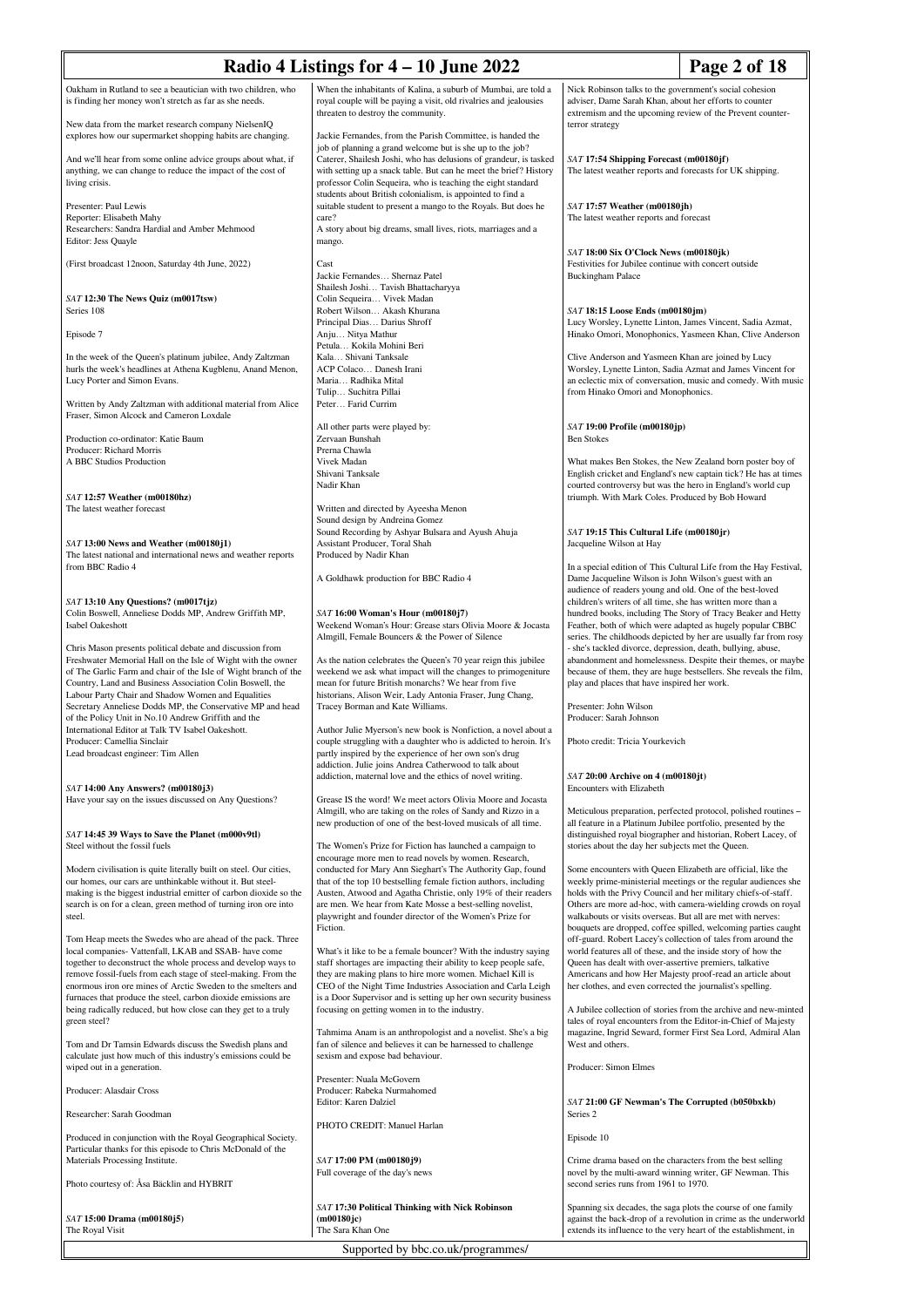# **Radio 4 Listings for 4 – 10 June 2022** Page 3 of 18

an uncomfortable relationship of shared values.

At the start of the 1960s, Joey Oldman acquires crafty Arnold Goodman as his solicitor, and buys shares in the civil engineering firm owned by the corrupt Minister of Transport, Ernest Marples.

Prospering with the help of venal bankers, and growing more devious, he and his wife Cath join Macmillan's Conservative Party. They strive without success to keep their son Brian free of the influence of Jack Braden (Cath's brother) as he takes their 'firm' from running illicit clubs, where they entertain politicians and judges, to armed robbery. All the while, Jack and Brian struggle to keep free of the police and further entanglements with the law, the Kray twins and the Richardsons.

### Episode 10:

Corrupt Tony Wednesday manoeuvres Jack and Brian into court, then gets a big surprise from Joey.

Cast:<br>The Narrator... .......Ross Kemp Joey Oldman...........Toby Jones<br>Cath Oldman Denise Gou Cath Oldman..........Denise Gough<br>Brian Oldman..........Joe Armstrong Brian Oldman..........Joe Armstrong<br>Jack Braden................Luke Allen Gal Jack Braden...........Luke Allen Gale<br>Leah Cohen...........Jasmine Hyde Leah Cohen............Jasmine Hyde

Written by GF Newman Produced and Directed by Clive Brill A Brill production for BBC Radio 4

*SAT* **21:45 Rabbit at Rest (m00026yb)** Episode 1

John Updike's fourth novel about Harry "Rabbit" Angstrom.

It's the end of the 1980s and Harry has acquired a Florida condo, a second grandchild, and a troubled, overworked heart not to mention a troubled underworking son. As Reagan's debtridden, AIDS-panicked America yields to that of the first George Bush, Rabbit explores the bleak terrain of late middle age - looking for reasons to live and opportunities to make peace with a remorselessly accumulating past.

The novel won the Pulitzer Prize for Fiction in 1991, the second "Rabbit" novel to garner that award.

Reader: Toby Jones Abridger: Eileen Horne Producer: Clive Brill

A Brill production for BBC Radio 4

## *SAT* **22:00 News (m00180jw)**

The latest national and international news from BBC Radio 4

*SAT* **22:15 Moral Maze (m0017tcv)** What's the point of university?

Eight universities are under investigation for providing poor quality degrees. The Office for Students has sent inspectors in to investigate whether undergraduates are getting decent value in return for the huge debts they rack up to get their degrees. For years, there's been concern about so-called "Mickey Mouse" degrees that do nothing to boost job prospects.

But the expansion of universities was rooted in a grand ambition to create a better-educated workforce and to turbo-charge social mobility; a wider variety of degree courses, it was thought, would offer something for everyone. Surely it's positive that more young people now get an opportunity that years ago was offered only to a privileged few? University is about more than boosting the student's future earnings; it's about learning to think critically, gaining independence and broadening horizon

Some, though, believe we have too many universities competing for customers by offering firsts to failures. Standards have fallen, and so many people now have degrees that they don't count for much any more. Young people, it's claimed, are being misled into taking on huge personal debts, in return for three wasted years that will do little to improve their employability. Have we reached peak-university? Is it time to go into reverse? Are we reducing the value of higher education, or is the university experience valuable for its own sake? What's the point of university?

With Rachel Hewitt, Harry Lambert, Professor Dennis Hayes and Professor Edith Hall.

Producers: Jonathan Hallewell and Peter Everett Presenter: Michael Buerk

*SAT* **23:00 Round Britain Quiz (m0017t8p)**

Programme 10, 2022

(10/12)

Wales make the last of their four appearances in the current series, fervently hoping they can add another victory to their tally this season. Myfanwy Alexander and David Edwards appear for Wales, against Val McDermid and Alan McCredie of Scotland.

A knowledge of provincial English painters, characters in Macbeth, Chitty Chitty Bang Bang and the sayings of Bill Shankly might all be very helpful to the panel this week. As they work their way to the answers Kirsty will be on hand to feed them clues, though the more help she has to give them the fewer points they'll end up with.

A proportion of the questions have, as usual, been provided by RBQ listeners.

Producer: Paul Bajoria

### *SAT* **23:30 Poetry Please (m0017t4n)** Fiona Benson

Fiona Benson joins Roger McGough to make her selection from listeners' requests. She chooses poems by Lucille Clifton, Sophie Herxheimer, Robin Robertson, Liz Berry, Walt Whitman, Sharon Olds, Hannah Hodgson and Gerard Manley **Hopkins** 

Fiona has published three collections of poetry: Bright Travellers, which was shortlisted for the T.S. Eliot Prize and won the Seamus Heaney Centre for Poetry's Prize for First Full Collection: Vertigo & Ghost, which won the Roehampton Poetry Prize and the Forward Prize for Best Collection; and a new collection, Ephemeron.

The extract from Walt Whitman's Song of Myself is taken from a Drama on 3 production for BBC Radio 3, broadcast in 2021. The reader was Eleanor Bron and the Producer was Emma **Harding** 

Produced by Mair Bosworth for BBC Audio

### **SUNDAY 05 JUNE 2022**

*SUN* **00:00 Midnight News (m00180jy)** The latest news and weather forecast from BBC Radio 4.

*SUN* **00:15 Past Forward: A Century of Sound (m0015l0l)** Louie Hooper sings Lord Rendall

Greg Jenner hears a recording of the song Lord Rendall (sometimes known as Lord Randall) by Somerset folk singer Louie Hooper.

The recording was made in 1942 by the pioneering radio producer Douglas Cleverdon.

With his guests, the playwright Nell Leyshon and Tom Gray from the band Gomez, Greg explores the idea of musical ownership and how musicians are remunerated today.

Marking the centenary of the BBC, Past Forward uses a random date generator to alight somewhere in the BBC's vast archive over the past 100 years. Greg Jenner hears an archive clip for the first time at the top of the programme, and uses it as a starting point in a journey towards the present day. The archive captures a century of British life in a unique way - a history of ordinary people's lives, as well as news of the great events. Greg uncovers connections through people, places and ideas that link the archive fragment to Britain in 2022, pulling in help from experts and those who remember the time, and looking at how far we've come since then.

Producer: Martin Williams

### *SUN* **00:30 Short Works (m0017tsm)** Her Voice

An original short story specially commissioned by BBC Radio 4 from the writer Caitlin Magnall-Kearns. As read by Chris Robinson.

Caitlin Magnall-Kearns is a writer based in East Belfast. She was a finalist in the London Independent Story Prize 2020 and was chosen to be a part of the Lyric Theatre Belfast's New Playwrights Programme in 2021. This is her second piece for Radio 4 following on from her audio drama "Orangefield" that was featured as part of audio anthology "United Kingdoms"

Writer: Caitlin Magnall-Kearns Reader: Chris Rob Producer: Michael Shannon

Supported by bbc.co.uk/programmes/

Executive Editor: Andy Martin

A BBC Northern Ireland production.

*SUN* **00:48 Shipping Forecast (m00180k0)** The latest weather reports and forecasts for UK shipping.

*SUN* **01:00 Selection of BBC World Service Programmes (m00180k2)**

BBC Radio 4 presents a selection of news and current affairs, arts and science programmes from the BBC World Service.

*SUN* **05:20 Shipping Forecast (m00180k4)** The latest weather reports and forecasts for UK shipping.

*SUN* **05:30 News Briefing (m00180k6)** The latest news from BBC Radio 4

*SUN* **05:43 Bells on Sunday (m00180k8)** St Paul's Cathedral in London

Bells on Sunday comes from St Paul's Cathedral in London. The cathedral is one of the most famous and most recognisable sights of London. It has been the location for many important national services of thanksgiving and celebration, including the Platinum Jubilee of HM Elizabeth II, services which are accompanied by the ringing of the bells. The present ring of twelve bells, cast in 1878 by John Taylor of Loughborough is one of the heaviest in the country, with the tenor weighing sixty one and half hundredweight and tuned to B flat. We now hear the bells ringing Stedman Cinques.

*SUN* **05:45 Profile (m00180jp)** [Repeat of broadcast at 19:00 on Saturday]

*SUN* **06:00 News Summary (m00180x4)**

The latest national and international news from BBC Radio 4

*SUN* **06:05 Something Understood (b01h2ch1)** Henry David Thoreau

Mark Tully assesses Henry David Thoreau's influence, 150 years after his death. Advocate of the simple life, champion of emancipation, and fervent opponent of government interference in the lives of citizens. Thoreau's 19th century ideals have inspired civil rights leaders from Mahatma Gandhi to Martin Luther King.

Mark Tully looks not just at Thoreau's famous writings expressing his remarkable affinity with the American outdoors, but at his political activism too, and the legacy it has left around the world. From tax avoidance, to his opposition to slavery, Thoreau was an ardent supporter of the ordinary person. His passionate ideas inspired thinkers and humanitarians, as well as generations of writers, including Ralph Waldo Emerson, Walt Whitman and WB Yeats.

Musicians and composers too, were moved to pay tribute to Thoreau and the programme includes works by such diverse fans as Charles Ives and Pink Floyd.

In asking what we can learn today from the writer of the American classic Walden, Mark Tully reassesses Thoreau's message for the 21st century.

Producer: Adam Fowler A Unique production for BBC Radio 4.

*SUN* **06:35 Natural Histories (b0bd8ffs) Otter** 

With its playful, hand-holding, pebble-juggling ways, the otter wins the cuteness contest with its eyes closed. It's no wonder such a stunningly elegant and charismatic animal has been the star of films and books and the inspiration for thousands to make pilgrimages to rivers in Devon or rings of bright water in Scotland.

But do not be deceived. As Brett Westwood discovers, this elusive wild animal is a skilled and ferocious predator and, given half a chance, he'll have your fingers off!

Writer Miriam Darlington shows Brett the paw prints on the banks of the river Dart, and describes the first time she ever saw an otter.

Anthony Phillips, once the guitarist for global pop group Genesis, now composes music for screen and, he tells us, it all started with reading and feeling compelled to make music inspired by Tarka.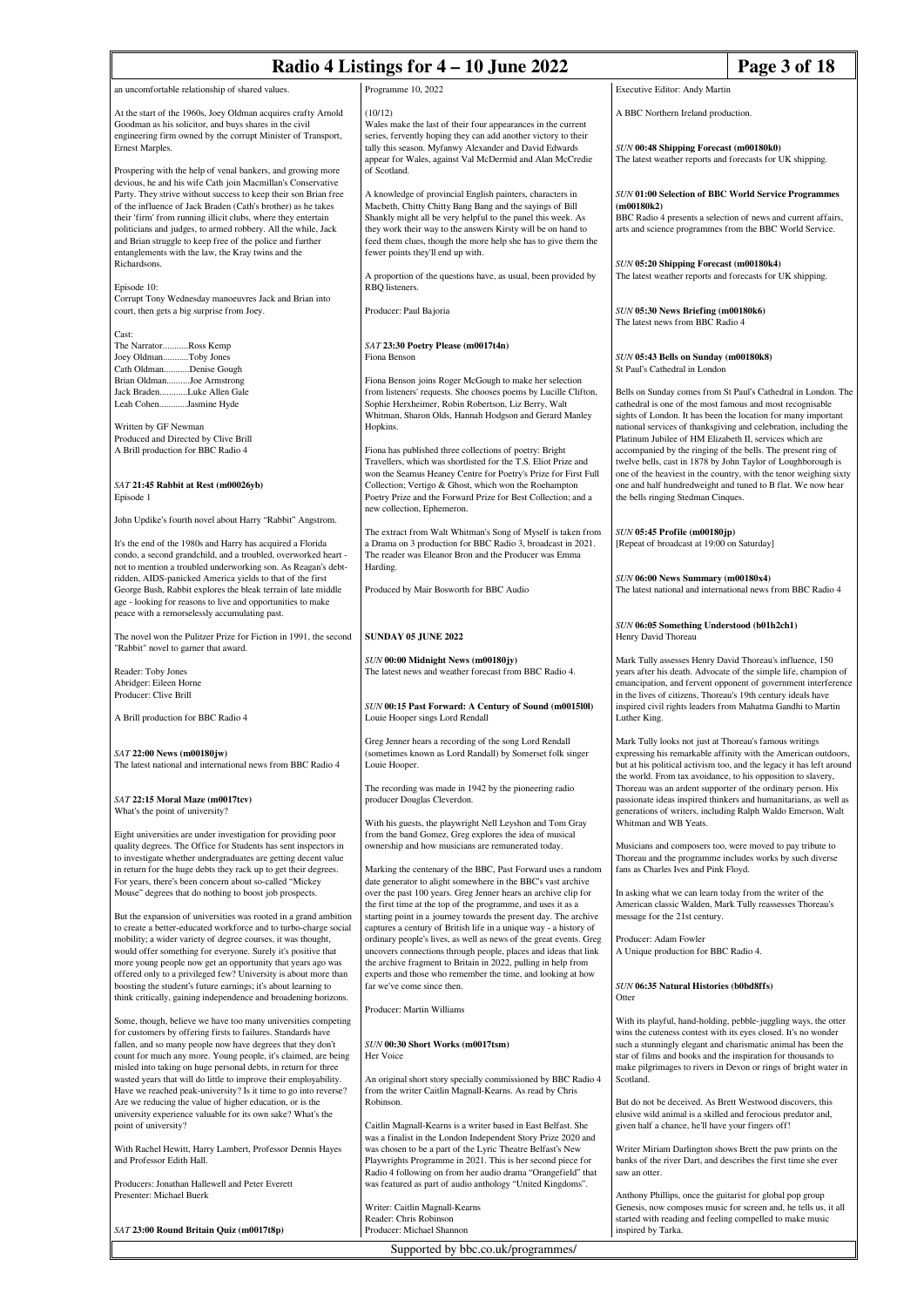| Dr Elizabeth Chadwick, who manages to forensically examine<br>A service of Choral Mattins from the Queen's Free Chapel of St<br>where he wrote for the listings magazine Time Out and later<br>otters for science, explaining how the otter's insides are a<br>George, Windsor Castle to mark the platinum jubilee of Her<br>produced a weekly column about family life for the Guardian.<br>barometer of health for our environment.<br>Majesty the Queen.<br>In 1993 he began his television career with a BBC series called<br>Dr Daniel Allen charts the history of otter hunting from anglers<br>The preacher is the Dean of Windsor The Rt Revd David<br>the Ronson Mission which he describes as having little<br>removing fish-eating vermin, to a Great British summertime<br>Conner, who reflects on the Feast of Pentecost, and The<br>adventures and interviewing people who were classed as<br>Queen's commitment to embrace as one family the diversity of<br>sport, and the legislation that saved them.<br>outsiders by the mainstream. He went on to make programmes<br>people in the UK, Commonwealth, and beyond. The music is<br>about the Ku Klux Klan, the Jesus Christians cult and the First<br>sung by the choir of St George's, and includes the hymn 'Come<br>Original producer : Ellie Richold<br>Earth Battalion about a secret New Age unit which was set up<br>Archive producer for BBC Audio in Bristol : Andrew Dawes<br>down, O love divine', Psalm 150, and SS Wesley's anthem<br>within the US Army in the late 1970s.<br>Thou wilt keep him in perfect peace' which was performed at<br>The Queen's Coronation. The readings are those set for<br>In 2012 Jon moved to New York. He became an American<br>Revised repeat - first broadcast in a longer form on August 7th<br>Pentecost: Acts 2 vv.1-21, and John 14 vv.8-17.<br>citizen in 2020.<br>2018<br>Director of Music: James Vivian. Assistant Director of Music:<br>DISC ONE: A Message to You Rudy by The Specials |  |
|-------------------------------------------------------------------------------------------------------------------------------------------------------------------------------------------------------------------------------------------------------------------------------------------------------------------------------------------------------------------------------------------------------------------------------------------------------------------------------------------------------------------------------------------------------------------------------------------------------------------------------------------------------------------------------------------------------------------------------------------------------------------------------------------------------------------------------------------------------------------------------------------------------------------------------------------------------------------------------------------------------------------------------------------------------------------------------------------------------------------------------------------------------------------------------------------------------------------------------------------------------------------------------------------------------------------------------------------------------------------------------------------------------------------------------------------------------------------------------------------------------------------------------------------------------------------------------------------------------------------------------------------------------------------------------------------------------------------------------------------------------------------------------------------------------------------------------------------------------------------------------------------------------------------------------------------------------------------------------------------------------------------|--|
|                                                                                                                                                                                                                                                                                                                                                                                                                                                                                                                                                                                                                                                                                                                                                                                                                                                                                                                                                                                                                                                                                                                                                                                                                                                                                                                                                                                                                                                                                                                                                                                                                                                                                                                                                                                                                                                                                                                                                                                                                   |  |
|                                                                                                                                                                                                                                                                                                                                                                                                                                                                                                                                                                                                                                                                                                                                                                                                                                                                                                                                                                                                                                                                                                                                                                                                                                                                                                                                                                                                                                                                                                                                                                                                                                                                                                                                                                                                                                                                                                                                                                                                                   |  |
|                                                                                                                                                                                                                                                                                                                                                                                                                                                                                                                                                                                                                                                                                                                                                                                                                                                                                                                                                                                                                                                                                                                                                                                                                                                                                                                                                                                                                                                                                                                                                                                                                                                                                                                                                                                                                                                                                                                                                                                                                   |  |
|                                                                                                                                                                                                                                                                                                                                                                                                                                                                                                                                                                                                                                                                                                                                                                                                                                                                                                                                                                                                                                                                                                                                                                                                                                                                                                                                                                                                                                                                                                                                                                                                                                                                                                                                                                                                                                                                                                                                                                                                                   |  |
|                                                                                                                                                                                                                                                                                                                                                                                                                                                                                                                                                                                                                                                                                                                                                                                                                                                                                                                                                                                                                                                                                                                                                                                                                                                                                                                                                                                                                                                                                                                                                                                                                                                                                                                                                                                                                                                                                                                                                                                                                   |  |
|                                                                                                                                                                                                                                                                                                                                                                                                                                                                                                                                                                                                                                                                                                                                                                                                                                                                                                                                                                                                                                                                                                                                                                                                                                                                                                                                                                                                                                                                                                                                                                                                                                                                                                                                                                                                                                                                                                                                                                                                                   |  |
| SUN 06:57 Weather (m00180x7)<br>DISC TWO: Cabaret sung by Jane Horrocks, from the Sam<br>Luke Bond. Producer: Ben Collingwood.<br>Mendes production of the musical Cabaret at the Donmar<br>The latest weather reports and forecast                                                                                                                                                                                                                                                                                                                                                                                                                                                                                                                                                                                                                                                                                                                                                                                                                                                                                                                                                                                                                                                                                                                                                                                                                                                                                                                                                                                                                                                                                                                                                                                                                                                                                                                                                                               |  |
| Warehouse, London in 1993<br>SUN 08:48 A Point of View (m0017tk1)<br>DISC THREE: Underground by Tom Waits<br>SUN 07:00 News and Papers (m00180x9)<br>DISC FOUR: Drivin' on 9 by The Breeders<br>Jubilee Musings<br>The latest news headlines. Including a look at the papers.<br>DISC FIVE: Simon Smith and the Amazing Dancing Bear by                                                                                                                                                                                                                                                                                                                                                                                                                                                                                                                                                                                                                                                                                                                                                                                                                                                                                                                                                                                                                                                                                                                                                                                                                                                                                                                                                                                                                                                                                                                                                                                                                                                                           |  |
| Adam Gopnik grew up in Canada, where he saw the Queen age<br>Randy Newman<br>gracefully on the country's bank notes - though he says the royal<br>DISC SIX: Extraordinary Machine by Fiona Apple                                                                                                                                                                                                                                                                                                                                                                                                                                                                                                                                                                                                                                                                                                                                                                                                                                                                                                                                                                                                                                                                                                                                                                                                                                                                                                                                                                                                                                                                                                                                                                                                                                                                                                                                                                                                                  |  |
| <b>SUN 07:10 Sunday (m00180xc)</b><br>connection often felt vague. Arriving in London this week amid<br>DISC SEVEN: America by Simon & Garfunkel<br>It's the Platinum Jubilee Bank Holiday weekend and Sunday is<br>union flags and flowers, Adam reflects on the constancy of the<br>DISC EIGHT: Jersey Girl (Live at Meadowlands Arena, E.<br>joining in the day's celebrations.<br>Queen's reign.<br>Rutherford, New Jersey - July 1981) by Bruce Springsteen &                                                                                                                                                                                                                                                                                                                                                                                                                                                                                                                                                                                                                                                                                                                                                                                                                                                                                                                                                                                                                                                                                                                                                                                                                                                                                                                                                                                                                                                                                                                                                |  |
| The E Street Band                                                                                                                                                                                                                                                                                                                                                                                                                                                                                                                                                                                                                                                                                                                                                                                                                                                                                                                                                                                                                                                                                                                                                                                                                                                                                                                                                                                                                                                                                                                                                                                                                                                                                                                                                                                                                                                                                                                                                                                                 |  |
| "What lasts for seventy years," he writes, "and never takes a<br>Her Majesty the Queen has always had a strong Christian faith,<br>but how has that become more evident to the public throughout<br>turn into indecency or becomes cruel or sordid in any of the<br>BOOK CHOICE: A Magnum photography book<br>her reign? We hear from two experts in the field.<br>obvious ways has my vote. Well, not my vote, obviouslymy<br>LUXURY ITEM: Legal medical marijuana<br>allegiance. Well, okay, not my allegiance my admiration."<br>CASTAWAY'S FAVOURITE: Jersey Girl by Bruce                                                                                                                                                                                                                                                                                                                                                                                                                                                                                                                                                                                                                                                                                                                                                                                                                                                                                                                                                                                                                                                                                                                                                                                                                                                                                                                                                                                                                                    |  |
| Springsteen & The E Street Band<br>What does the Jubilee mean to people of other faiths? We join<br>the Muslim organisers of one event in London, bringing                                                                                                                                                                                                                                                                                                                                                                                                                                                                                                                                                                                                                                                                                                                                                                                                                                                                                                                                                                                                                                                                                                                                                                                                                                                                                                                                                                                                                                                                                                                                                                                                                                                                                                                                                                                                                                                        |  |
| Producer: Adele Armstrong<br>together dozens of different nationalities and faiths, as well as<br>Sound: Nigel Appleton<br>Presenter: Lauren Laverne                                                                                                                                                                                                                                                                                                                                                                                                                                                                                                                                                                                                                                                                                                                                                                                                                                                                                                                                                                                                                                                                                                                                                                                                                                                                                                                                                                                                                                                                                                                                                                                                                                                                                                                                                                                                                                                              |  |
| Production coordinator: Gemma Ashman<br>Producer: Paula McGinley<br>refugees, at a food bank in London. Across the country, more<br>Editor: Richard Fenton-Smith<br>than 60,000 people have registered to host Big Jubilee Lunches.                                                                                                                                                                                                                                                                                                                                                                                                                                                                                                                                                                                                                                                                                                                                                                                                                                                                                                                                                                                                                                                                                                                                                                                                                                                                                                                                                                                                                                                                                                                                                                                                                                                                                                                                                                               |  |
| There's a battle in the music charts as several different versions<br><b>SUN 12:00 News Summary (m0018100)</b><br>of "God Save the Queen" compete for the number 1 spot. But<br>SUN 08:58 Tweet of the Day (b02ty8nj)<br>The latest national and international news from BBC Radio 4.<br>choirs across the country will be singing the Jubilee anthem -<br>Red-necked Phalarope                                                                                                                                                                                                                                                                                                                                                                                                                                                                                                                                                                                                                                                                                                                                                                                                                                                                                                                                                                                                                                                                                                                                                                                                                                                                                                                                                                                                                                                                                                                                                                                                                                   |  |
| Rise Up and Serve - which was composed especially for this<br>weekend.<br>Tweet of the Day is a series of fascinating stories about our<br>SUN 12:04 Just a Minute (m0017t8z)<br>Series 89                                                                                                                                                                                                                                                                                                                                                                                                                                                                                                                                                                                                                                                                                                                                                                                                                                                                                                                                                                                                                                                                                                                                                                                                                                                                                                                                                                                                                                                                                                                                                                                                                                                                                                                                                                                                                        |  |
| British birds inspired by their calls and songs. Steve Backshall<br>The war in Ukraine has increased the tensions between the<br>presents the red-necked phalarope.<br>independent Orthodox Church of Ukraine, and the Ukrainian<br>Talking Pictures, The Art of Drag and My Fashion Essentials                                                                                                                                                                                                                                                                                                                                                                                                                                                                                                                                                                                                                                                                                                                                                                                                                                                                                                                                                                                                                                                                                                                                                                                                                                                                                                                                                                                                                                                                                                                                                                                                                                                                                                                   |  |
| Orthodox Church-Moscow Patriarchate, which comes under the<br>Red-necked phalaropes are among our rarest waders, small and                                                                                                                                                                                                                                                                                                                                                                                                                                                                                                                                                                                                                                                                                                                                                                                                                                                                                                                                                                                                                                                                                                                                                                                                                                                                                                                                                                                                                                                                                                                                                                                                                                                                                                                                                                                                                                                                                        |  |
| authority of Patriarch Kirill of Moscow, the head of the Russian<br>colourful with needle-like bills and they breed in very limited<br>Sue Perkins challenges Dane Baptiste, Jayde Adams, Jan<br>numbers on the edges of our islands. There are probably only<br>Ravens and Paul Merton to speak for 60 seconds without<br>Orthodox Church. Now the Ukrainian Orthodox Church-<br>Moscow Patriarchate has also declared its independence. We<br>around 20 pairs of these birds in summer in the Outer Hebrides<br>repetition, deviation or hesitation.                                                                                                                                                                                                                                                                                                                                                                                                                                                                                                                                                                                                                                                                                                                                                                                                                                                                                                                                                                                                                                                                                                                                                                                                                                                                                                                                                                                                                                                            |  |
| hear about the fallout for both churches.<br>or Shetlands.<br>The long-running Radio 4 national treasure of a parlour game is                                                                                                                                                                                                                                                                                                                                                                                                                                                                                                                                                                                                                                                                                                                                                                                                                                                                                                                                                                                                                                                                                                                                                                                                                                                                                                                                                                                                                                                                                                                                                                                                                                                                                                                                                                                                                                                                                     |  |
| And it's the start of Pride month, and in a new series, we bring<br>back for a new series with subjects this week ranging from The<br>together LGBT people of faith. This week two Catholics talk<br>SUN 09:00 Broadcasting House (m00180xp)<br>Art of Drag to My Fashion Essentials.                                                                                                                                                                                                                                                                                                                                                                                                                                                                                                                                                                                                                                                                                                                                                                                                                                                                                                                                                                                                                                                                                                                                                                                                                                                                                                                                                                                                                                                                                                                                                                                                                                                                                                                             |  |
| about their experiences. George White is a 28-year-old<br>The Sunday morning news magazine programme. Presented by<br>transgender man and an RE teacher at a Catholic secondary<br>Paddy O'Connell<br>Production co-ordinator: Caroline Barlow                                                                                                                                                                                                                                                                                                                                                                                                                                                                                                                                                                                                                                                                                                                                                                                                                                                                                                                                                                                                                                                                                                                                                                                                                                                                                                                                                                                                                                                                                                                                                                                                                                                                                                                                                                    |  |
| school. Claire Jenkins is 73, and was also a teacher, but felt she<br>Sound editor: Marc Willcox<br>had no option but to leave the profession when she transitioned<br>Producer: Hayley Sterling                                                                                                                                                                                                                                                                                                                                                                                                                                                                                                                                                                                                                                                                                                                                                                                                                                                                                                                                                                                                                                                                                                                                                                                                                                                                                                                                                                                                                                                                                                                                                                                                                                                                                                                                                                                                                  |  |
| SUN 10:00 The Archers Omnibus (m00180xr)<br>from male to female in the 90s.<br>Writer, Tim Stimpson<br>A BBC Studios Production                                                                                                                                                                                                                                                                                                                                                                                                                                                                                                                                                                                                                                                                                                                                                                                                                                                                                                                                                                                                                                                                                                                                                                                                                                                                                                                                                                                                                                                                                                                                                                                                                                                                                                                                                                                                                                                                                   |  |
| Presented by William Crawley.<br>Director, Marina Caldarone<br>Editor, Jeremy Howe                                                                                                                                                                                                                                                                                                                                                                                                                                                                                                                                                                                                                                                                                                                                                                                                                                                                                                                                                                                                                                                                                                                                                                                                                                                                                                                                                                                                                                                                                                                                                                                                                                                                                                                                                                                                                                                                                                                                |  |
| SUN 12:32 The Food Programme (m00180ck)<br>Produced by Julia Paul and Katharine Longworth.<br>Adil Shah  Ronny Jhutti<br>The BBC Food and Farming Awards return for 2022                                                                                                                                                                                                                                                                                                                                                                                                                                                                                                                                                                                                                                                                                                                                                                                                                                                                                                                                                                                                                                                                                                                                                                                                                                                                                                                                                                                                                                                                                                                                                                                                                                                                                                                                                                                                                                          |  |
| Alice Carter  Hollie Chapman<br>Photo credit Georgina Poullais.<br>Alistair Lloyd  Michael Lumsden<br>Sheila Dillon and judges Asma Khan and Michael Caines open                                                                                                                                                                                                                                                                                                                                                                                                                                                                                                                                                                                                                                                                                                                                                                                                                                                                                                                                                                                                                                                                                                                                                                                                                                                                                                                                                                                                                                                                                                                                                                                                                                                                                                                                                                                                                                                  |  |
| Brian Aldridge  Charles Collingwood<br>nominations for the 2022 BBC Food & Farming Awards, which                                                                                                                                                                                                                                                                                                                                                                                                                                                                                                                                                                                                                                                                                                                                                                                                                                                                                                                                                                                                                                                                                                                                                                                                                                                                                                                                                                                                                                                                                                                                                                                                                                                                                                                                                                                                                                                                                                                  |  |
| SUN 07:54 Radio 4 Appeal (m00180xf)<br>Chelsea Horrobin  Madeleine Leslay<br>celebrate people across the UK who've changed lives for the<br>David Archer  Timothy Bentinck<br>better, through food and drink. To mark the ceremony being<br>DrugFAM                                                                                                                                                                                                                                                                                                                                                                                                                                                                                                                                                                                                                                                                                                                                                                                                                                                                                                                                                                                                                                                                                                                                                                                                                                                                                                                                                                                                                                                                                                                                                                                                                                                                                                                                                               |  |
| Jazzer McCreary  Ryan Kelly<br>held in Wales for the first time, there will be a special new<br>Educator and historian Sir Anthony Seldon makes the Radio 4<br>Jim Lloyd  John Rowe<br>category this year - the BBC Cymru Wales Food Hero award.                                                                                                                                                                                                                                                                                                                                                                                                                                                                                                                                                                                                                                                                                                                                                                                                                                                                                                                                                                                                                                                                                                                                                                                                                                                                                                                                                                                                                                                                                                                                                                                                                                                                                                                                                                  |  |
| Appeal on behalf of DrugFAM.<br>Roy Tucker  Ian Pepperell<br>Ruairi Donovan  Arthur Hughes<br>Presented by Sheila Dillon and produced by Sophie Anton for                                                                                                                                                                                                                                                                                                                                                                                                                                                                                                                                                                                                                                                                                                                                                                                                                                                                                                                                                                                                                                                                                                                                                                                                                                                                                                                                                                                                                                                                                                                                                                                                                                                                                                                                                                                                                                                         |  |
| Ruth Archer  Felicity Finch<br><b>BBC</b> Audio in Bristol<br>To Give:<br>- UK Freephone 0800 404 8144<br>Stella Pryor  Lucy Speed                                                                                                                                                                                                                                                                                                                                                                                                                                                                                                                                                                                                                                                                                                                                                                                                                                                                                                                                                                                                                                                                                                                                                                                                                                                                                                                                                                                                                                                                                                                                                                                                                                                                                                                                                                                                                                                                                |  |
| -You can donate online at bbc.co.uk/appeal/radio4<br>Steph Casey  Kerry Gooderson<br>- Freepost BBC Radio 4 Appeal. (That's the whole address.<br>Tracy Horrobin  Susie Riddell<br>SUN 12:57 Weather (m0018103)                                                                                                                                                                                                                                                                                                                                                                                                                                                                                                                                                                                                                                                                                                                                                                                                                                                                                                                                                                                                                                                                                                                                                                                                                                                                                                                                                                                                                                                                                                                                                                                                                                                                                                                                                                                                   |  |
| Please do not write anything else on the front of the envelope).<br>Julianne  Lisa Bowerman<br>The latest weather forecast<br>Mark the back of the envelope 'DrugFAM'.                                                                                                                                                                                                                                                                                                                                                                                                                                                                                                                                                                                                                                                                                                                                                                                                                                                                                                                                                                                                                                                                                                                                                                                                                                                                                                                                                                                                                                                                                                                                                                                                                                                                                                                                                                                                                                            |  |
| - Cheques should be made payable to 'DrugFAM'.<br>SUN 11:15 Desert Island Discs (m00180zy)<br>SUN 13:00 The World This Weekend (m0018105)                                                                                                                                                                                                                                                                                                                                                                                                                                                                                                                                                                                                                                                                                                                                                                                                                                                                                                                                                                                                                                                                                                                                                                                                                                                                                                                                                                                                                                                                                                                                                                                                                                                                                                                                                                                                                                                                         |  |
| Please note that Freephone and online donations for this charity<br>Jon Ronson, writer and broadcaster<br>Radio 4's look at the week's big stories from both home and<br>close at 23.59 on the Saturday after the Appeal is first<br>around the world                                                                                                                                                                                                                                                                                                                                                                                                                                                                                                                                                                                                                                                                                                                                                                                                                                                                                                                                                                                                                                                                                                                                                                                                                                                                                                                                                                                                                                                                                                                                                                                                                                                                                                                                                             |  |
| broadcast. However the Freepost option can be used at any<br>Jon Ronson is a writer and broadcaster whose award-winning<br>podcast and Radio 4 series Things Fell Apart investigated the<br>time.                                                                                                                                                                                                                                                                                                                                                                                                                                                                                                                                                                                                                                                                                                                                                                                                                                                                                                                                                                                                                                                                                                                                                                                                                                                                                                                                                                                                                                                                                                                                                                                                                                                                                                                                                                                                                 |  |
| stories behind today's culture wars. His television programmes<br>SUN 13:30 The Listening Project (m0018107)<br>Registered charity number: 1123316<br>and books - from Them: Adventures with Extremists to So<br>The Power of Language<br>You've Been Publicly Shamed - explore what he calls "the                                                                                                                                                                                                                                                                                                                                                                                                                                                                                                                                                                                                                                                                                                                                                                                                                                                                                                                                                                                                                                                                                                                                                                                                                                                                                                                                                                                                                                                                                                                                                                                                                                                                                                                |  |
| worlds that are going on underground" and his subjects - from<br>Three conversations presented by Fi Glover.<br>SUN 07:57 Weather (m00180xh)<br>conspiracy theorists to internet trolls - inhabit the fringes of                                                                                                                                                                                                                                                                                                                                                                                                                                                                                                                                                                                                                                                                                                                                                                                                                                                                                                                                                                                                                                                                                                                                                                                                                                                                                                                                                                                                                                                                                                                                                                                                                                                                                                                                                                                                  |  |
| The latest weather reports and forecast<br>Oksana, a newly arrived Ukrainian refugee, and her host Pippa<br>society.<br>reflect on the experience of coming together from both                                                                                                                                                                                                                                                                                                                                                                                                                                                                                                                                                                                                                                                                                                                                                                                                                                                                                                                                                                                                                                                                                                                                                                                                                                                                                                                                                                                                                                                                                                                                                                                                                                                                                                                                                                                                                                    |  |
| Jon was born in Cardiff in 1967. He started a media studies<br>perspectives. Jahmal, a semi-professional footballer and<br>SUN 08:00 News and Papers (m00180xk)<br>degree at the Polytechnic of Central London but left after two<br>football coach, and Sam, also a coach, share their own similar                                                                                                                                                                                                                                                                                                                                                                                                                                                                                                                                                                                                                                                                                                                                                                                                                                                                                                                                                                                                                                                                                                                                                                                                                                                                                                                                                                                                                                                                                                                                                                                                                                                                                                               |  |
| The latest news headlines. Including a look at the papers.<br>years to become the keyboard player for the musician and<br>stories in the light of professional footballer Jake Daniel's                                                                                                                                                                                                                                                                                                                                                                                                                                                                                                                                                                                                                                                                                                                                                                                                                                                                                                                                                                                                                                                                                                                                                                                                                                                                                                                                                                                                                                                                                                                                                                                                                                                                                                                                                                                                                           |  |
| comedian Frank Sidebottom's Oh Blimey Big Band. He also<br>recent decision to come out as gay. And in our 10th year we are<br>managed the Manchester indie band Man from Delmonte.<br>taking the opportunity to look at how The Listening Project                                                                                                                                                                                                                                                                                                                                                                                                                                                                                                                                                                                                                                                                                                                                                                                                                                                                                                                                                                                                                                                                                                                                                                                                                                                                                                                                                                                                                                                                                                                                                                                                                                                                                                                                                                 |  |
| SUN 08:10 Sunday Worship (m00180xm)<br>archive at the British Library is being used. In this edition Dr<br>Mattins for the Queen's Platinum Jubilee<br>He worked as a presenter on KFM Radio with Terry Christian,<br>Vaclav Brezina, Senior Lecturer in Corpus Linguistics,<br>Caroline Aherne and Craig Cash before moving back to London<br>Department of Linguistics and English Language at Lancaster                                                                                                                                                                                                                                                                                                                                                                                                                                                                                                                                                                                                                                                                                                                                                                                                                                                                                                                                                                                                                                                                                                                                                                                                                                                                                                                                                                                                                                                                                                                                                                                                        |  |

Supported by bbc.co.uk/programmes/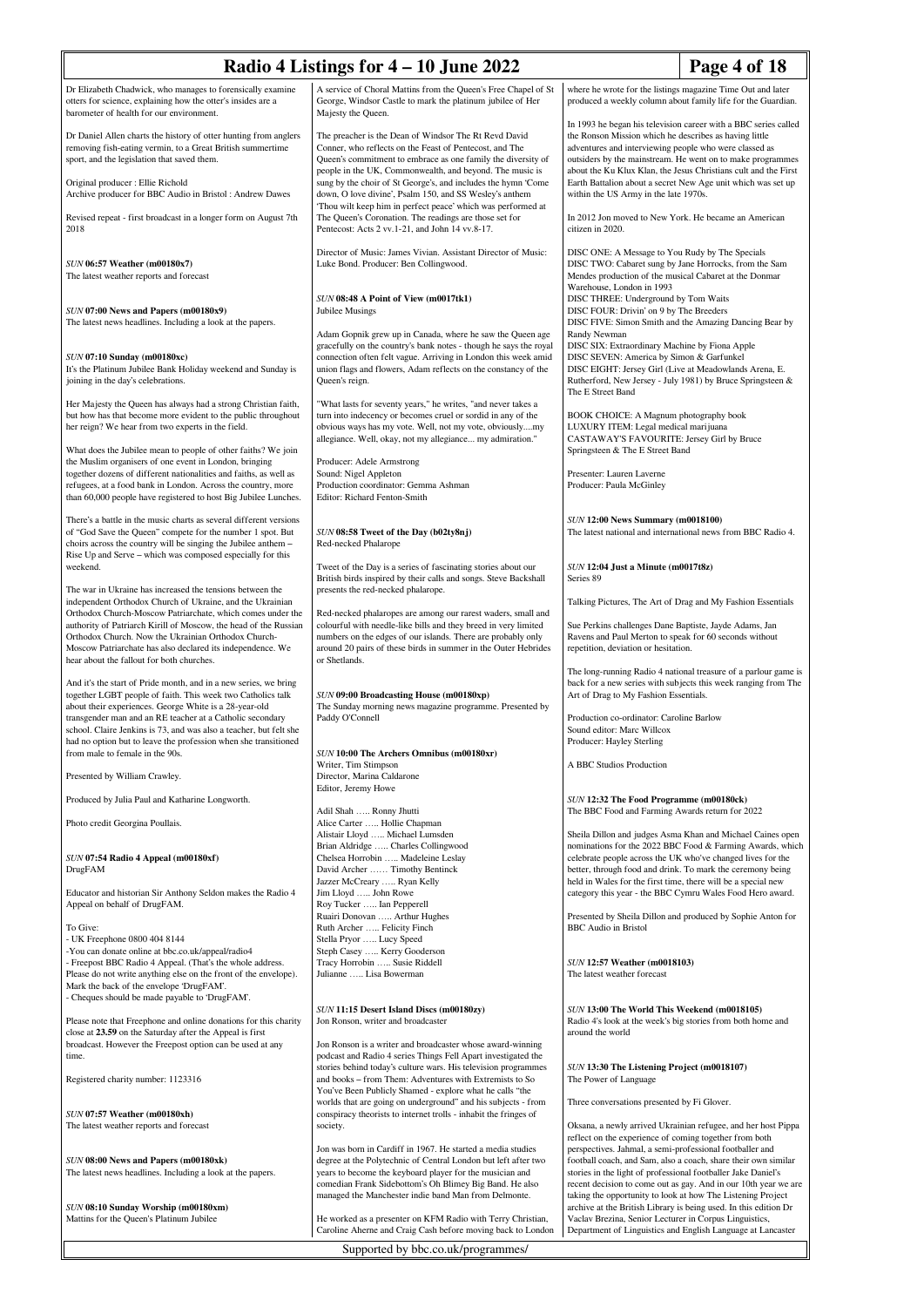| Radio 4 Listings for $4 - 10$ June 2022<br>Page 5 of 18                                                                                                                                                                                                |                                                                                                                                                                                                                                                                               |                                                                                                                                                                                                                                                 |  |  |
|--------------------------------------------------------------------------------------------------------------------------------------------------------------------------------------------------------------------------------------------------------|-------------------------------------------------------------------------------------------------------------------------------------------------------------------------------------------------------------------------------------------------------------------------------|-------------------------------------------------------------------------------------------------------------------------------------------------------------------------------------------------------------------------------------------------|--|--|
| University, explains how he and his team have been using it to<br>study how we speak.<br>The Listening Project is a Radio 4 initiative that offers a                                                                                                   | misinformation in their attempts to raise questions about the<br>official narrative of the war. Their detractors say they are useful<br>to Vladimir Putin. They claim there's a McCarthyist witch hunt<br>against them. All wars are fought as much in the information        | mellowed by all the wholesome exercise – and precision of<br>thought, one of the most exciting comedians in the country<br>finds waves of inspiration both on dry land and in the milieu she<br>has started to regard as a second home.         |  |  |
| snapshot of contemporary Britain in which people across the<br>UK volunteer to have a conversation. The conversations are<br>being gathered across the UK by teams of producers from local                                                             | space as on the battle field and Chloe Hadjimatheou looks at<br>where the new red lines are being drawn in an age of<br>disinformation.                                                                                                                                       | Actually, maybe a first home if the kids get any noisier.                                                                                                                                                                                       |  |  |
| and national radio stations who facilitate each encounter. Every<br>conversation lasts up to an hour and is then edited to extract the<br>key moments of connection between the participants. Most of                                                  | <b>SUN 17:40 Profile (m00180jp)</b>                                                                                                                                                                                                                                           | Written and performed by Jen Brister<br>Produced by Lianne Coop                                                                                                                                                                                 |  |  |
| the unedited conversations are being archived by the British<br>Library and used to build up a collection of voices capturing a<br>unique portrait of the UK in this decade of the millennium. You                                                     | [Repeat of broadcast at 19:00 on Saturday]                                                                                                                                                                                                                                    | An Impatient production for BBC Radio 4                                                                                                                                                                                                         |  |  |
| can learn more about The Listening Project by visiting<br>bbc.co.uk/listeningproject                                                                                                                                                                   | SUN 17:54 Shipping Forecast (m001810h)<br>The latest weather reports and forecasts for UK shipping.                                                                                                                                                                           | SUN 19:45 How One Becomes Lonely (m00180y2)<br>Episode 5                                                                                                                                                                                        |  |  |
| Producer: Mohini Patel                                                                                                                                                                                                                                 | <b>SUN 17:57 Weather (m001810k)</b>                                                                                                                                                                                                                                           | Novelist and musician Luke Sutherland's immersive tale of<br>cowardice, courage and connection tackles the perpetual                                                                                                                            |  |  |
| SUN 14:00 Gardeners' Question Time (m0017tsk)<br>Horticultural programme featuring a group of gardening<br>experts.                                                                                                                                    | The latest weather reports and forecast<br>SUN 18:00 Six O'Clock News (m001810m)                                                                                                                                                                                              | struggle to make sense of an ever-changing world. From the<br>comfort of his Perthshire home, 81-year old Archie Devine dips<br>into the murkier corners of the internet as he remembers the<br>time he let true love slip through his fingers. |  |  |
| SUN 14:45 Past Forward: A Century of Sound (m0015101)<br>[Repeat of broadcast at 00:15 today]                                                                                                                                                          | Queen delights wellwishers with appearance on palace balcony<br>as jubilee celebrations end. Russia says it could attack new<br>targets in Ukraine, if West gives Kyiv advanced weapons.                                                                                      | Archie has had a blazing row with 'credence' after his friend<br>revealed the depths of his online misogyny. Despite the setback<br>Archie remains determined to track down his lost love.                                                      |  |  |
| SUN 15:00 Drama (m0018109)<br>The Limits to Growth                                                                                                                                                                                                     | SUN 18:15 Pick of the Week (m001810p)<br>Adam Fleming                                                                                                                                                                                                                         | Words and music by Luke Sutherland<br>Read by Cal MacAninch<br>Produced by Eilidh McCreadie                                                                                                                                                     |  |  |
| Drama inspired by the work of Donella Meadows, lead author<br>of the seminal 1972 report on Earth's capacity to support human<br>economic expansion. The report's authors were Donella H.<br>Meadows, Dennis L. Meadows, Jørgen Randers, and William   | How are we all connected through time, place and across<br>continents? We will hear how money laundering was born,<br>about the world's most welcome curry delivery and a minor<br>Royal turns out to be really interesting! It will be like a street<br>party for your ears! | SUN 20:00 More or Less (m0017tbl)<br>Jubilee costs, fuel poverty and imperial measures                                                                                                                                                          |  |  |
| W. Behrens. Drama by Sarah Woods, starring Samantha Dakin<br>and Ben Cura.                                                                                                                                                                             | SUN 19:00 The Archers (m00180cf)                                                                                                                                                                                                                                              | Is the government really spending a billion pounds on the<br>Jubilee, as some have claimed? We investigate some of the<br>facts and figures around this week's commemorations. We also                                                          |  |  |
| Dana (Donella) MeadowsSamantha Dakin<br>Dennis MeadowsBen Cura<br>Jorgen Randers/ JayDavid Menkin                                                                                                                                                      | It's the Ambridge community picnic. Fallon recounts the<br>difficulty around the logistics of judging the perfect pudding<br>competition. Natasha agrees the whole process must have been                                                                                     | ask why energy bills are becoming so high in the UK when we<br>actually have plenty of gas, and we unpack the mystery of<br>measuring fuel poverty. Plus after the Texas school shooting we                                                     |  |  |
| BillRobin Liew Harper<br>Carol/SusiAshleigh Haddad<br>Aurelio PecceiVincenso Nicoli                                                                                                                                                                    | tiring for Fallon. They chat about Natasha and Tom's move to<br>April Cottage, until Fallon's called into action once again due to<br>an errant child.                                                                                                                        | investigate the statistics around gun deaths in the US.<br>And finally we hear about the joys and perplexities of imperial                                                                                                                      |  |  |
| Production co-ordinatorEleri McAuliffe<br>Sound designCatherine Robinson                                                                                                                                                                               | Jim catches up with Jazzer at the croquet game. He tries to<br>return to the subject of Jazzer's departure from Greenacres.                                                                                                                                                   | measures with Hannah Fry and Matt Parker.<br>Produced in partnership with the Open University.                                                                                                                                                  |  |  |
| Directed by Emma Harding                                                                                                                                                                                                                               | They're interrupted by Lilian, who's excited they're about to<br>announce the result of the Unsung Hero vote. To Jim's<br>astonishment, he's the winner. Initially overwhelmed, he takes                                                                                      | Presenter: Tim Harford<br>Producer: Charlotte McDonald                                                                                                                                                                                          |  |  |
| SUN 16:00 Bookclub (m001810c)<br>Diana Evans                                                                                                                                                                                                           | the opportunity to make an impromptu speech about the value<br>of true friendship, and dedicates his award to the ones he'll miss<br>when they're gone. Jazzer gets the reference, and is choked up.<br>Close on the heels of this comes the reveal of Natasha as the         | Reporters: Nathan Gower, Jon Bithrey, Josephine Casserly,<br>Lizzy McNeill.<br>Production coordinator: Brenda Brown<br>SM: James Beard                                                                                                          |  |  |
| Diana Evans answers listener questions about Ordinary People,<br>her page-turner of a novel about contemporary black middle<br>class experience in the London of today.                                                                                | winner of the perfect pudding competition. Chelsea's pleased<br>about Jim - she'd voted for him. Lilian reckons he must have<br>been campaigning, but Chelsea assures her that's not so. He's                                                                                 | Editor: Richard Vadon.<br>SUN 20:30 Last Word (m0017tsp)                                                                                                                                                                                        |  |  |
| An absorbing tale of two couples and their family, the novel<br>documents their struggles with identity, parenthood, sex, grief,<br>ageing, friendship and love.                                                                                       | not like that, unlike Lilian.<br>Jim isn't at all keen for the next part of his prize: posing on a<br>throne for a press photo. Jazzer bails him out by suggesting                                                                                                            | Dervla Murphy, Lester Piggott (pictured), Anne Howells<br>Matthew Bannister on                                                                                                                                                                  |  |  |
| Next month's book: The Dig by John Preston. Email<br>bookclub@bbc.co.uk to join the virtual recording or send in a                                                                                                                                     | Natasha takes his place. Jim and Fallon are both grateful for<br>Jazzer's neat solution, and Natasha enjoys her moment in front                                                                                                                                               | Dervla Murphy, the intrepid travel writer who cycled from her                                                                                                                                                                                   |  |  |
| question in advance.                                                                                                                                                                                                                                   | of the camera. Fallon pledges the first portion of Natasha's<br>prizewinning dessert free to Jazzer. Jim wonders meaningfully<br>what he'd do without Jazzer, musing pensively that he's about to                                                                             | native Ireland to India.<br>Lester Piggott, the jockey who rode thousands of winners and                                                                                                                                                        |  |  |
| SUN 16:30 Poetry Please (m001810f)<br>Caleb Parkin                                                                                                                                                                                                     | find out.                                                                                                                                                                                                                                                                     | broke many records, including winning the Derby 9 times.<br>Anne Howells, the acclaimed mezzo soprano known for her                                                                                                                             |  |  |
| Caleb Parkin selects some favourite poems from amongst our<br>listeners' requests and recommendations. His picks include<br>poems by William Carlos Williams, Aimee Nezhukumatathil,                                                                   | SUN 19:15 Stand-Up Specials (m00180y0)<br>Jen Brister: Waves                                                                                                                                                                                                                  | beautiful voice and sense of mischief.<br>Producer: Neil George                                                                                                                                                                                 |  |  |
| Kei Miller, Gail McConnell, Billy Collins, and more                                                                                                                                                                                                    | Why has such a large swathe of the population started plunging<br>into freezing-cold water, in a country whose climate is pretty                                                                                                                                              | Interviewed guest: Antonia Quirke                                                                                                                                                                                                               |  |  |
| Caleb Parkin is the current Bristol City Poet, where his poem<br>commissions react to local politics, work with migrant                                                                                                                                | obviously ill-suited to wild swimming, or arguably any sort of<br>swimming away from a spa resort?                                                                                                                                                                            | Interviewed guest: Hilary Bradt MBE<br>Interviewed guest: Susan Griffiths                                                                                                                                                                       |  |  |
| communities in the city, and more recently have responded to<br>Pride and the Platinum Jubilee. His debut poetry collection,<br>This Fruiting Body, is a playful invitation to a queer eco-<br>poetics, which plunges us into octopus raves and beyond | Jen Brister might seem, at face value, an unlikely candidate to<br>ask. In her critically-acclaimed stand-up she has never been<br>noted for suffering fools – or fads – gladly. Yet amid the                                                                                 | Interviewed guest: Frank Keogh<br>Interviewed guest: Sir John Tomlinson CBE<br>Interviewed guest: Mark Rice-Oxley                                                                                                                               |  |  |
| With special thanks to all the poets who recorded their poems<br>for us, and to The Poetry Archive for their permission to use                                                                                                                         | bedlam of the past two years, as the mother of young twin boys<br>suddenly finding herself a full-time nurse, teacher and a lot of<br>other jobs she never signed up for, Jen has found refuge in the                                                                         | Producer: Neil George<br>Archive clips used: BBC Radio 4, Desert Island Discs - Dervla                                                                                                                                                          |  |  |
| their recording of 'Earth Cries' by Jean Binta Breeze.                                                                                                                                                                                                 | unlikely setting of the sea off Brighton, where she lives.                                                                                                                                                                                                                    | Murphy 17/01/1993; BBC Radio 4, Wheels Within Wheels ep 2<br>23/12/2001; BBC Radio 4, Intrepid Women 19/05/1980; BBC                                                                                                                            |  |  |
| Photo credit: Paul Samuel White                                                                                                                                                                                                                        | Armed with the unusual combination of wetsuit and<br>microphone, she takes us on a personal odyssey in this unique                                                                                                                                                            | Radio 4, Wheels Within Wheels ep 3 30/12/2001; BBC Sport,<br>AP McCoy tribute to Lester Piggott May 2022; BBC News                                                                                                                              |  |  |
| Produced by Becky Ripley                                                                                                                                                                                                                               | comedy special, which sees her shuttle between the stage and<br>the less familiar performance space of the deep ocean.                                                                                                                                                        | 06/06/1970; BBC News, Frankie Dettori tribute to Lester<br>Piggott 30/05/2022; BBC News, Willie Carson tribute to Lester<br>Piggott 30/05/2022; British Pathé, Lester Piggott 56th win                                                          |  |  |
| SUN 17:00 File on 4 (m0017thr)<br>Ukraine: The Disinformation War                                                                                                                                                                                      | In a counterweighted series of stand-up segments and<br>waterbound philosophical passages, Jen tries to piece together<br>what it is about (sometimes dangerously) cold water that has                                                                                        | 1950; YouTube, 1970 King George VI and Queen Elizabeth<br>Stakes win 25/07/1970; Ascot Racecourse, Lester Piggott<br>interview 23/07/2020; Central Television/Spitting Image                                                                    |  |  |
| Russia's response to accusations of war crimes in Ukraine has<br>been to blame the Ukrainians of bombing their own side. Some                                                                                                                          | helped reunite her with her sanity. Swimming in the elements<br>promotes mindfulness, enhances our sense of self, and allows us                                                                                                                                               | Productions, Spitting Image 1984-1996; BBC News, Lester<br>Piggott tax evasion 23/10/1987; NBC Sports, Lester Piggott                                                                                                                           |  |  |
| people here in the UK have been sharing this version of the war<br>on social media. Driven by a conviction that Western<br>governments are responsible for many of the world's ills, these                                                             | to think our thoughts with a clarity that is often elusive. But<br>what does a comedian do with this enhanced self-awareness?                                                                                                                                                 | amazing ride on Royal Academy 27/10/1990; BBC Radio<br>Archive, Music Now: Anne Howells 20/09/1975.                                                                                                                                             |  |  |
| academics, journalists and celebrities have shared                                                                                                                                                                                                     | With her customary sharpness of tongue - admittedly, a little<br>Supported by bbc.co.uk/programmes/                                                                                                                                                                           |                                                                                                                                                                                                                                                 |  |  |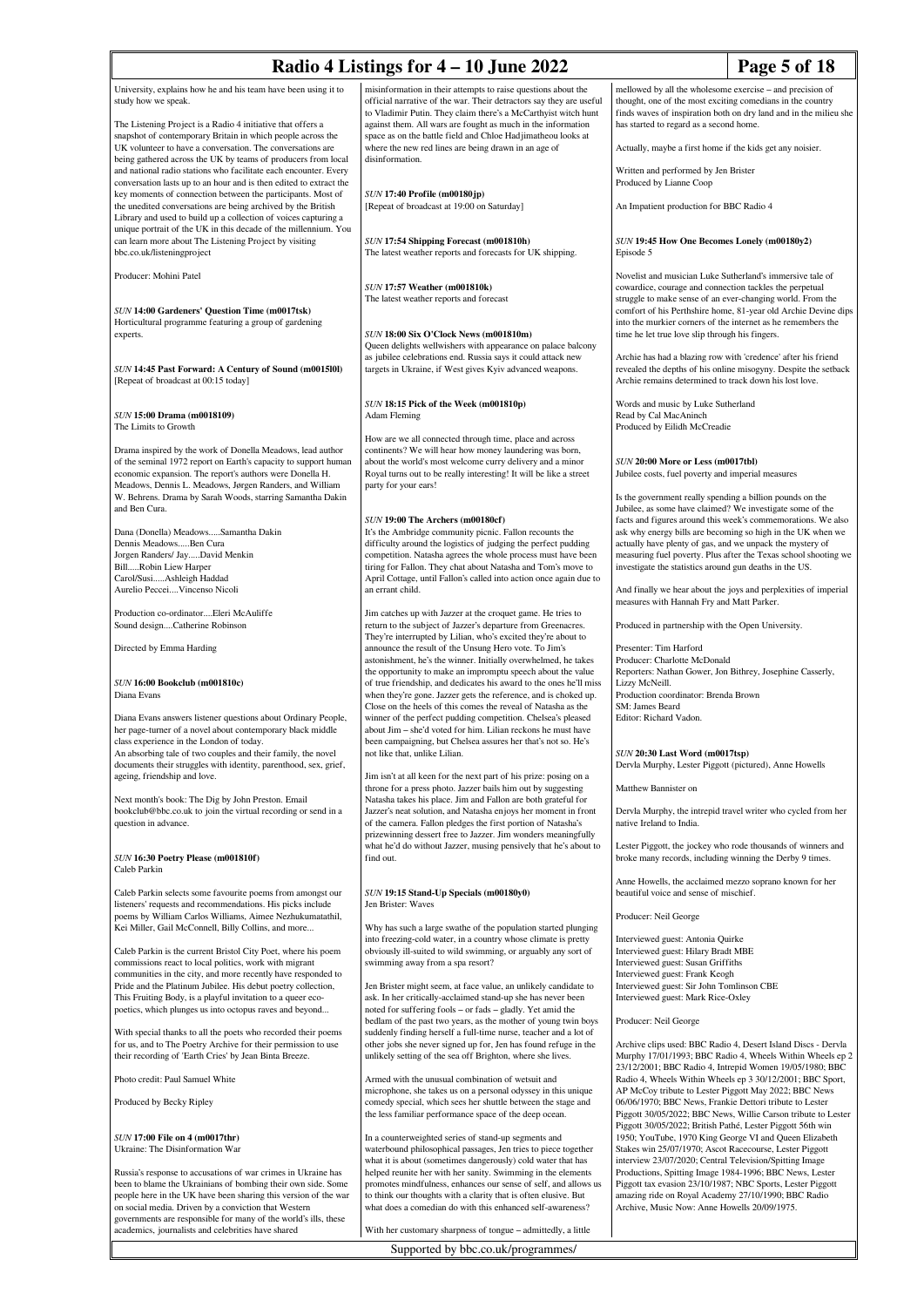| Radio 4 Listings for 4 - 10 June 2022<br>Page 6 of 18                                                                             |                                                                                                                                    |                                                                                                                                            |  |  |
|-----------------------------------------------------------------------------------------------------------------------------------|------------------------------------------------------------------------------------------------------------------------------------|--------------------------------------------------------------------------------------------------------------------------------------------|--|--|
| SUN 21:00 Money Box (m00180hx)                                                                                                    | <b>MON 01:00 Selection of BBC World Service Programmes</b>                                                                         | increasingly relevant on a global scale. A founder of the study                                                                            |  |  |
| [Repeat of broadcast at 12:04 on Saturday]                                                                                        | (m00180yc)                                                                                                                         | of early modern and contemporary iconoclasm, David                                                                                         |  |  |
|                                                                                                                                   | BBC Radio 4 presents a selection of news and current affairs,                                                                      | Freedberg has addressed this topic for five decades. His work                                                                              |  |  |
| SUN 21:25 Radio 4 Appeal (m00180xf)                                                                                               | arts and science programmes from the BBC World Service.                                                                            | has brought this subject to a central place in art history, critical<br>to the understanding not only of art but of all images in society. |  |  |
| [Repeat of broadcast at 07:54 today]                                                                                              |                                                                                                                                    |                                                                                                                                            |  |  |
|                                                                                                                                   | MON 05:20 Shipping Forecast (m00180yf)<br>The latest weather reports and forecasts for UK shipping.                                | This volume of essays collects the most significant of<br>Freedberg's texts on iconoclasm and censorship, bringing five                    |  |  |
| SUN 21:30 Analysis (m0017t97)                                                                                                     |                                                                                                                                    | key works back into print alongside new assessments of                                                                                     |  |  |
| From Russia with love                                                                                                             |                                                                                                                                    | contemporary iconoclasm in places ranging from the Near and                                                                                |  |  |
| As Russia's brutal war with Ukraine enters its fourth month,                                                                      | MON 05:30 News Briefing (m00180yh)<br>The latest news from BBC Radio 4                                                             | Middle East to the United States, as well as a fresh survey of the<br>entire subject.                                                      |  |  |
| Edward Stourton asks who Russia's allies and friends are and                                                                      |                                                                                                                                    |                                                                                                                                            |  |  |
| looks at the nation's influence overseas.                                                                                         |                                                                                                                                    | Abridged by Polly Coles                                                                                                                    |  |  |
| While President Putin has made no secret of his belief that                                                                       | MON 05:43 Prayer for the Day (m00180yk)<br>A reflection and prayer to start the day with Rev Cheryl Meban                          | Read by John Hopkins                                                                                                                       |  |  |
| Ukraine should be part of a "greater Russia", what is less                                                                        |                                                                                                                                    |                                                                                                                                            |  |  |
| apparent is how far Russia's influence is spreading in other parts                                                                |                                                                                                                                    | Produced by Clive Brill                                                                                                                    |  |  |
| of the world.                                                                                                                     | MON 05:45 Farming Today (m00180ym)<br>06/06/22 - Land use, carbon markets and the BBC Food and                                     | A Brill production for BBC Radio 4                                                                                                         |  |  |
| These include sub-Saharan Africa, Latin America and the                                                                           | Farming Awards                                                                                                                     |                                                                                                                                            |  |  |
| Middle East. With the West having left a vacuum in parts of<br>Africa, President Putin has been able to offer military help in    | Farm land across the UK is under pressure - to mitigate climate                                                                    | MON 10:00 Woman's Hour (m00180by)<br>Writer Dolly Alderton. Sue Biggs CBE on moving on from her                                            |  |  |
| unstable countries such as Mali and the Central African                                                                           | change, protect biodiversity, produce green energy, provide new                                                                    | role as the RHS's DG.                                                                                                                      |  |  |
| Republic.                                                                                                                         | house and of coursegrow food. So should there be a strategy                                                                        |                                                                                                                                            |  |  |
|                                                                                                                                   | to manage it all?                                                                                                                  | Can platonic love survive romantic love as we grow up? Emma                                                                                |  |  |
| This follows Russia's intervention in Syria's civil war on the side<br>of Bashar Al-Assad's government, with implications for the | And the BBC Food and Farming Awards are back - celebrating                                                                         | Barnett talks to to the writer Dolly Alderton about her new BBC<br>TV series, an adaptation of her 2018 memoir 'Everything I               |  |  |
| wider geopolitics of the region.                                                                                                  | the people or companies who've made a real difference, over                                                                        | Know About Love',                                                                                                                          |  |  |
|                                                                                                                                   | the past year. To nominate someone - you're welcome to                                                                             |                                                                                                                                            |  |  |
| And in Latin America, Russia is accused of using soft power<br>tactics through its media channels to polarise society and spread  | nominate yourself - go to bbc.co.uk/foodawards where you'll<br>find all the details, the categories, our terms and privacy notice. | A round-up of the weekends events for the Queen's platinum<br>jubilee from Roya Nikkah - royal editor of The Sunday Times                  |  |  |
| anti-US and anti-Western propaganda.                                                                                              | Nominations are open until just before midnight on June 27th.                                                                      | and Dame Prue Leith on being part of the final part of the final                                                                           |  |  |
|                                                                                                                                   |                                                                                                                                    | pageant on the Mall.                                                                                                                       |  |  |
| Edward Stourton asks to what extent this shows that Russia is<br>trying to rebuild the old Soviet-US spheres of influence of the  | Presented by Anna Hill<br>Produced for BBC Audio in Bristol by Heather Simons                                                      | The Royal Horticultural Society is the UK's largest gardening                                                                              |  |  |
| Cold War.                                                                                                                         |                                                                                                                                    | charity For the last 12 years Sue Biggs CBE has been its                                                                                   |  |  |
|                                                                                                                                   |                                                                                                                                    | director general. She's been pivotal in creating and carrying out                                                                          |  |  |
| Producer: Caroline Bayley<br>Editor: Richard Fenton-Smith                                                                         | MON 05:56 Weather (m00180yp)<br>The latest weather forecast for farmers.                                                           | a huge investment programme. As she prepares to step down<br>later this month, she talks to Emma Barnett about her work over               |  |  |
| Sound Engineer: James Beard                                                                                                       |                                                                                                                                    | the last decade and her plans for the future.                                                                                              |  |  |
| Production Coordinators: Maria Ogundele and Helena Warwick                                                                        |                                                                                                                                    |                                                                                                                                            |  |  |
|                                                                                                                                   | MON 05:58 Tweet of the Day (b03mzv8n)<br>Grey Wagtail                                                                              | The non-fatal strangulation law comes into effect tomorrow as<br>part of the Domestic Abuse Act, following a successful                    |  |  |
| SUN 22:00 Westminster Hour (m00180y4)                                                                                             |                                                                                                                                    | campaign by groups such as the Centre for Women's Justice and                                                                              |  |  |
| Nick Watt's guests are the Conservative former minister Matt<br>Warman; Labour MP and Chair of the Public Accounts                | Tweet of the Day is a series of fascinating stories about our<br>British birds inspired by their calls and songs.                  | cross-party MPs and peers. We discuss its significance and next                                                                            |  |  |
| Committee, Dame Meg Hillier; and Professor of European                                                                            |                                                                                                                                    | steps with Nogah Ofer from the Centre for Women's Justice<br>and forensic physician Dr Catherine White, who is calling for                 |  |  |
| Politics Anand Menon - director of the think tank UK in a                                                                         | Chris Packham presents the story of the grey wagtail. Grey                                                                         | specialist training for groups who work with victims of NFS.                                                                               |  |  |
| Changing Europe. They reflect on the Jubilee and discuss<br>whether it's provided a moment of national unity. They also           | wagtails are supremely graceful birds which boost their appeal<br>by nesting in photogenic locations. They revel in shaded spots   | Plus as Boris Johnson faces a vote of No Confidence in the                                                                                 |  |  |
| look ahead to Parliament's return from the half-term recess, and                                                                  | near swift-flowing water and will also nest by canal lock-gates                                                                    | Commons this afternoon, we hear from attorney general for                                                                                  |  |  |
| the expected vote of confidence in Boris Johnson's leadership -                                                                   | or mill-races.                                                                                                                     | England and Wales Suella Braverman and our deputy political                                                                                |  |  |
| triggered by Tory MPs. Jessica Elgot - Chief Political                                                                            |                                                                                                                                    | editor Vicky Young.                                                                                                                        |  |  |
| Correspondent for the Guardian provides additional insight and<br>analysis.                                                       | MON 06:00 Today (m00180bq)                                                                                                         | Presenter Emma Barnett                                                                                                                     |  |  |
|                                                                                                                                   | News and current affairs, including Sports Desk, Weather and                                                                       | Producer Beverley Purcell                                                                                                                  |  |  |
| SUN 23:00 Loose Ends (m00180jm)                                                                                                   | Thought for the Day.                                                                                                               |                                                                                                                                            |  |  |
| [Repeat of broadcast at 18:15 on Saturday]                                                                                        |                                                                                                                                    | MON 11:00 The Untold (m00180c0)                                                                                                            |  |  |
|                                                                                                                                   | MON 09:00 Start the Week (m00180bs)                                                                                                | The Suing Seafarer                                                                                                                         |  |  |
| SUN 23:30 Something Understood (b01h2ch1)                                                                                         | A revolution in food and farming                                                                                                   | When P&O Ferries suddenly fired its staff on the spot on 17th                                                                              |  |  |
| [Repeat of broadcast at 06:05 today]                                                                                              | The environmentalist George Monbiot argues that farming is                                                                         | March, there was an outcry from politicians, unions and the                                                                                |  |  |
|                                                                                                                                   | the world's greatest cause of environmental destruction, but few                                                                   | press with widespread scathing condemnation of the company.                                                                                |  |  |
|                                                                                                                                   | people want to talk about it. In Regenesis: Feeding the World                                                                      |                                                                                                                                            |  |  |
| <b>MONDAY 06 JUNE 2022</b>                                                                                                        | Without Devouring the Planet he presents a vision for the<br>future of food production. He tells Tom Sutcliffe that new ideas      | P&O claimed it had made huge losses during the pandemic and<br>that its current business model was unsustainable.                          |  |  |
|                                                                                                                                   | and technologies from soil ecology to laboratory-grown food                                                                        |                                                                                                                                            |  |  |
| MON 00:00 Midnight News (m00180y7)                                                                                                | could change the way people eat while regenerating the                                                                             | It offered severance packages but the nearly 800 staff who                                                                                 |  |  |
| The latest news and weather forecast from BBC Radio 4.                                                                            | landscape.                                                                                                                         | accepted them also needed to agree not to make any legal<br>claims against P&O or talk to the media.                                       |  |  |
|                                                                                                                                   | But many farmers believe that they have been unfairly accused                                                                      |                                                                                                                                            |  |  |
| MON 00:15 Thinking Allowed (m0017tcd)                                                                                             | of ecological mismanagement, and that they are uniquely placed                                                                     | Sous chef John Lansdown was the only staff member to reject                                                                                |  |  |
| Ballroom dancing                                                                                                                  | to restore the earth and provide a sustainable future. Sarah<br>Langford has returned to her country roots after working for       | the redundancy offer and to fight P&O, and their Dubai-based<br>parent company DP World, in the courts for 'Unfair Dismissal'.             |  |  |
| Ballroom dancing: Laurie Taylor explores its social history and                                                                   | many years as a criminal barrister in the city. In her book,                                                                       |                                                                                                                                            |  |  |
| sexual politics with Hilary French, Professor of Design Studies                                                                   | Rooted: Stories of Life, Land and a Farming Revolution she                                                                         | As the only person speaking out, John was quickly thrown into                                                                              |  |  |
| at Bath Spa University and author of a new book which charts<br>the evolution of a form of dance which originated in upper        | shows how a new generation of farmers are set on a path of<br>regenerative change.                                                 | the media spotlight for a rollercoaster ride he wasn't prepared<br>for. He's also been navigating his legal options and coming to          |  |  |
| class, private balls but became a mass, working class pastime in                                                                  |                                                                                                                                    | terms with the abrupt end of a relationship with P&O - which                                                                               |  |  |
| the early 20th century. From Hollywood movies to Mecca                                                                            | While Sarah Langford comes from a family of farmers, for                                                                           | he joined as a 16 year old an apprentice chef - and a crew                                                                                 |  |  |
| dance halls. What explains its rise and fall and rise again, in the<br>current moment? They're joined by Vicki Harman, Reader in  | many city dwellers it can be difficult to cultivate a connection<br>with the earth. In her memoir, Unearthed: On Race and Roots    | which was his second family.                                                                                                               |  |  |
| Sociology at University of Surrey, who unpacks the intriguing                                                                     | and How the Soil Taught Me I Belong, Claire Ratinon, explores                                                                      | Untold producer Neil McCarthy follows John through the ups                                                                                 |  |  |
| appeal of ballroom in the light of changing gender norms which                                                                    | how she grew up feeling disconnected with the natural world                                                                        | and downs of these turbulent 8 weeks as he prepares for a                                                                                  |  |  |
| question the notion that a man should 'lead'.                                                                                     | and with family stories of slave ancestors forced to work the<br>land. Through learning to grow her own vegetables and             | lengthy battle.                                                                                                                            |  |  |
| Producer: Jayne Egerton                                                                                                           | especially the food of Mauritius, she has finally felt able to put                                                                 | With additional recording by Sara Parker                                                                                                   |  |  |
|                                                                                                                                   | down roots.                                                                                                                        |                                                                                                                                            |  |  |
| MON 00:45 Bells on Sunday (m00180k8)                                                                                              | Producer: Katy Hickman                                                                                                             | MON 11:30 Art of Now (m000h8pq)                                                                                                            |  |  |
| [Repeat of broadcast at 05:43 on Sunday]                                                                                          |                                                                                                                                    | Out of the Wood                                                                                                                            |  |  |
|                                                                                                                                   |                                                                                                                                    |                                                                                                                                            |  |  |
|                                                                                                                                   | MON 09:45 Iconoclasm by David Freedberg (m00180bv)<br>Episode 1                                                                    | For fifty years, Italian sculptor Giuseppe Penone has worked<br>with, in, around and through trees.                                        |  |  |
| MON 00:48 Shipping Forecast (m00180y9)<br>The latest weather reports and forecasts for UK shipping.                               |                                                                                                                                    | One of his most staggering techniques involves carefully                                                                                   |  |  |
|                                                                                                                                   | With new surges of activity from religious, political and                                                                          | stripping back the layers of a tree - using its rings as gradients,                                                                        |  |  |
|                                                                                                                                   | military extremists, the destruction of images has become                                                                          | to reveal the sapling within it.                                                                                                           |  |  |
| Supported by bbc.co.uk/programmes/                                                                                                |                                                                                                                                    |                                                                                                                                            |  |  |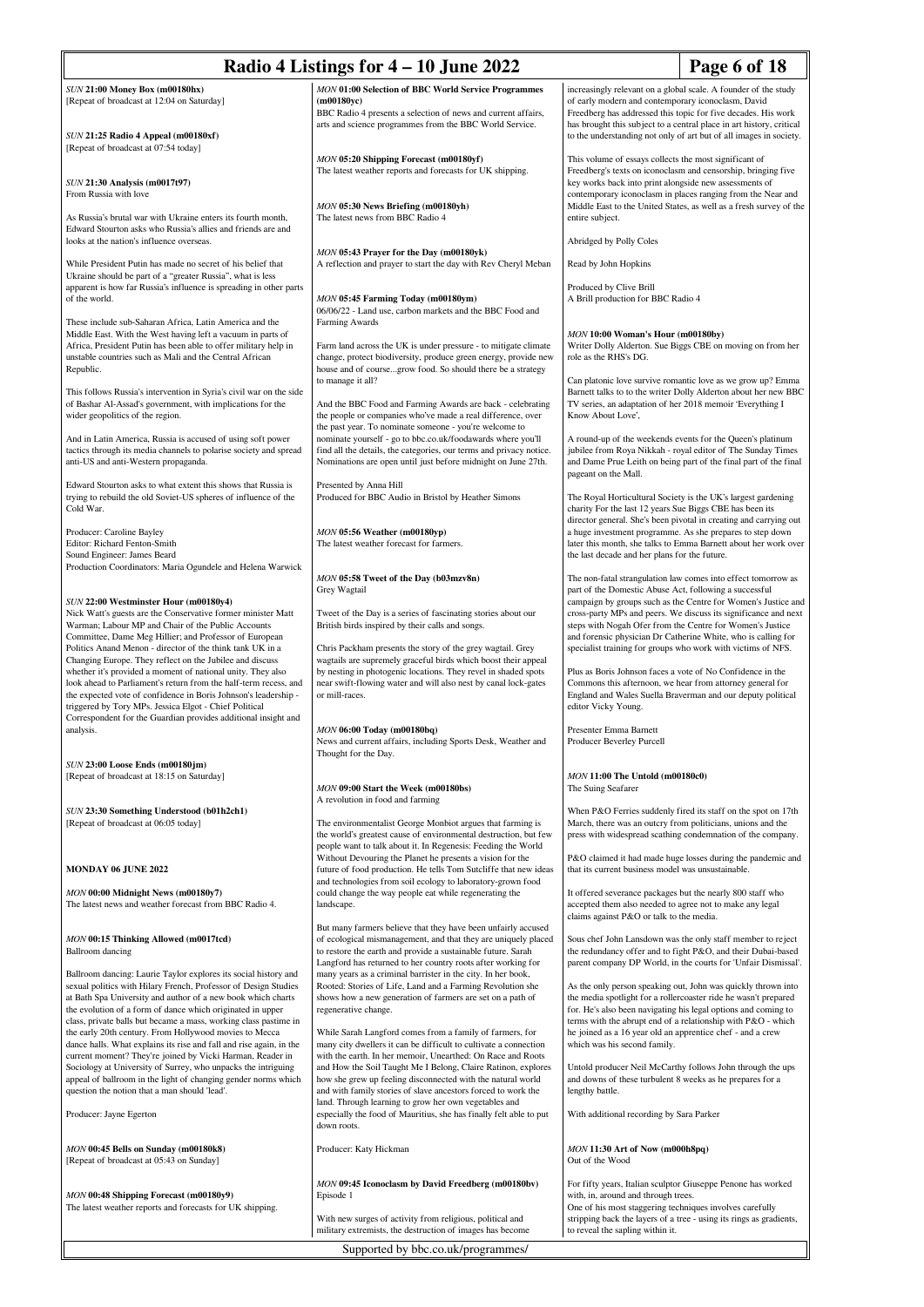# **Radio 4 Listings for 4 – 10 June 2022** Page 7 of 18

### The tree inside the wood.

His works inspire awe - they are rich with precision, craft and experience of working with such material

But they inspire something else too- something primal. They remind us that all those wood surfaces around us, the knots they are flawed with, are memories, scars, of the branches that grew within them.

An internationally recognised artist, with exhibitions from the Guggenheim to our own Yorkshire Sculpture Park – Penone has influenced artists from Martin Creed to Graham Gussen. Lindsey Chapman is obsessed with nature and how we live with it. It's a subject she has long been interested in learning about how to be in a forest; how to be in a thicket; how to watch, feel, and relate to the world of plants, trees and animals. She dedicates a lot of her life to wildlife and the environment

through the world of conservation. Together, Penone and Chapman try and bring to the listener a

deeper understanding of the fruits of nature - leaves, trees, branches, all brought to life in dazzling complex ways. She also visits the British Library to pour over Penone's 50 years of catalogues, and talks to curator of the Hayward Gallery, Ralph Rugoff, as he gets ready to open a new show - Amongst The Trees - where Penone has a number of works displayed

About art, this is also about nature – at a time when this feels more essential and in need of a radical re-think. Producer: Sara Jane Hall

Research, location recordings & interview material in Turin gathered by Davide Tosco.

# *MON* **12:00 News Summary (m00180c2)**

The latest national and international news from BBC Radio 4.

# *MON* **12:04 You and Yours (m00180c4)**

Flight delays, Digital journey guides, Fred Perry anniversary

A new digital guide lets rail passengers discover more about what they see from the carriage window. We travel along one of the routes now using the system and get reaction from passengers.

Nearly four hundred flights were cancelled in and around halfterm last week, leaving the Government and the travel industry investigating where it all went wrong.

Amid the recriminations, the GMB union has called on travellers to take just one bag on board the aircraft in future to reduce disruption at security and check-in desks. But how can you manage with just one case? And what are the financial benefits? We look at some travel 'hacks' with an expert on frequent flying.

The cost of living crisis is forcing some people to give up their pets. Food prices are rising - pet food prices are up by ten percent, according to the market researchers Kantar. It's adding to the pressures of the biggest rise in inflation in 40 years. We report on how some charities are looking to extend food banks for pets, to try to keep pets and their owners together in these difficult times.

As the latest new car sales figures are released, we hear how used car sales are cooling down. For more than a year now, used car sales have been running at more than 5 per cent. But a combination of factors - worries over the cost of living, improved supply of new cars - are starting to slow the used car

market down. And as the Queen's Jubilee weekend comes to an end, a British icon from the world of fashion is marking its platinum jubilee, too. It's a shirt, but not any old shirt - one that has become part of British subculture. It's been worn by different generations of

music stars, from Paul Weller, to Amy Winehouse and Sam Fender. And it all began with the famous tennis player, Fred Perry PRESENTER: WINIFRED ROBINSON

PRODUCER: CRAIG HENDERSON

*MON* **12:57 Weather (m00180c6)** The latest weather forecast

### *MON* **13:00 World at One (m00180c8)**

Forty-five minutes of news, analysis and comment, with Sarah Montague.

### *MON* **13:45 The Climate Tipping Points (m00180cb)** 1 - The Arctic

Justin Rowlatt discovers how global warming may trigger irreversible changes to our planet. In this first of five episodes, he asks why the Arctic is warming so much faster than anywhere else, and what the impact will be on weather systems in the Northern hemisphere.

Producer: Laurence Knight

*MON* **14:00 The Archers (m00180cf)** [Repeat of broadcast at 19:00 on Sunday] *MON* **14:15 Drama (m000jx4t)** The Return of Rowena the Wonderful

The countdown has begun.

Rowena is getting ready to launch herself into adult life, approaching the age when she must leave her special school in Birmingham. On a planet that often seems hostile to disabled people, how should she live, as an adult? With Dominique Moore as the voice of Rowena.

eventeen-year-old Rowena still works as a magician's assistant Rowena the Wonderful, in her Dad's magic show, and she's approaching the end of her school life. Her twin, Alex, has formed his own jazz band, and is off to London to study music in September.

For Rowena the future is more uncertain. Born with severe disabilities, she cannot speak. But her vibrant, intensely joyful and responsive personality means she is expressive and delightful company. When school is over, what then? Could she live independently?

Rowena takes inspiration from her family history, and explores her options with the help of the Deputy Head of her school, Theresa Fadden. It seems there is more funding for a manned mission to Mars than places at college for people who need help with personal care, or transport to get them there. Perhaps she should stay at home with her parents, Jan and Raymond, who have devoted their last eighteen years to her care. But Raymond knows they won't be around forever, and he wants Rowena to be independent.

With the help of her family, Helen Cross imagines Rowena's journey as she takes on a mission to find a new way to live.

With music by Tom Constantine ft Rowena and Alexander Polack.

Writer...Helen Cross Rowena's voice...Dominique Moore Producer...Mary Ward-Lowery

## *MON* **15:00 Round Britain Quiz (m00180ch)** Programme 11, 2022

(11/12) The Midlands and the North of England both make their last appearances of the series in today's contest. Stephen Maddock and Frankie Fanko are the Midlands team, opposite Adele Geras and Stuart Maconie of the North. A win for either team would provide a significant boost to their position in this year's league table.

Kirsty Lang is on hand as always, to provide helpful hints where needed, and sometimes a mere raised eyebrow, to steer them away from less promising blind alleys. It would be helpful today if they know something about Pixar movies, minor characters in Dickens, NASA telescopes, 17th century pirates and English lute music.

The programme includes the usual scattering of questions devised by listeners hoping to wrong-foot the panel.

Producer: Paul Bajoria

*MON* **15:30 The Food Programme (m00180ck)** [Repeat of broadcast at 12:32 on Sunday]

*MON* **16:00 Future Art (m000sz87)** Artists

Art historian James Fox talks to celebrated artists Anish Kapoor, Cai Guo-Qiang, Random International and Stephanie Dinkins as he asks how technology is transforming the art world.

The deepfake algorithms generating today's art world novelties will soon seem as rudimentary as the spinning jenny. As new ways of making, selling and experiencing art gather speed, James sets out to capture the start of this new era in a series of three programmes.

James begins with the artists as he explores both the opportunities offered by new technology and its limitations. From Cai Guo-Qiang's virtual fireworks to Anish and Ishan Kapoor's journey into the self, James asks how skills, creativity, the nature of art and the role of the artist are being re-made and re-imagined in the digital age.

Producer: Julia Johnso

A TBI Media production for BBC Radio 4 Image: Into Yourself, Fall © Acute Art

*MON* **16:30 The Digital Human (m00180cm)** Series 26

Token

Economics has always been complicated, but the day to day stuff was always pretty straightforward. Make money from working, exchange that money for good and services, save a bit for a rainy day if possible.

The online world changed things. Not so long ago, people were afraid to put give their banking details to eBay, now people trade in currencies they will never hold in their hands, and are investing in Non-fungible tokens.

NFTs, put simply, are items that are unique and can't be replaced with something else. In comparison, a coin would be seen as fungible - traded one penny for another and you still have something worth a penny. NFTs can be traded for a different NFT - like trading cards - or eventually sold off for cash when the owner thinks they can get the best price.

Until recently, NFTs have been mostly made up of digital art, some music, even a Jack Dorsey Tweet, but we're on the cusp of a new era in digital economics, one where everything could be made into a token - the likes and comments you leave on social media, the hobby you dive into on your off time, even your heart, or your mind.

Aleks finds out how the digital economy has changed so much in the last decade, and explores a future where everything from your likes, your hobbies, even your heartbeat - could be Tokenised and up for trade.

## *MON* **17:00 PM (m00180cp)**

Afternoon news and current affairs programme, reporting on breaking stories and summing up the day's headlines

### *MON* **18:00 Six O'Clock News (m00180cr)**

Boris Johnson is facing a confidence vote which could see him removed from power. And Russia has condemned the UKs decision to send long-range missiles to Ukraine.

*MON* **18:30 Just a Minute (m00180ct)** Series 89

Gert Lush, Eurovision and British Tapas

Sue Perkins challenges Dane Baptiste, Jayde Adams, Jan Ravens and Paul Merton to speak for 60 seconds without repetition, deviation or hesitation.

The long-running Radio 4 national treasure of a parlour game is back for a new series with subjects this week ranging from Gert Lush to British Tapas.

Production co-ordinator: Caroline Barlow Sound editor: Marc Willcox Producer: Hayley Sterling

A BBC Studios Production

### *MON* **19:00 The Archers (m00180cw)**

Ben's reluctant to leave for uni. He gets the result of a theoretical assessment today and he's not confident. Beth assures him he'll have smashed it. David explains the cow missed from their delivery last week is arriving today, having recovered from a bruised leg. He asks Beth if she'd be prepared to give Ruth some advice on the auctioneers handling tomorrow's dispersal sale. Beth would be happy to help. David gets a message from Vince; he's coming over this afternoon. Beth laughs that there's no escape from her dad. Later when Vince is at Brookfield, Ben announces he came second in the group for his assessment. Vince reckons it calls for a celebration at the Bull. But the drinks are on Beth, who's just had a bonus from Rodway and Watson. Ben tells her she'd done amazingly, and Vince asserts they both have. He wants to take them all out for a meal. He's alone this week – it would have been Nigel's birthday, and he wants to give Elizabeth and the family space. Beth thinks that's really sweet of her dad. She's glad they managed to make up.

Jim helps Jazzer pack. He finds some remarkable items, and is suitably diplomatic. They find a history book Jim lent him, which Jim lets him keep. It gets emotional as Jazzer gives him a card, declaring Jim's the nearest thing to a dad he's ever had. They laugh – Jazzer's only moving across the Green! Jim suggests Jazzer keeps a key to Greenacres, and they share a long hug, before Jazzer leaves.

*MON* **19:15 Front Row (m00180cy)** Africa Oyé, Queer Poetry, Maggie Shipstead

Africa Oyé, the UK's largest festival of music from the continent of Africa, celebrates its 30th anniversary in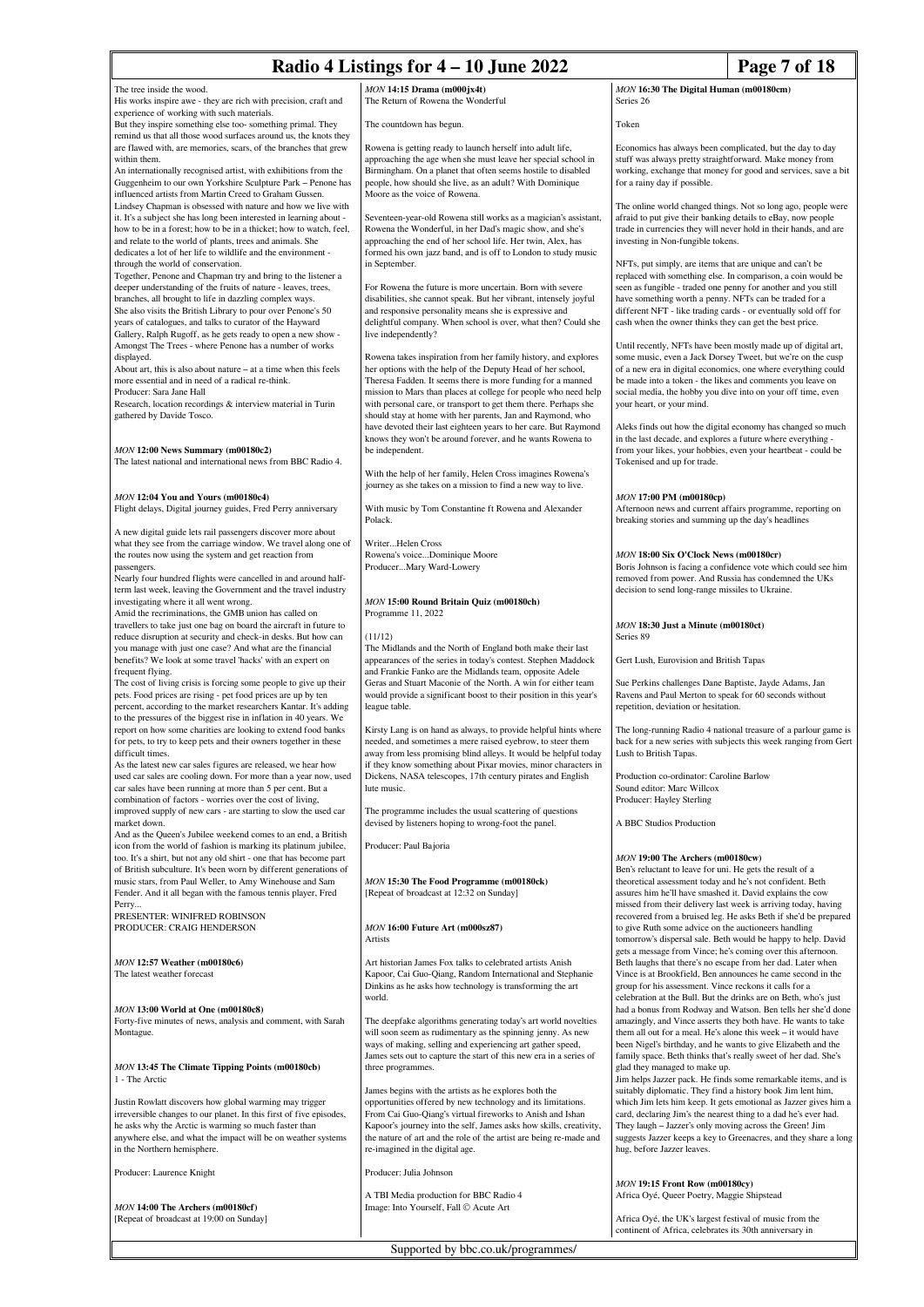| Radio 4 Listings for $4 - 10$ June 2022<br>Page 8 of 18                                                                              |                                                                                                                                      |                                                                                                                                       |  |  |
|--------------------------------------------------------------------------------------------------------------------------------------|--------------------------------------------------------------------------------------------------------------------------------------|---------------------------------------------------------------------------------------------------------------------------------------|--|--|
| Liverpool's Sefton Park this month. Its Artistic Director, Paul<br>Duhaney, discusses the festival's history and chooses three       | Dr Sarah Fine, Senior Lecturer in Philosophy, University of<br>Cambridge                                                             | TUE 05:20 Shipping Forecast (m00180dk)<br>The latest weather reports and forecasts for UK shipping.                                   |  |  |
| tracks of music that reflect Africa Oyé's growth and reputation.                                                                     |                                                                                                                                      |                                                                                                                                       |  |  |
| What is a queer poem? Poets Mary Jean Chan and Andrew                                                                                | Producer: Nathan Gower<br>Studio Manager: James Beard                                                                                | TUE 05:30 News Briefing (m00180dm)                                                                                                    |  |  |
| McMillan talk to Nick Ahad about how they explore that<br>question in their new anthology, 100 Queer Poems - poems                   | Editor: Richard Fenton-Smith<br>Production Co-ordinators: Maria Ogundele and Helena                                                  | The latest news from BBC Radio 4                                                                                                      |  |  |
| from across the twentieth century to the present day. It reflects<br>the burgeoning range of recent queer poetry, and includes poets | Warwick-Cross                                                                                                                        | TUE 05:43 Prayer for the Day (m00180dp)                                                                                               |  |  |
| whose work is familiar, their queerness less so - Wilfred Owen,<br>for instance.                                                     | MON 21:00 News Summary (m0018jpm)                                                                                                    | A reflection and prayer to start the day with Rev Cheryl Meban                                                                        |  |  |
| Plus, Maggie Shipstead. In the latest of our interviews with                                                                         | The latest national and international news from BBC Radio 4.                                                                         | TUE 05:45 Farming Today (m00180dr)                                                                                                    |  |  |
| authors shortlisted for the 2022 Women's Prize for Fiction,                                                                          |                                                                                                                                      | 07/06/22 - Coastal changes, future farming policy in Scotland                                                                         |  |  |
| Nick talks to the author of Great Circle - the imagined life of a<br>freedom-seeking woman pilot who embarks on a flight around      | $MON$ 21:10 Profile (m00180jp)<br>[Repeat of broadcast at 19:00 on Saturday]                                                         | and small scale horticulture                                                                                                          |  |  |
| the globe in 1950. It was also shortlisted for the Booker Prize.                                                                     |                                                                                                                                      | For many years, news headlines have been punctuated with<br>stories of coastal properties falling into the sea; and it's well         |  |  |
| Photo: Africa Oyé, 2014. Credit: Mark McNulty                                                                                        | MON 21:25 Start the Week (m00180bs)<br>[Repeat of broadcast at 09:00 today]                                                          | known that Britain's low-lying parts of the East Coast are at<br>risk. Now, the Environment Agency is giving its clearest             |  |  |
| Presenter: Nick Ahad<br>Producer: Ekene Akalawu                                                                                      |                                                                                                                                      | warning yet: that some coastal communities will have to be<br>moved, and land given up to the sea. Its Chief Executive, Sir           |  |  |
|                                                                                                                                      | MON 22:00 The World Tonight (m00180d5)<br>Boris Johnson wins vote of confidence                                                      | James Bevan, has called it "the hardest of all inconvenient<br>truths" and says "climate impacts will mean some coastal               |  |  |
| MON 20:00 Clipped Wings (m00180d0)<br>After a frightening incident of sexual assault while birding,                                  | In-depth reporting, intelligent analysis and breaking news from                                                                      | communities cannot stay where they are".                                                                                              |  |  |
| BBC Springwatch naturalist Lucy Lapwing visits four women to<br>try to rekindle her passion for being alone in nature.               | a global perspective                                                                                                                 | The Scottish Government has said it wants at least half of all<br>agricultural support payments for farming and crofting to be        |  |  |
|                                                                                                                                      |                                                                                                                                      | conditional by 2025 - meaning to get the money, you'll have to                                                                        |  |  |
| Birdwatching has always been joyous for Lucy. Her pockets are<br>always stuffed with nature's treasures, such as acorns, feathers,   | MON 23:00 Mr Wilder and Me by Jonathan Coe<br>(m00180d7)                                                                             | deliver things like biodiversity gain or reduced emissions. NFU<br>Scotland has been holding a roadshow across the country over       |  |  |
| and owl pellets.                                                                                                                     | Episode 6                                                                                                                            | the last month gathering farmers' views; we find out how it's<br>gone down.                                                           |  |  |
| However, there's now one extra item she always keeps<br>reassuringly within reach.                                                   | In 1945, Billy Wilder made a film called "Death Mills" about<br>the Holocaust. In it he showed "an entire field, a whole             | And a pilot grant scheme aimed at encouraging small scale food                                                                        |  |  |
| While she was birdwatching alone, a man exposed himself to                                                                           | landscape of corpses". He went on to make "Sunset Boulevard",<br>"Some Like It Hot" and "The Apartment". "Mr Wilder & Me"            | growers in Wales, has led the Welsh Government to take action.<br>The pilot awarded grants of up to £5000 to fund equipment to        |  |  |
| her and videoed her reaction, so now Lucy always carries an<br>anti-assault Defence Spray.                                           | is ostensibly a fiction about a young woman discovering her<br>love of film, music and young men but it is also about the way        | grow food, on less than five hectares. We visit one of the<br>participating farms.                                                    |  |  |
| The incident has left her wary and anxious. She puts her back to                                                                     | that a generation of film-makers responded to the great<br>cataclysm of the second world war and the seriousness with                | Presented by Anna Hill                                                                                                                |  |  |
| a tree when looking through binoculars. She no longer talks to                                                                       | which they viewed entertainment, particularly comedy, as an                                                                          | Produced for BBC Audio in Bristol by Heather Simons                                                                                   |  |  |
| male fellow birders, actively avoiding them from a distance.                                                                         | escape from nightmarish reality.                                                                                                     |                                                                                                                                       |  |  |
| She is "so angry" that she feels unsafe in nature - a place she<br>had hitherto regarded as unquestionably "her realm".              | The protagonist, Calista is a film score composer and she tells<br>the story of how she came to work for the legendary film          | TUE 05:58 Tweet of the Day (b03mzv5m)<br>Coot                                                                                         |  |  |
| In Clipped Wings, Lucy ventures outdoors with four women                                                                             | director, Billy Wilder whilst he was preparing to work on one of<br>his last films, "Fedora".                                        | Tweet of the Day is a series of fascinating stories about our                                                                         |  |  |
| whose hobbies and pursuits regularly take them alone into<br>nature: mountain biking, backpacking, running and birding.              | Written by Jonathan Coe                                                                                                              | British birds inspired by their calls and songs.                                                                                      |  |  |
| Lucy talks to former professional mountain biker and Scotland's                                                                      | Abridged by Florence Bedell                                                                                                          | Chris Packham presents the story of the Coot. The explosive<br>high-pitched call of the coot is probably a sound most of us           |  |  |
| Active Nation Commissioner Lee Craigie, Ali Ogden, who runs<br>backpacking events across the Scottish Highlands, long-distance       | The reader is Jasmine Hyde                                                                                                           | associate with our local park lakes. Coot are dumpy, charcoal-<br>coloured birds related to moorhens, though unlike their cousins,    |  |  |
| runner Catriona Bruce, and ecologist and birdwatcher Sorrel                                                                          | Produced by Clive Brill                                                                                                              | they tend to spend more time on open water, often in large                                                                            |  |  |
| Lyall.                                                                                                                               | A Brill Production for BBC Radio 4.                                                                                                  | flocks in winter.                                                                                                                     |  |  |
| What abuse or dangers have they encountered in pursuit of their<br>passion? How do they mitigate risks? How would they like men      | MON 23:15 One to One (m000v2rw)                                                                                                      | TUE 06:00 Today (m00180kb)                                                                                                            |  |  |
| to behave when encountering a lone woman in nature?                                                                                  | OCD: Tuppence Middleton talks to Gazal Jones                                                                                         | News and current affairs, including Sports Desk, Weather and<br>Thought for the Day.                                                  |  |  |
| And what advice, support, or solidarity can these four<br>supportive peers offer, to help Lucy assuage her fears and get             | Actress Tuppence Middleton has Obsessive Compulsive<br>Disorder (OCD). It's not something she's really talked about                  |                                                                                                                                       |  |  |
| her love of birdwatching back on track?                                                                                              | before, except with a therapist. That is, until now. In this series,<br>she's on a mission to find out more about the disorder - and | TUE 09:00 The Life Scientific (m00180kg)<br>Jacinta Tan on anorexia nervosa and the mind                                              |  |  |
| Producer: Jac Phillimore<br>Sound Design: Joel Cox                                                                                   | herself - and to bust some myths along the way.                                                                                      | When a person with severe anorexia nervosa refuses food, the                                                                          |  |  |
|                                                                                                                                      | Today, she talks to clinical psychologist Dr Gazal Jones. What's                                                                     | very treatment they need to survive, is that refusal carefully                                                                        |  |  |
| A Bespoken Media production for BBC Radio 4                                                                                          | going on in the brain? How does it affect people differently?<br>And what's the best way to get treatment?                           | considered and rational, as it can appear to those around them?<br>Or is it really the illness that's causing them to say 'no'?       |  |  |
| MON 20:30 Analysis (m00180d2)                                                                                                        | Photo credit: Robert Harper. Producer: Becky Ripley.                                                                                 | This is one of the thorny ethical dilemmas that Jacinta Tan has                                                                       |  |  |
| Can Nationalism be a Force for Good?                                                                                                 |                                                                                                                                      | wrestled with over the course of her career. She is deeply<br>curious about the mind, and has spent hundreds of hours sitting         |  |  |
| Arguments over the value of nationalism seem to have been<br>raging for centuries, even though the nation state as we know it        | MON 23:30 Today in Parliament (m00180d9)<br>Sean Curran reports as Conservative MPs vote on Boris                                    | with people with anorexia nervosa, not persuading them to eat,<br>rather listening to them talk about what's going on in their        |  |  |
| has only become widespread in the last two hundred years.                                                                            | Johnson's future - and the chancellor is grilled about the cost of<br>living.                                                        | minds and how the illness influences their decisions.                                                                                 |  |  |
| In this programme, David Edmonds tracks the emergence of the<br>nation state and the debate surrounding it. From post-colonial       |                                                                                                                                      | These rich internal worlds, that she has revealed, shape her<br>work as a Child and Adolescent Psychiatrist at Oxford Health          |  |  |
| Ghana to contemporary Britain, we hear what nationalism has<br>meant to different people in different contexts, as well as the       | TUESDAY 07 JUNE 2022                                                                                                                 | NHS Foundation Trust, where she treats people with eating<br>disorders. The views of those with the conditon and their                |  |  |
| social and philosophical principles that underlie it.                                                                                |                                                                                                                                      | families have been central to the recent government reviews of                                                                        |  |  |
| Contributors:                                                                                                                        | TUE 00:00 Midnight News (m00180dc)<br>The latest news and weather forecast from BBC Radio 4.                                         | the Eating Disorder Services that she led in Scotland and Wales.                                                                      |  |  |
| Professor Michael Billig, Emeritus Professor of Social Sciences                                                                      |                                                                                                                                      | These conditions can be hugely challenging to treat. Jacinta Tan<br>tells Jim Al-Khalili how it's the art of medicine, as much as the |  |  |
| at Loughborough University,                                                                                                          | TUE 00:30 Iconoclasm by David Freedberg (m00180bv)<br>[Repeat of broadcast at 09:45 on Monday]                                       | science, that helps people recover.                                                                                                   |  |  |
| Professor Richard Bourke, professor of the history of political<br>thought, University of Cambridge.                                 |                                                                                                                                      | PRODUCER: Beth Eastwood                                                                                                               |  |  |
| Elizabeth Ohene, former Minister of State in Ghana.                                                                                  | TUE 00:48 Shipping Forecast (m00180df)<br>The latest weather reports and forecasts for UK shipping.                                  | TUE 09:30 One to One (m00180kj)                                                                                                       |  |  |
| Dr Sandra Obradovic, Lecturer in Psychology, The Open                                                                                |                                                                                                                                      | The Thrill of Fear: Felicity Hannah talks to Neil Gaiman                                                                              |  |  |
| University.                                                                                                                          | TUE 01:00 Selection of BBC World Service Programmes<br>(m00180dh)                                                                    | Spooky tour guide turned financial journalist Felicity Hannah<br>wants to know why being scared can feel so good. Why do we           |  |  |
| Professor Tariq Modood, director of the Bristol University<br>Research Centre for the Study of Ethnicity and Citizenship.            | BBC Radio 4 presents a selection of news and current affairs,<br>arts and science programmes from the BBC World Service.             | frighten ourselves for fun? Why do we love scary stories and<br>terrifying TV?                                                        |  |  |
| Supported by bbc.co.uk/programmes/                                                                                                   |                                                                                                                                      |                                                                                                                                       |  |  |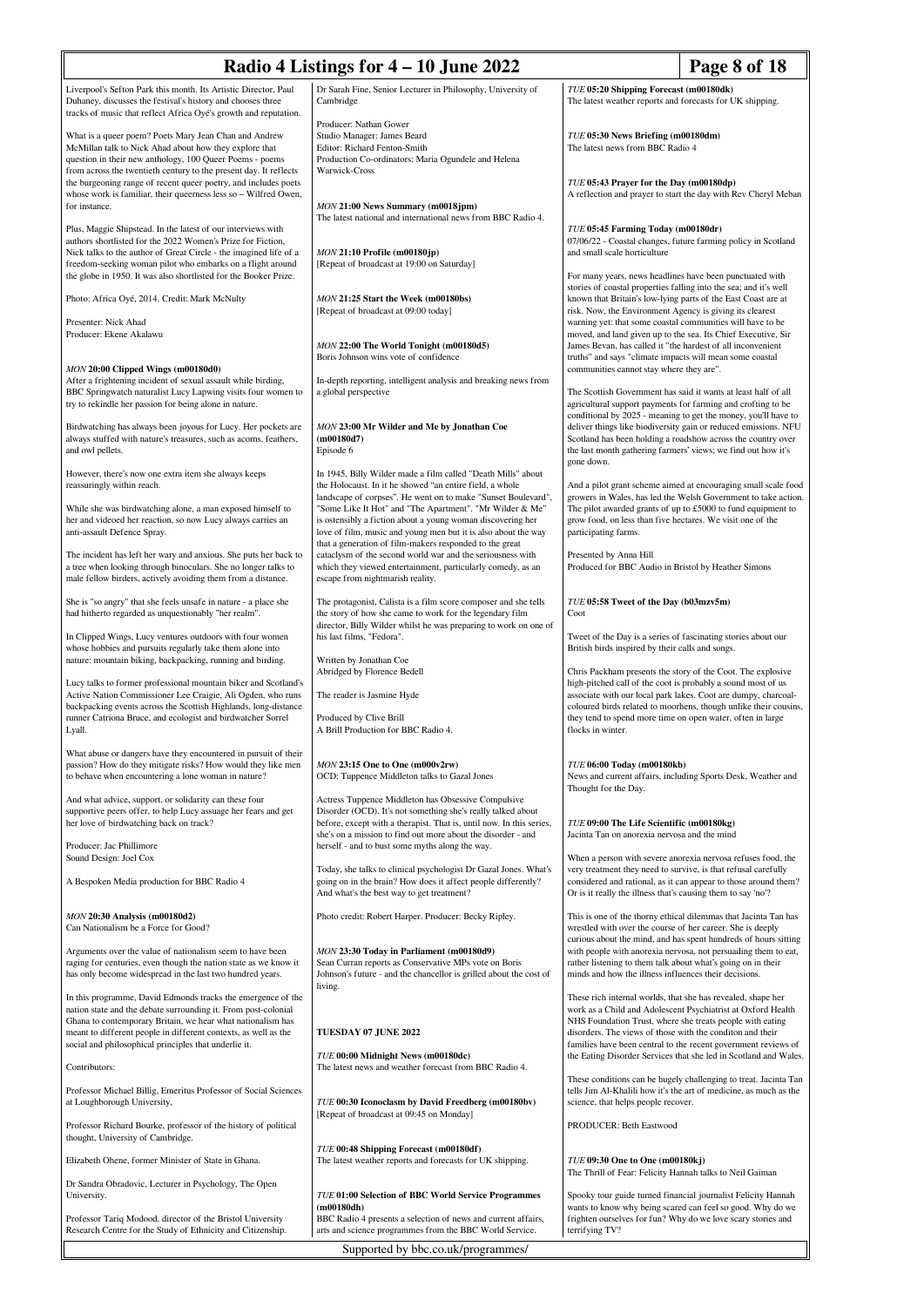| Radio 4 Listings for 4 – 10 June 2022<br>Page 9 of 18                                                                                                                                                       |                                                                                                                                                                                                                                                                          |                                                                                                                                                                                             |                                                                                                                                        |
|-------------------------------------------------------------------------------------------------------------------------------------------------------------------------------------------------------------|--------------------------------------------------------------------------------------------------------------------------------------------------------------------------------------------------------------------------------------------------------------------------|---------------------------------------------------------------------------------------------------------------------------------------------------------------------------------------------|----------------------------------------------------------------------------------------------------------------------------------------|
| She asks Neil Gaiman, author of Coraline, The Graveyard<br>Book, Neverwhere and The Sandman - a storyteller who knows<br>all about the power of fear to fascinate and delight us.                           | and the resilience of surviving it. But he begins with the trauma<br>of entering care and being taken away from all that you know.                                                                                                                                       | grow and past grief surfaces.                                                                                                                                                               | weren't talking about her before, they are now she's vanished.<br>As mother, Liv and neighbour, Peggy search for Kae rumours           |
| Felicity and Neil talk about what scares them the most, when<br>fear loses its thrill, and, of course, 'horror for four year olds'.                                                                         | While policy makers, legislators and service providers consider<br>ways in which to improve the system, it is also vitally important<br>to understand not only what it is like to experience being cared<br>for away from home, but also what legacy a childhood in care | A haunting drama about motherhood, love and grief set in<br>South Shields written by Emilie Robson. Pica received a special<br>commendation in the Alfred Bradley Bursary Awards 2021.      |                                                                                                                                        |
| Produced for BBC Audio in Bristol by Sarah Goodman.                                                                                                                                                         | can have for the rest of your life.                                                                                                                                                                                                                                      | KAESarah Balfour                                                                                                                                                                            |                                                                                                                                        |
| TUE 09:45 Iconoclasm by David Freedberg (m00180mc)<br>Episode 2                                                                                                                                             | Presented by Tony Simpson<br>Mixed by Mike Sherwood<br>Produced by Paul Kobrak                                                                                                                                                                                           | LIVLaura Elphinstone<br>PEGGYCharlie Hardwick                                                                                                                                               |                                                                                                                                        |
| With new surges of activity from religious, political and<br>military extremists, the destruction of images has become                                                                                      | A Mindhouse production for BBC Radio 4                                                                                                                                                                                                                                   | Sound Design by Sharon Hughes<br>Directed by Nadia Molinari                                                                                                                                 |                                                                                                                                        |
| increasingly relevant on a global scale. A founder of the study<br>of early modern and contemporary iconoclasm, David                                                                                       | TUE 11:30 Black Roots (m00180kt)                                                                                                                                                                                                                                         | BBC Audio Drama North Production                                                                                                                                                            |                                                                                                                                        |
| Freedberg has addressed this topic for five decades. His work<br>has brought this subject to a central place in art history, critical<br>to the understanding not only of art but of all images in society. | Episode Three - DeFord Bailey, the harmonica and country<br>music in Nashville                                                                                                                                                                                           | TUE 15:00 Short Cuts (m0018018)<br>Series 31                                                                                                                                                |                                                                                                                                        |
| This volume of essays collects the most significant of                                                                                                                                                      | String bands, hoedowns, square dances, old-time fiddle and<br>banjo styles, these sounds were a dominant strand in African                                                                                                                                               | Devotion                                                                                                                                                                                    |                                                                                                                                        |
| Freedberg's texts on iconoclasm and censorship, bringing five<br>key works back into print alongside new assessments of<br>contemporary iconoclasm in places ranging from the Near and                      | American roots music from the 17th century onwards. Despite<br>this, many people think that such music comes solely from<br>dungaree-wearing, white rural folk. Country might appear to be                                                                               | dedicated to our love for those around us - an invocation for                                                                                                                               | Josie Long presents audio adventures and short documentaries                                                                           |
| Middle East to the United States, as well as a fresh survey of the<br>entire subject.                                                                                                                       | the whitest of all music genres, but it has some surprising roots.<br>How have these black roots been whitewashed from the history                                                                                                                                       | creating new life, finding meaning in being stood up and<br>life.                                                                                                                           | decades spent hearing about, and helping, Britain's LGBTQ+                                                                             |
| Abridged by Polly Coles                                                                                                                                                                                     | of American folk and country music? How have folk and<br>country been positioned as white genres? What does black                                                                                                                                                        | Alone                                                                                                                                                                                       |                                                                                                                                        |
| Read by John Hopkins                                                                                                                                                                                        | Americana sound like today?                                                                                                                                                                                                                                              | Produced by Noam Osband                                                                                                                                                                     |                                                                                                                                        |
| Produced by Clive Brill<br>A Brill production for BBC Radio 4                                                                                                                                               | In this episode, acclaimed musician Rhiannon Giddens explores<br>the home of country music in Nashville to see how black people<br>shaped this genre. How black is Nashville and its music history?                                                                      | Thank you for being here<br>Featuring Switchboard volunteers past and present<br>Produced by Tash Walker and Adam Zmith                                                                     |                                                                                                                                        |
| TUE 10:00 Woman's Hour (m00180kn)<br>Joan Armatrading, Spare Rib and Virago at 50, Defra Minister                                                                                                           | Rhiannon uncovers the story of one of the biggest stars of the<br>early country era - the African American 'Harmonica Wizard'<br>DeFord Bailey. He was one of the most beloved performers at                                                                             | Originally from The Log Books podcast, produced by Tash,<br>Adam and Shivani Dave                                                                                                           |                                                                                                                                        |
| Victoria Prentis MP, Mermaids                                                                                                                                                                               | the Grand Ole Opry and the first black star of the radio age.                                                                                                                                                                                                            | An Invocation for All Fertility Treatments                                                                                                                                                  | Accessing the Powers of the Universe: An Invocation for All                                                                            |
| The singer songwriter Joan Armatrading received an Ivor<br>Novello Award for Outstanding Contemporary Song Collection                                                                                       | Featuring Frankie Staton, Pamela E Foster, Dom Flemons,<br>David C Morton, Phil Jamison and Alice Randall.                                                                                                                                                               | Fertility Treatments is written and performed by Erica<br>Gillingham                                                                                                                        |                                                                                                                                        |
| in 1996. Best known for hits such as Love And Affection, Me<br>Myself I and Drop The Pilot, she has released more than 20<br>studio albums. Later this week Joan will receive The Music                     | Presented by Rhiannon Giddens<br>Produced by Tom Woolfenden                                                                                                                                                                                                              | Co-produced by Erica Gillingham and Andrea Rangecroft<br>Producer: Andrea Rangecroft                                                                                                        |                                                                                                                                        |
| Producers Guild Outstanding Contribution Award. She joins<br>Emma to discuss her music and this latest achievement.                                                                                         | A Loftus Media production for BBC Radio 4                                                                                                                                                                                                                                | Curated by Axel Kacoutié, Eleanor McDowall and Andrea<br>Rangecroft<br>A Falling Tree production for BBC Radio 4                                                                            |                                                                                                                                        |
| 50 years ago this month the first edition of the iconic feminist<br>magazine Spare Rib was published. It set out to offer an                                                                                | TUE 12:00 News Summary (m00181cx)<br>The latest national and international news from BBC Radio 4.                                                                                                                                                                        |                                                                                                                                                                                             |                                                                                                                                        |
| alternative to existing women's magazines at a time when the<br>women's liberation movement was challenging women's                                                                                         | TUE 12:04 You and Yours (m00180ky)                                                                                                                                                                                                                                       | TUE 15:30 A Thorough Examination with Drs Chris and<br>Xand (m00180lb)                                                                                                                      |                                                                                                                                        |
| secondary place in society. Also in that year - 1972 – and<br>inspired by its founders, Rosie Boycott and Marsha Rowe,<br>Carmen Callil founded Virago - the book publisher which still                     | Call You and Yours: How are rising food prices hitting you?                                                                                                                                                                                                              | Series 1: Addicted to Food<br>2. UPF is not food                                                                                                                                            |                                                                                                                                        |
| gives a voice and platform to female writers today. Tonight a<br>party is being held at the British Library in celebration, and                                                                             | How are rising food prices hitting you?                                                                                                                                                                                                                                  |                                                                                                                                                                                             | Chris and Xand are doctors, scientists and identical twins. Well,                                                                      |
| Emma is joined by all three women.                                                                                                                                                                          | There is growing worry about cost of food, and a report<br>tomorrow from the Food Standards Agency.                                                                                                                                                                      | has a Covid induced heart condition.                                                                                                                                                        | not quite identical. Xand is 20kg heavier, clinically obese, and                                                                       |
| Prime Minister Boris Johnson has won the backing of a<br>majority of Tory MPs in a confidence vote despite a significant<br>revolt against his leadership. He won 59% of the vote, meaning                  | The number of people using a food bank or food charity<br>continues to grow - from around one in 10 last year to nearly                                                                                                                                                  | reason that most of us in the UK are overweight - Ultra                                                                                                                                     | Chris believes that the reason Xand is overweight is the same                                                                          |
| he is now immune from a Conservative leadership challenge for<br>a year. In all, 211 Tory MPs voted they had confidence in the                                                                              | one in six this year.<br>How are rising food prices hitting you?                                                                                                                                                                                                         |                                                                                                                                                                                             | Processed Food or UPF. It's the main thing that we now eat and<br>feed to our children, but most of us have never heard of it. It's    |
| PM's leadership while 148 voted against him. We've since heard<br>from a number of male MPs, but where are all the female MPs?                                                                              | Email us and leave your contact number                                                                                                                                                                                                                                   | addictive, highly profitable and the main cause of the global                                                                                                                               | obesity pandemic. It's destroying our bodies, our brains and the                                                                       |
| Vanishingly few women from the Conservative Party have<br>spoken publicly on this - especially from the rebel side. Emma                                                                                    | youandyours@bbc.co.uk or from 11am on Tuesday call us on<br>03700 100 444.                                                                                                                                                                                               | environment.                                                                                                                                                                                |                                                                                                                                        |
| is joined by Victoria Prentis, Minister of State for the<br>Department for Environment Food and Rural Affairs.                                                                                              | TUE 12:57 Weather (m0018010)                                                                                                                                                                                                                                             | 2020, Chris wants to help his brother quit UPF and get his                                                                                                                                  | In this series, recorded during the first coronavirus lockdown of<br>health back. So, he has a plan. In an attempt to turn Xand's life |
| Every year HIV, tuberculosis, and malaria kill more than 5<br>million people. Much has been done to try to eradicate these                                                                                  | The latest weather forecast                                                                                                                                                                                                                                              | around, Chris persuades his brother to eat a diet comprising                                                                                                                                | 80% Ultra-processed food while learning about every aspect of                                                                          |
| diseases, and international donor funds are intent on curing<br>them by 2030. The UK has historically been one of the main                                                                                  | TUE 13:00 World at One (m0018012)                                                                                                                                                                                                                                        |                                                                                                                                                                                             | it. By doing this, Chris tests two theories - that Xand is addicted<br>to UPF, and that eating more of the stuff while learning about  |
| donors, but due to the covid-19 pandemic, priorities have<br>shifted and some funds have been redirected. The Kenyan                                                                                        | Forty-five minutes of news, analysis and comment, with Sarah<br>Montague.                                                                                                                                                                                                | it, will help him quit.                                                                                                                                                                     |                                                                                                                                        |
| campaigner Maurine Murenga, who lives with HIV herself, is<br>asking for the international community to bring their attention<br>back to these deadly diseases. She joins Emma in the studio.               | TUE 13:45 The Climate Tipping Points (m0018014)                                                                                                                                                                                                                          | Chris believes that the science shows UPF is addictive and<br>harmful to the body, not least by driving excess consumption<br>and weight gain. By speaking with the world's leading experts |                                                                                                                                        |
| If you happened to be strolling along the seafront at Plymouth<br>at the start of the Jubilee weekend you may have looked down                                                                              | 2 - Ocean Circulation<br>Justin Rowlatt looks at the enormous and widespread                                                                                                                                                                                             | how it's produced, whether it's addictive, what it does to the<br>human brain and body and how it is the number one force                                                                   | on obesity and nutrition, Xand will learn what UPF is made of,                                                                         |
| and spotted a very large gathering of mermaids sunning<br>themselves. Pauline Barker organised the event to kick off                                                                                        | implications of a slowdown in the rate at which water is able to<br>circulate between the ocean's surface and its depths. This series                                                                                                                                    | driving global obesity.                                                                                                                                                                     |                                                                                                                                        |
| celebrations in the city by the sea, and to try and break a<br>Guiness world record - she tells Emma how it went.                                                                                           | examines how global warming may trigger irreversible changes<br>to our planet.                                                                                                                                                                                           | In episode $2 - UPF$ is not food - Chris and Xand meet<br>Professor of Chemistry Andrea Sella to try to understand some                                                                     |                                                                                                                                        |
|                                                                                                                                                                                                             | Producer: Laurence Knight                                                                                                                                                                                                                                                | the lies they tell us about when we are full and satisfied. Dr                                                                                                                              | of the more complex ingredients in Ultra Processed Food and                                                                            |
| $TUE$ 11:00 Lives in Care (m00180kq)<br>In May, the Independent Review of Children's Social Care<br>recommended a multibillion-pound overhaul of a care system                                              | TUE 14:00 The Archers (m00180cw)<br>[Repeat of broadcast at 19:00 on Monday]                                                                                                                                                                                             | Fernanda Rauber was on the team who "discovered" UPF, and<br>explains why it exists and that perhaps we are thinking about it<br>in the wrong way - that it's not food, it's an industrial  |                                                                                                                                        |
| that is under "extreme stress".                                                                                                                                                                             |                                                                                                                                                                                                                                                                          | formulation of chemicals.                                                                                                                                                                   |                                                                                                                                        |
| Tony Simpson was born in a Salvation Army Mother and Baby<br>home and then, at the age of just three months, was taken into                                                                                 | TUE 14:15 Drama (m0018016)<br>Pica                                                                                                                                                                                                                                       | Presented by Drs Chris and Xand Van Tulleken<br>Produced by Hester Cant                                                                                                                     |                                                                                                                                        |
| care, where he was to remain until he was 16. In this three-part<br>series he compares his experiences with those who have been<br>through the care system more recently - the jolt of leaving care         | There's something about Kae; something earthy, creepy even; as<br>if she's done a few laps of this world already. And if folk                                                                                                                                            | Executive Producers Philly Beaumont and Jo Rowntree<br><b>BBC</b> Radio 4                                                                                                                   | A Loftus Media and van Tulleken Brothers Ltd production for                                                                            |

Supported by bbc.co.uk/programmes/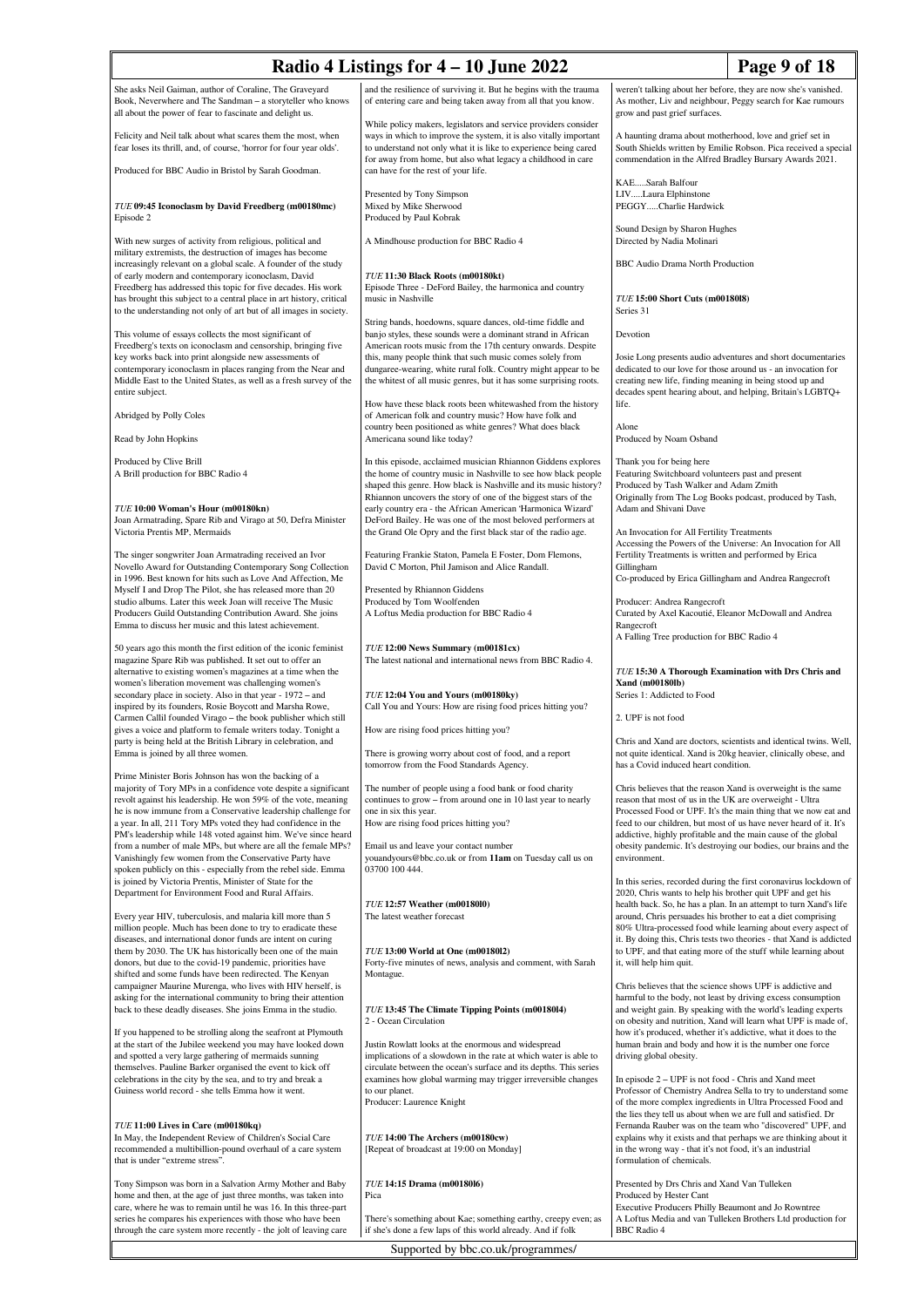# **Radio 4 Listings for 4 – 10 June 2022** Page 10 of 18

### *TUE* **16:00 The Hidden History of the Front Door (m00180ld)**

Join Rachel Hurdley as she opens the front door to step into a story of security, sociability, style and even the supernatural. The front door may seem to be just a simple way of coming in and out of a house, but it almost always reveals more about the householder than they might expect. The style of door, its colour, the letter box, doorbell, even perhaps the house name, are all chosen to present an image to the outside world. In this programme, Rachel reveals how to interpret a front door and how developments in their design and use over the centuries reflect social changes.

Rachel starts at Chepstow Castle, where she admires what's thought to be the oldest castle door in Europe and finds out why it was built to provide a strong deterrent to intruders; at the moated manor house of Baddesley Clinton she discovers how Medieval and Tudor home owners used their doors to ward off evil spirits; in Bath she goes back to the time of Jane Austen to hear about the social etiquette of paying a visit; moving forward to the 19th century she learns why the Victorians loved to put a house name on their front door; and finally she visits the Becontree Estate in East London and sees how the building boom of the 1920s and 30s meant many families had their own front door for the first time.

### Interviewees:

\* Sonia Solicari, Director of The Museum of the Home https://www.museumofthehome.org.uk/

\* Jonathan Glancey, Architectural Writer and Historian \* Will Davies, Inspector of Ancient Monuments for Cadw, spoke at Chepstow Castle https://cadw.gov.wales/visit/places-to-

visit/chepstow-castle \* James Wright, Buildings Archaeologist, spoke at Baddesley

Clinton https://www.nationaltrust.org.uk/baddesley-clinto \* Elaine Chalus, Professor of British History at the University of Liverpool, spoke at No. 1 Royal Crescent

https://no1royalcrescent.org.uk/

\* Laura Wright, Professor of English Language at the University of Cambridge and author of 'Sunnyside: A History of British House Names'

\* Bill Jennings, former resident and Housing Manager, spoke on the Becontree Estate

Presenter: Rachel Hurdley Producer: Louise Adamson Executive Producer: Samir Shah

### *TUE* **16:30 A Good Read (m00180lg)** Omid Djalili and Nikita Lalwani

A novel about compassion set against the backdrop of the Aberfan disaster is comedian and actor Omid Djalili's choice of a good read. A Terrible Kindness by Jo Browning Wroe is a novel about a young man who becomes an embalmer and who goes straight from his graduation ceremony to help at the site of the tragedy in Aberfan to take care of the deceased's bodies. That experience is to shape the rest of his life and his relationships with his mother and wife as well as an early schoolfriend are all affected. Nikita Lalwani chooses a quirky book of short stories by

Charles Yu called Third Class Superhero - the message of which seems to be it's OK to be mediocre. Harriett Gilbert's choice is Elena Ferrante's The Lost Daughter recently made into a film starring Olivia Coleman. It lays bare the complexities of motherhood and the mixed feelings it evokes.

Producer: Maggie Ayre for BBC Audio Bristol

### *TUE* **17:00 PM (m00180lj)**

Afternoon news and current affairs programme, reporting on breaking stories and summing up the day's headlines

*TUE* **18:00 Six O'Clock News (m00180ln)** Boris Johnson has vowed to "take the country forward" after winning a confidence vote.

*TUE* **18:30 Daphne Sounds Expensive (b08zdh20)** Series 2

Horro

Thwarting Jason's plans to make a horror episode, Phil and George hope to appease the Twitter trolls by keeping the show nice and family friendly - all with the help of Sir Paul McCartney.

Join critically-acclaimed sketch trio, Daphne, as they pull out all the stops in a dazzling array of peculiar characters, whacky scenarios, dodgy remarks, curious observations, minor altercations and major peacemaking - served on a bed of catchy little numbers with a live nine-piece band.

Written by and starring: Jason Forbes, Phil Wang & George Fouracres

Original music composed by Jeff Carpenter

hestrator: Simon Nath

The Daphnettes were the London Musical Theatre Orchestra:

Musical Director - Freddie Tapner

### Violin - Debs White Cello - Nick Squires Trumpet - Michael Maddocks Trombone - Elliot Pooley Tenor Sax - Joe Atkin Reeves Drum Kit - Ben Hartley Percussion - Ben Burton Piano - Jon Ranger Bass - Jack Cherry

The Production Coordinator was Hayley Sterling

It was produced by Matt Stronge and was a BBC Studios production.

# *TUE* **19:00 The Archers (m00180lq)**

Brian assures relieved Kate that Spiritual Home won't be taken into account in the negotiation with Chris over Home Farm's assets. Kate ministers to her convalescing dad, offering him various remedial strategies none of which he's finding the least bit attractive. He seeks some peace in the eco office, where Stella finds him contemplating the future of Berrow. She scolds him gently, and he accuses her of being in league with his hyper attentive family. When he persists with work talk she becomes seriously agitated, explaining that her father worked himself into an early grave, and that she'd been there when he had a heart attack. She doesn't want history to repeat itself with Brian. Brian softens, and agrees that maybe he should take some time out. Stella suggests he takes Kate up on her offer of yoga sessions. He agrees – as long as there isn't a leotard involved.

Ruth's grateful to Beth for sharing her expertise at the cattle auction. Beth's more than happy to oblige for her boyfriend's mum. Ruth's bought thirty five milkers and half a dozen in-calf heifers, well within budget thanks to Beth.

Vince stands Beth and Ben a champagne dinner at a posh restaurant. Vince is full of jolly anecdotes, and Beth teases him fondly. A call from hysterical Steph halts proceedings. She turns up at the restaurant and informs them Liam's had an affair, and she's walked out. Can she stay with Vince? Her dad assures her she'll have everything she needs. All she has to do is ask.

### *TUE* **19:15 Front Row (m00180ls)**

Ayanna Witter Johnson performs, Clement Ishmael, digital theatre

Ayanna Witter-Johnson is a singer-songwriter, cellist and composer blurring the boundaries of classical, jazz, reggae and R&B. Performing live in the Front Row studio with Stephen Upshaw, viola player with the Solem Quartet, Ayanna reworks the roots reggae sound of The Abyssinians and shares part of her Island Suite, inspired by the poetry and storytelling traditions of Jamaica.

During the height of pandemic lockdowns streaming of plays from theatres became popular – making them more accessible for all, regardless of disability, location, price, time, or care commitments. However new research by Dr Richard Misek and investigations by Front Row have indicated a continuing postlockdown drop in digital theatre. Dr Misek joins Front Row exclusively to reveal his findings: the scale of the fall, how hurdles such as financing are standing in the way, and why digital streaming is vital to accessibility.

Mustapha Matura's play Playboy of the West Indies, based on JM Synge's Playboy of the Western World, has been turned into a musical with a score composed by Dominique Le Gendre and Clement Ishmael. Clement tells Samira about turning Matura's rich Trinidadian patois into song.

Presenter: Samira Ahmed Producer: Julian May

Photo: Ayanna Witter-Johnson Photographer credit: Nick Howe

*TUE* **20:00 File on 4 (m00180lv)** Gambling on Justice

Gambling is a multi-billion pound industry which is facing change.

For years there has been mounting concern that in the digital era betting companies have expanded far beyond the reach of the law and the Government is set to table major new rules to transform how the industry is governed.

But the reforms will not consider whether people who have

Supported by bbc.co.uk/programmes/

been drawn into criminality by a gambling addiction are being failed by the criminal justice system.

File on 4 uncovers significant failings throughout the criminal justice system when it comes to gambling-related crime. Reporter Paul Connolly speaks to people who have been jailed for gambling-related frauds, who reveal a lack of awareness among police and the judicial system, an absence of treatment and a prison system unable to offer even the most basic help to people with gambling addictions.

Reporter: Paul Connolly Producer: Ben Robinson Technical Producer: Nicky Edwards Journalism Assistant: Tim Fernley Production Manager: Sarah Payton Editor: Carl Johnston

*TUE* **20:40 In Touch (m00180lx)** Birds & Gardening

Unlike most of the natural world, birds are quite easy to enjoy with a visual impairment because, well, they can be rather noisy. Martin and Jackie Brown invited us into their garden and share some of their enthusiasms for gardening and, you guessed it, birds. Natalie Doig also joins us. Natalie is partially sighted and enjoys taking photographs of birds and other wildlife, because it allows her to zoom in and discover details she wasn't aware of before. She tells us about her techniques and shares her top tips.

We also review some bird identification apps that can be downloaded onto your smartphone.

Presenter: Peter White Producer: Beth Hemmings Production Coordinator: Liz Poole

Website image description: Two people photographing birds perched on their hands. On either side of the image, there are two large camera lenses. The birds are brightly coloured: orange, yellow, blue and black. One of the birds has its wings stretched out, while the other is perched with its beak slightly open.

*TUE* **21:00 All in the Mind (m00180lz)** Breastfeeding Trauma and the Psychology of Awkwardness

When breastfeeding goes wrong some women feel guilty that they have failed to do what should come naturally. But Professor Amy Brown from Swansea University says those with the most severe physical and emotional impact could be experiencing trauma, similar to the effects of a traumatic birth. We hear from Linzi Blakey who had problems with breastfeeding when she gave birth to her daughter and son and had to give up before she wanted to. A specialist therapist has helped her to realise that she did the best she could - despite a lack of the right kind of support when she was feeling vulnerable.

Awkwardness can result when we do something embarrassing and science writer Melissa Dahl set out to write a book on how to overcome those feelings of embarrassment. Cringeworthy: How To Make The Most Out of Uncomfortable Situations is the result of her discussions with scientists. She challenges herself to feats such as performing a stand-up routine, going to see a professional cuddler and reading out her teenage diaries to an audience at the Brooklyn show, Mortified. She now feels awkwardness is part of being human- and encourages us all to show more empathy to each other.

Claudia's studio guest Catherine Loveday, Professor of Neuroscience at the University of Westminster shares her own cringeworthy stories plus news of a spat in the world of psychedelic drugs research and how hallucinations seem to be a lot more common than we thought.

Producer: Paula McGrath Made in Partnership with The Open University

*TUE* **21:30 The Life Scientific (m00180kg)** [Repeat of broadcast at 09:00 today]

*TUE* **22:00 The World Tonight (m00180m1)** PM: "line has been drawn" after confidence vote

In-depth reporting, intelligent analysis and breaking news from a global perspective

*TUE* **22:45 Mr Wilder and Me by Jonathan Coe (m00180m3)** Episode 7

In 1945, Billy Wilder made a film called "Death Mills" about the Holocaust. In it he showed "an entire field, a whole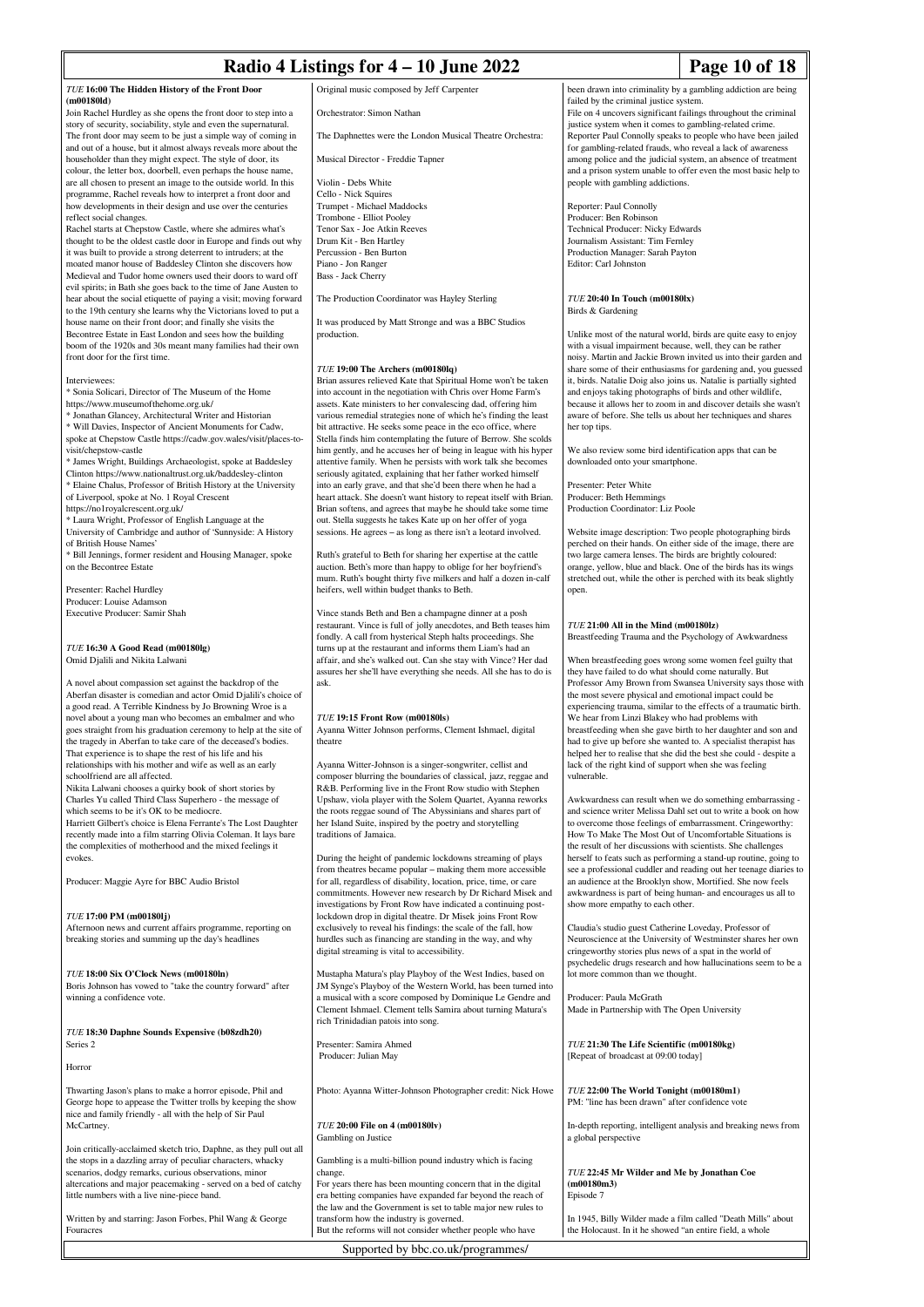| Radio 4 Listings for 4 – 10 June 2022                                                                                                                                                                                                                                                                                                                                                                                                                                                  | Page 11 of 18                                                                                                                                                                                                                                                                                                                                                                                                            |                                                                                                                                                                                                                                                            |                                                                                                                                                                                                                                                                                                                                                                                                |
|----------------------------------------------------------------------------------------------------------------------------------------------------------------------------------------------------------------------------------------------------------------------------------------------------------------------------------------------------------------------------------------------------------------------------------------------------------------------------------------|--------------------------------------------------------------------------------------------------------------------------------------------------------------------------------------------------------------------------------------------------------------------------------------------------------------------------------------------------------------------------------------------------------------------------|------------------------------------------------------------------------------------------------------------------------------------------------------------------------------------------------------------------------------------------------------------|------------------------------------------------------------------------------------------------------------------------------------------------------------------------------------------------------------------------------------------------------------------------------------------------------------------------------------------------------------------------------------------------|
| landscape of corpses". He went on to make "Sunset Boulevard",<br>'Some Like It Hot" and "The Apartment". "Mr Wilder & Me"<br>is ostensibly a fiction about a young woman discovering her<br>love of film, music and young men but it is also about the way<br>that a generation of film-makers responded to the great<br>cataclysm of the second world war and the seriousness with<br>which they viewed entertainment, particularly comedy, as an<br>escape from nightmarish reality. | EU, the Welsh Government plans to offer funding in future for<br>delivering environmental outcomes. It's set to unveil its new<br>scheme this summer, followed by a Welsh Agriculture Bill in<br>September. But NFU Cymru said there was a risk of<br>widespread land use change - and more of a focus on food<br>production was needed - as it set out its calls to politicians at an<br>event in the Senedd this week. | their daughter Jennifer, who died ten days after being born<br>the latest research.                                                                                                                                                                        | This year marks 20 years since Sarah and Gordon Brown lost<br>seven weeks prematurely. In a search for answers, they founded<br>the Jennifer Brown Research Laboratory in 2004, which looks<br>into the causes and consequences of premature birth. Around 1<br>in 13 babies in the UK are born prematurely -before 37 weeks.<br>Sarah is Chair of the charity Theirworld and tells Emma about |
| The protagonist, Calista is a film score composer and she tells<br>the story of how she came to work for the legendary film<br>director, Billy Wilder whilst he was preparing to work on one of<br>his last films, "Fedora".                                                                                                                                                                                                                                                           | Presented by Anna Hill<br>Produced for BBC Audio in Bristol by Heather Simons<br>WED 05:58 Tweet of the Day (b09v8hk9)                                                                                                                                                                                                                                                                                                   | It's been over a year since Sarah Everard was adbucted, raped<br>and murdered by a serving police officer, Wayne Couzens,<br>who's now in prison for life. The vigil that followed in London<br>followed to remember Sarah, ended up with clashes with the |                                                                                                                                                                                                                                                                                                                                                                                                |
| Written by Jonathan Coe<br>Abridged by Florence Bedell<br>The readers were                                                                                                                                                                                                                                                                                                                                                                                                             | Andy Clements on the Garden Warbler<br>Andy Clements of the British Trust for Ornithology explains<br>why he rates the song of the Garden Warbler above that of the<br>similar sounding Blackcap, or even the Nightingale.                                                                                                                                                                                               | police and arrests. Now it's been reported that some police<br>officers thought the event was an anti-police protest. The<br>have told Westminster magistrates court this week. They say<br>they faced resistance when they tried to break up the crowd,   | Evening Standard newspaper has printed what certain officers                                                                                                                                                                                                                                                                                                                                   |
| Jasmine Hyde (narrator and all female parts)<br>Paul Kemp (old and young Wilder)<br>Jos Vantyler - all other voices.<br>Produced by Clive Brill                                                                                                                                                                                                                                                                                                                                        | Producer: Sarah Blunt<br>Photograph: Rhys Thatcher.                                                                                                                                                                                                                                                                                                                                                                      | had feared being attacked, and were branded "murderers" by<br>prosecuted by Scotland Yard over the vigil. Jamie Klinger is<br>one of the founders of Reclaim These Streets, which tried to<br>organise the vigil.                                          | some people in the crowd. At the moment, six people are being                                                                                                                                                                                                                                                                                                                                  |
| A Brill Production for BBC Radio 4.<br>TUE 23:00 Fortunately with Fi and Jane (m00180m5)                                                                                                                                                                                                                                                                                                                                                                                               | WED 06:00 Today (m0018177)<br>News and current affairs, including Sports Desk, Weather and<br>Thought for the Day.                                                                                                                                                                                                                                                                                                       |                                                                                                                                                                                                                                                            | Psychologist and co-host of BBC podcast Bad People Dr Julia<br>Shaw's new book Bi: The Hidden Culture, History and Science<br>of Bisexuality combines her own experiences of being bisexual                                                                                                                                                                                                    |
| 236. No Word of a Lie, we're at the Hay Festival with Laura<br><b>Bates</b><br>Fi and Jane are live at the Hay Festival and joined by writer                                                                                                                                                                                                                                                                                                                                           | WED 09:00 More or Less (m001817c)<br>Employment puzzle, pyramids and triplets                                                                                                                                                                                                                                                                                                                                            | celebrate a sexual identity she says remains marginalised and<br>forgotten.                                                                                                                                                                                | and her background in the psychological sciences to explore and                                                                                                                                                                                                                                                                                                                                |
| Laura Bates, founder of Everyday Sexism. They're also<br>accompanied by an audience under the BBC Marquee in a field<br>in Hay-on-Wye, Wales. Laura talks to Fi and Jane about her<br>new book, Fix the System, Not the Women, looking at solving<br>society's ingrained misogyny. She also reflects on a decade of                                                                                                                                                                    | The UK has a low unemployment rate, and a large number of<br>people who are not working right now – we look at how both of<br>these are true with the help of Chris Giles from the FT and<br>Louise Murphy from the Resolution Foundation.                                                                                                                                                                               | intent. Mr Paterson was diagnosing cancer when there wasn't<br>any and cutting his patients open for no reason, performing                                                                                                                                 | It's been described as "one of the biggest medical scandals ever<br>to hit this country". In 2017 surgeon Ian Paterson was jailed for<br>20 years after being found guilty of 17 counts of wounding with                                                                                                                                                                                       |
| cataloguing women's through the Everyday Sexism project.<br>Before Laura joins them on stage, Fi remembers her time as a<br>playing card and Jane's post has given her a bit of an emotional<br>roller-coaster ride.                                                                                                                                                                                                                                                                   | Have pyramids really moved 4km south since they were built?<br>For years, the media has been claiming that the odds of having<br>identical triplets are one in 200 million - we are very                                                                                                                                                                                                                                 | unnecessary and damaging surgery. He also carried out                                                                                                                                                                                                      | unregulated "cleavage-sparing" mastectomies, in which breast<br>tissue was left behind, meaning cancer returned in many of his<br>patients. Ahead of a new ITV documentary being broadcast this                                                                                                                                                                                                |
| Get in touch: fortunately.podcast@bbc.co.uk                                                                                                                                                                                                                                                                                                                                                                                                                                            | suspicious. And we look at apparently concerning reports about<br>women's life expectancy in the poorest parts of England.<br>Plus, we have received a lot of emails from listeners about last                                                                                                                                                                                                                           | concerns about Ian Paterson - Mr Hemant Ingle, and one of                                                                                                                                                                                                  | weekend, Emma speaks to the whistleblower who first raised<br>Paterson's victim's Debbie Douglas, who is still campaigning for<br>a change in the law to prevent anything like this from happening                                                                                                                                                                                             |
| TUE 23:30 Today in Parliament (m00180m7)<br>Susan Hulme reports on a debate about standards in public life,<br>a day after Boris Johnson wins a vote of no confidence.                                                                                                                                                                                                                                                                                                                 | week's episode. Some questioning the definition of a billion,<br>others questioning our explanation of the nautical mile. We do<br>some reflecting.<br>Produced in partnership with The Open University.                                                                                                                                                                                                                 | again.<br>WED 11:00 Clipped Wings (m00180d0)<br>[Repeat of broadcast at 20:00 on Monday]                                                                                                                                                                   |                                                                                                                                                                                                                                                                                                                                                                                                |
| <b>WEDNESDAY 08 JUNE 2022</b><br>WED 00:00 Midnight News (m00180m9)                                                                                                                                                                                                                                                                                                                                                                                                                    | Presenter: Tim Harford<br>Production: Charlotte McDonald, Jon Bithrey, Lizzy McNeil,<br>Nathan Gower<br>Production coordinator: Brenda Brown                                                                                                                                                                                                                                                                             | WED 11:30 Lady Killers with Lucy Worsley (p0c259c8)<br>8. Esther Lack                                                                                                                                                                                      |                                                                                                                                                                                                                                                                                                                                                                                                |
| The latest news and weather forecast from BBC Radio 4.<br>WED 00:30 Iconoclasm by David Freedberg (m00180mc)                                                                                                                                                                                                                                                                                                                                                                           | Sound: James Beard<br>Editor: Richard Vadon                                                                                                                                                                                                                                                                                                                                                                              | the UK, North America and beyond from a contemporary,<br>feminist perspective.                                                                                                                                                                             | Lucy Worsley investigates the crimes of 19th century women in                                                                                                                                                                                                                                                                                                                                  |
| [Repeat of broadcast at 09:45 on Tuesday]<br>WED 00:48 Shipping Forecast (m00180mf)                                                                                                                                                                                                                                                                                                                                                                                                    | WED 09:30 Just One Thing - with Michael Mosley<br>(m001817f)<br>Meditate                                                                                                                                                                                                                                                                                                                                                 | Here, Lucy tells the story of the murderess Esther Lack and<br>asks whether she was a cold-blooded child killer, or a loving<br>mother driven to despair by poverty and ill health.                                                                        |                                                                                                                                                                                                                                                                                                                                                                                                |
| The latest weather reports and forecasts for UK shipping.<br>WED 01:00 Selection of BBC World Service Programmes                                                                                                                                                                                                                                                                                                                                                                       | In this episode, Michael uncovers the secret of mindfulness -<br>how just a short mindful meditation a day can enhance your<br>mood, your immune system and your brain. Our willing<br>volunteer Peter has a go at ten days of daily mindfulness                                                                                                                                                                         | of the River Thames, walked the short distance back to his                                                                                                                                                                                                 | In the early hours of the morning at the 22nd of August 1865<br>John Lack, a nightwatchman at a warehouse on the south bank                                                                                                                                                                                                                                                                    |
| (m00180mh)<br>BBC Radio 4 presents a selection of news and current affairs,<br>arts and science programmes from the BBC World Service.                                                                                                                                                                                                                                                                                                                                                 | practice, and Dr Sara Lazar from Harvard University expertly<br>guides Michael through the mechanisms by which meditation<br>can train your attention, improve working memory, and even<br>rewire your response to physical pain.                                                                                                                                                                                        | Skin Market Place, and discovered a scene of unimaginable<br>horror.                                                                                                                                                                                       | home, three tiny, overcrowded rooms in a squalid alley called<br>His wife Esther had taken his razor and cut the throats of their                                                                                                                                                                                                                                                              |
| WED 05:20 Shipping Forecast (m00180mk)<br>The latest weather reports and forecasts for UK shipping.                                                                                                                                                                                                                                                                                                                                                                                    | WED 09:45 Iconoclasm by David Freedberg (m001818w)<br>Episode 3                                                                                                                                                                                                                                                                                                                                                          | three youngest children, Christopher aged ten, Eliza aged six<br>and baby Esther who was just two.                                                                                                                                                         | Lucy visits London's South Bank with historian Rosalind Crone                                                                                                                                                                                                                                                                                                                                  |
| WED 05:30 News Briefing (m00180mm)<br>The latest news from BBC Radio 4                                                                                                                                                                                                                                                                                                                                                                                                                 | With new surges of activity from religious, political and<br>military extremists, the destruction of images has become<br>increasingly relevant on a global scale. A founder of the study<br>of early modern and contemporary iconoclasm, David                                                                                                                                                                          | children over 20 years and six of them, including a set of                                                                                                                                                                                                 | to get a sense of Esther's life and the desperate circumstances<br>that led her to kill her own children. She had given birth to 12<br>triplets, died in infancy. Friends and family described her as a                                                                                                                                                                                        |
| WED 05:43 Prayer for the Day (m00180mp)<br>A reflection and prayer to start the day with Rev Cheryl Meban                                                                                                                                                                                                                                                                                                                                                                              | Freedberg has addressed this topic for five decades. His work<br>has brought this subject to a central place in art history, critical<br>to the understanding not only of art but of all images in society.                                                                                                                                                                                                              | and was suffering from fits and infections.                                                                                                                                                                                                                | decent woman and a loving mother, but she was nearly blind,<br>To gain a contemporary perspective on the Esther Lack case,                                                                                                                                                                                                                                                                     |
| WED 05:45 Farming Today (m00180mr)<br>08/06/22 - Combining solar panels with food production, and<br>Welsh agricultural policy                                                                                                                                                                                                                                                                                                                                                         | This volume of essays collects the most significant of<br>Freedberg's texts on iconoclasm and censorship, bringing five<br>key works back into print alongside new assessments of<br>contemporary iconoclasm in places ranging from the Near and                                                                                                                                                                         | Lucy talks to Dr Gwen Adshead, a forensic psychiatrist and<br>psychotherapist who has a particular interest in mothers who<br>harm or kill their children.                                                                                                 |                                                                                                                                                                                                                                                                                                                                                                                                |
| The trade-off between the push for more green energy and the<br>need to grow food can drive division, but future disputes may<br>be diffused if a new way of using photovoltaics on farms is<br>taken up. A team of researchers from University of Greenwich                                                                                                                                                                                                                           | Middle East to the United States, as well as a fresh survey of the<br>entire subject.<br>Abridged by Polly Coles                                                                                                                                                                                                                                                                                                         | Lucy asks what might have been Esther's state of mind when<br>she committed this horrendous crime. Are mothers who kill<br>of neonatal mental health can we bring to this case?                                                                            | their children usually mentally ill? What modern understanding                                                                                                                                                                                                                                                                                                                                 |
| are trialling the use of transparent solar panels on the walls of<br>glasshouses, and also flexible panels on poly tunnels, to see if<br>it's feasible for growers to generate their own electricity AND<br>their usual fruit crop.                                                                                                                                                                                                                                                    | Read by John Hopkins<br>Produced by Clive Brill                                                                                                                                                                                                                                                                                                                                                                          | remains to this day?                                                                                                                                                                                                                                       | And is there a link between poverty and harm to children that                                                                                                                                                                                                                                                                                                                                  |
| And farming leaders in Wales have said disruption to food<br>supplies caused by the pandemic and the war in Ukraine should                                                                                                                                                                                                                                                                                                                                                             | A Brill production for BBC Radio 4                                                                                                                                                                                                                                                                                                                                                                                       | Producer: Jane Greenwood<br>Readers: Clare Corbett and Jonathan Keeble<br>Sound Design: Chris Maclean                                                                                                                                                      |                                                                                                                                                                                                                                                                                                                                                                                                |

And farming leaders in Wales have said disruption to food<br>supplies caused by the pandemic and the war in Ukraine should<br>trigger a rethink of how agricultural subsidies are being<br>reformed there. Agriculture is devolved, and

*WED* **10:00 Woman's Hour (m001817k)** Sarah Brown, Dr Julia Shaw, Ian Paterson

Supported by bbc.co.uk/programmes/

A StoryHunter production for BBC Radio 4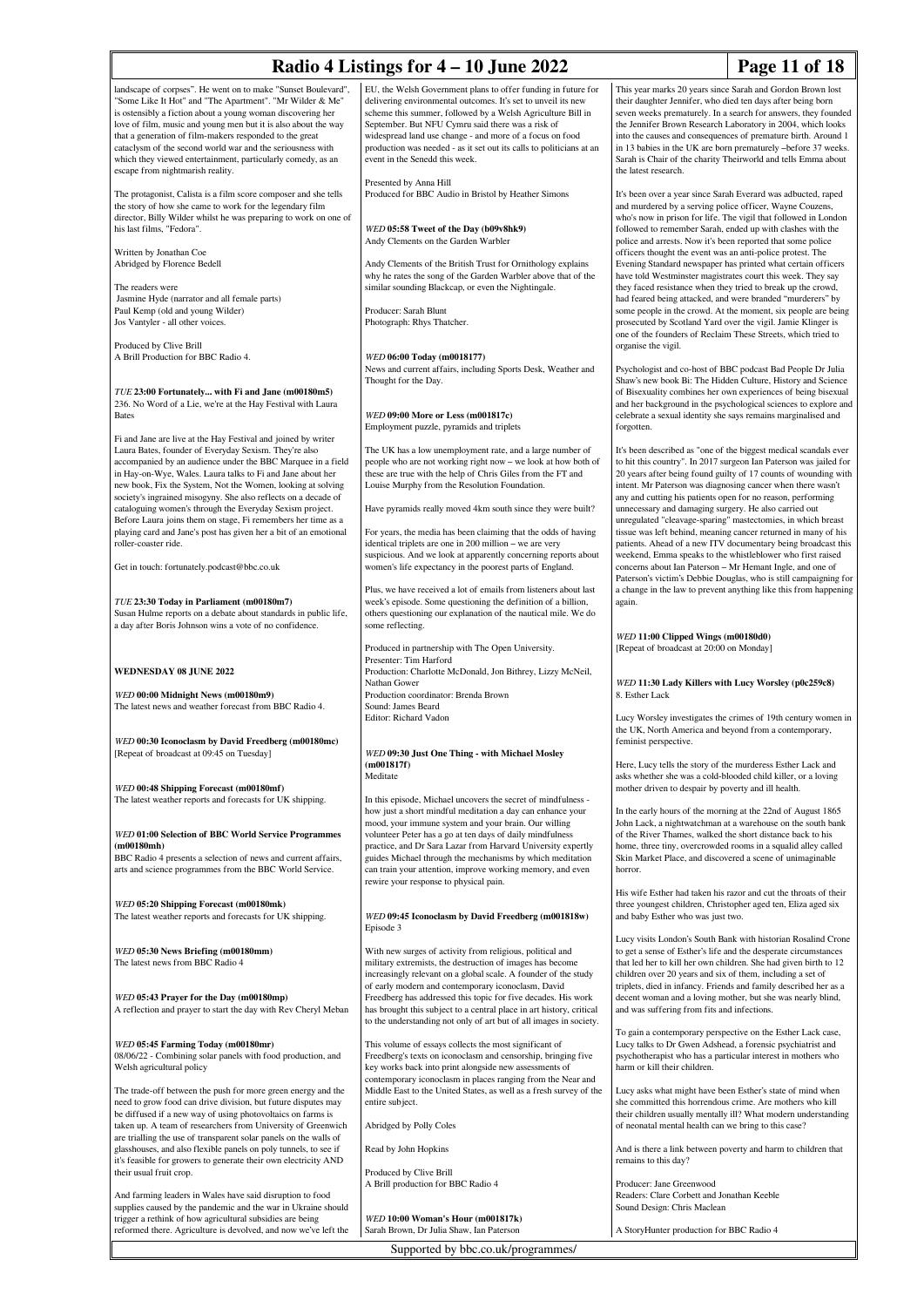| Page 12 of 18<br>Radio 4 Listings for $4 - 10$ June 2022                                                                               |                                                                                                                                    |                                                                                                                                 |                                                                                                                                      |
|----------------------------------------------------------------------------------------------------------------------------------------|------------------------------------------------------------------------------------------------------------------------------------|---------------------------------------------------------------------------------------------------------------------------------|--------------------------------------------------------------------------------------------------------------------------------------|
| WED 12:00 News Summary (m00181d3)                                                                                                      | CAROL  Madeleine Potter                                                                                                            | WED 18:30 Heresy (m001818c)                                                                                                     |                                                                                                                                      |
| The latest national and international news from BBC Radio 4.                                                                           | CLAIRE  Mabel Partridge                                                                                                            | Series 12                                                                                                                       |                                                                                                                                      |
|                                                                                                                                        | SANA  Ayesha Dharker                                                                                                               | Episode 3                                                                                                                       |                                                                                                                                      |
| $WED$ 12:04 You and Yours (m001817q)                                                                                                   | MARTHA  Laurel Lefkow                                                                                                              |                                                                                                                                 |                                                                                                                                      |
| Energy Usage, Football Programmes and Number Plate Fraud                                                                               | ELIZABETH  Jane Slavin<br>FAZAL AHMEDFarshid Rokey                                                                                 | Victoria Coren Mitchell presents another edition of the show<br>which dares to commit heresy.                                   |                                                                                                                                      |
| Can you really save £50 a year by turning off electricals a the                                                                        | HAIFA Aiysha Hart                                                                                                                  |                                                                                                                                 |                                                                                                                                      |
| wall? Do you know how much energy commonly used                                                                                        | NIKO Ewan Bailey                                                                                                                   |                                                                                                                                 | Joining Victoria Coren Mitchell to commit heresy this week are                                                                       |
| appliances in the home use? Not all energy advice seems correct<br>we'll hear from an expert about what's worth doing if you need      | MRS ODELE Nimmy March                                                                                                              | Matthew Norman.                                                                                                                 | comedians Richard Herring and Phil Wang and the journalist                                                                           |
| or want to save money on your energy bills                                                                                             | Written by Guy Hibbert                                                                                                             |                                                                                                                                 |                                                                                                                                      |
| Buying a programme used to be part of the match day ritual but                                                                         | Adapted and directed by Eoin O'Callaghan<br>Sound design by Wilfredo Acosta                                                        | Written, presented, and produced by Victoria Coren Mitchell                                                                     | with additional material from Dan Gaster and Charlie Skelton                                                                         |
| times have moved on and sales are falling. Some football clubs                                                                         |                                                                                                                                    | Series created by David Baddiel                                                                                                 |                                                                                                                                      |
| have stopped selling them - is the printed programme on the                                                                            | A Big Fish Radio production for BBC Radio 4                                                                                        |                                                                                                                                 |                                                                                                                                      |
| way out?                                                                                                                               |                                                                                                                                    | An Avalon production for BBC Radio 4                                                                                            |                                                                                                                                      |
| There's a new category of budget clothing lines opening up on                                                                          | WED 15:00 Money Box (m001817z)                                                                                                     |                                                                                                                                 |                                                                                                                                      |
| eBay. It's the online equivalent of an outlet store with garments<br>that have small flaws offered at a fraction of their full retail  | The costs of being disabled                                                                                                        | $WED$ 19:00 The Archers (m001812y)<br>Steph's feeling sorry for herself on the sofa at Vince's house.                           |                                                                                                                                      |
| price                                                                                                                                  | 85% of families with disabled children use more energy, from                                                                       |                                                                                                                                 | Beth holds her tongue as Steph puts in her order for breakfast.                                                                      |
|                                                                                                                                        | electric hoists to extra heating and powered wheelchairs. Going                                                                    |                                                                                                                                 | Beth questions why Liam isn't the one moving out when Steph                                                                          |
| Personalised car number plates can change hands for tens of<br>thousands of pounds, something that has not escaped the                 | without these can mean a significant decline in the standard of<br>living and health for disabled people and their families. With  | explains her plans to stay at Vince's for a while. With Vince                                                                   | voicing his anger towards Liam, Beth and Ben offer to collect                                                                        |
| attention of criminals who are stealing the rights of ownership                                                                        | energy costs soaring, how are disabled people coping? What                                                                         |                                                                                                                                 | Steph's things. Steph advises to blank Liam if they find him at                                                                      |
| and selling them on illegally under the noses of the regulating<br>body the DVLA.                                                      | support is available? We have tips on how can you save money<br>on energy, food and other necessities as prices soar.              | home.                                                                                                                           | Everything seems to be ticking over nicely at Brookfield until                                                                       |
|                                                                                                                                        |                                                                                                                                    |                                                                                                                                 | an emotional Steph unexpectedly turns up. She explains that her                                                                      |
| The last ten years has seen a massive expansion in subscriptions;                                                                      | Adam Shaw is joined by Emma Tracey from the Access All                                                                             |                                                                                                                                 | and Liam are over and requests the promotional interview they<br>did for the Brookfield events barn is taken down. Steph lays the    |
| everything from streaming channels to beauty products to food<br>to software but how will the industry cope with its first squeeze     | podcast as they discuss the cost of living for disabled people.                                                                    | blame for her break up with David and Ruth after they                                                                           |                                                                                                                                      |
|                                                                                                                                        | Panel:                                                                                                                             |                                                                                                                                 | recommended honesty for a successful marriage. She books the                                                                         |
| PRODUCER: KEVIN MOUSLEY                                                                                                                | James Taylor - Director of Strategy - Scope                                                                                        | barn for a Suddenly Single party, saying it will bring her                                                                      | closure. Ruth wonders if it's a bit soon for that kind of event but                                                                  |
| PRESENTER: PETER WHITE                                                                                                                 |                                                                                                                                    | is willing to take the booking. David is less enthusiastic but is                                                               |                                                                                                                                      |
|                                                                                                                                        | Helen Undy - Chief Executive - Money and Mental Health                                                                             | happier once they've confirmed that Steph doesn't expect the                                                                    |                                                                                                                                      |
| WED 12:57 Weather (m001817s)                                                                                                           | Listen to the Access All podcast:                                                                                                  | booking to be free of charge.<br>Ben and Beth discover from Liam that it was actually Steph                                     |                                                                                                                                      |
| The latest weather forecast                                                                                                            | https://www.bbc.co.uk/sounds/series/p02r6yqw                                                                                       | who cheated. Ben brings the news back to Brookfield.                                                                            |                                                                                                                                      |
|                                                                                                                                        | Producer: Drew Hyndman                                                                                                             | Meanwhile, Beth goes back to Vince's and challenges Steph,<br>who pleads with her sister not to tell their dad. She's relieved  |                                                                                                                                      |
| $WED$ 13:00 World at One (m001817v)                                                                                                    |                                                                                                                                    |                                                                                                                                 | when Beth says she won't but then Beth makes Steph tell Vince                                                                        |
| Forty-five minutes of news, analysis and comment, with Sarah                                                                           | Editor: Emma Rippon                                                                                                                |                                                                                                                                 | herself. To Beth's disgust, Vince sympathises with Steph. Beth                                                                       |
| Montague.                                                                                                                              |                                                                                                                                    | real world.                                                                                                                     | leaves, saying sarcastically that she has an appointment with the                                                                    |
|                                                                                                                                        | WED 15:30 All in the Mind (m00180lz)                                                                                               |                                                                                                                                 |                                                                                                                                      |
| WED 13:45 The Climate Tipping Points (m001817x)<br>3 - Cascading                                                                       | [Repeat of broadcast at 21:00 on Tuesday]                                                                                          | WED 19:15 Front Row (m001818f)                                                                                                  |                                                                                                                                      |
|                                                                                                                                        |                                                                                                                                    |                                                                                                                                 | Paula Rego Remembered, Cressida Cowell, Elif Shafak, Stones                                                                          |
| Will tipping points - such as in the Amazon and in the way that<br>cloud form - accelerate climate change, pitching us headlong        | WED 16:00 Thinking Allowed (m0018181)<br>Shopping                                                                                  | In His Pockets                                                                                                                  |                                                                                                                                      |
| into a much hotter world? Justin Rowlatt continues his series                                                                          |                                                                                                                                    |                                                                                                                                 | Artist Paula Rego remembered. Following the sad news today                                                                           |
| examining how global warming may trigger irreversible changes                                                                          | Shopping: Laurie Taylor talks to Rachel Bowlby, Professor of                                                                       |                                                                                                                                 | of the death of one of the most important figurative painters of                                                                     |
| to our planet.<br>Producer: Laurence Knight                                                                                            | Comparative Literature at University College London, about the<br>history of shops & shopping, from pedlars to chain stores,       | our times, we look back on her life and work with art critic<br>Louisa Buck.                                                    |                                                                                                                                      |
|                                                                                                                                        | markets to home delivery. Shops have occupied radically                                                                            |                                                                                                                                 |                                                                                                                                      |
| WED 14:00 The Archers (m00180lq)                                                                                                       | different places in political arguments and in our everyday lives,<br>over time. They are sites of purchase but also of community. | Outgoing Children's Laureate Cressida Cowell on why she's<br>pushing the government to invest $£100$ million in primary         |                                                                                                                                      |
| [Repeat of broadcast at 19:00 on Tuesday]                                                                                              | What's their future in the age of Covid? Also, Robin Sheriff,                                                                      | school libraries.                                                                                                               |                                                                                                                                      |
|                                                                                                                                        | Associate Professor of Anthropology at the University of New                                                                       |                                                                                                                                 |                                                                                                                                      |
| WED 14:15 Drama (m000k9b9)                                                                                                             | Hampshire, explores young American women's dreams of<br>shopping. What can dreams tell us about cultural change and                | Stones in his Pockets. 25 years on, the celebrated stage play<br>returns to the Lyric Theatre in Belfast, with several Northern |                                                                                                                                      |
| The UN. Episode 1                                                                                                                      | consumption?                                                                                                                       |                                                                                                                                 | Irish stars making cameo appearances, including Liam Neeson                                                                          |
| Fictional drama set in a world undergoing pan-national upheaval                                                                        | Producer: Jayne Egerton                                                                                                            | Matthew McElhinny, tell Samira all about it.                                                                                    | and Ciaran Hinds. The play's author, Marie Jones, and Director,                                                                      |
| and contagion, where there has never been such a need for an                                                                           |                                                                                                                                    |                                                                                                                                 |                                                                                                                                      |
| effective United Nations which will fight for the common good<br>and to steer us away from danger.                                     | <b>WED 16:30 The Media Show (m0018183)</b>                                                                                         |                                                                                                                                 | Plus, Elif Shafak. The British-Turkish novelist and most widely<br>read female author in Turkey on her latest book, The Island of    |
|                                                                                                                                        | GB News: One Year On                                                                                                               | Missing Trees, shortlisted for the Women's Prize for Fiction.                                                                   |                                                                                                                                      |
| Richard is head of the Oversight Committee, tasked with                                                                                |                                                                                                                                    |                                                                                                                                 |                                                                                                                                      |
| uncovering corruption in this vast multi-national organisation.<br>This is a thorny subject and it is a job which wins Richard few     | GB News launched one year ago this week. It promised to<br>disrupt - to hear people, places and issues that other media            | Presenter: Samira Ahmed<br>Producer: Nicki Paxman                                                                               |                                                                                                                                      |
| friends within the UN hierarchy. But, as an on-the-ground fixer                                                                        | outlets weren't paying attention to. The show's design was                                                                         |                                                                                                                                 |                                                                                                                                      |
| for 25 years, he has dealt with wars and warlords, and criminal<br>and institutional corruption in the direst of circumstances.        | certainly different. The opening monologue came from a studio<br>that was almost entirely black. Viewers were noting this, they    | WED 20:00 Moral Maze (m001818h)                                                                                                 |                                                                                                                                      |
|                                                                                                                                        | were noting sound issues too – the start of a range of technical                                                                   | What is the future of the monarchy?                                                                                             |                                                                                                                                      |
| He knows where the bodies are buried and he has more than a<br>few of his own which must remain hidden, if he is to hold on to         | issues for the network as a whole. Within weeks Andrew Neil<br>was on holiday never to return. Within months, Nigel Farage         | What is the future of the Monarchy?                                                                                             |                                                                                                                                      |
| his hard fought but precarious position. But his hidden past is                                                                        | had taken over a primetime show of his own. GB News Chief                                                                          |                                                                                                                                 |                                                                                                                                      |
| something which will haunt him every step he takes. And                                                                                | Executive, Angelos Frangopoulos talks to The Media Show                                                                            |                                                                                                                                 | A pageant, a star-studded concert, street fairs and picnics; it was                                                                  |
| though Richard doesn't yet know it, the steps he takes will very<br>gradually lead him to the top. And the top in this building is the | about where the channel has come from and where it goes next.                                                                      | her Platinum Jubilee. Seventy years of service, celebrated in                                                                   | a joyful four-day tribute to the Queen and millions revelled in                                                                      |
| 38th Floor, the office of the Secretary General of the UN.                                                                             | Presenter: Ros Atkins                                                                                                              |                                                                                                                                 | true British style. But now the bunting is down and the carnival                                                                     |
| And so when one beautiful clear-blue morning, a man named                                                                              | Producer: Helen Fitzhenry                                                                                                          |                                                                                                                                 | is over, how committed are we, as a nation, to the monarchy? A<br>recent poll suggests that about 62% are in favour of retaining it, |
| Fazal inveigles his way into his office with information that                                                                          |                                                                                                                                    | down from three quarters a decade ago. About 22% would                                                                          |                                                                                                                                      |
| Pakistan has covertly moved three nuclear warheads into Saudi                                                                          | WED 17:00 PM (m0018185)                                                                                                            |                                                                                                                                 | prefer an elected head of state. It's all much closer among young                                                                    |
| territory, Richard should know to be extra cautious and simply<br>call Security. He has his career and the lives of his wife and       | Afternoon news and current affairs programme, reporting on                                                                         | want to stick with the monarchy.                                                                                                | people, with only a tiny majority of 18-24 year olds saying they                                                                     |
| children to consider. But this was never Richard's way and                                                                             | breaking stories and summing up the day's headlines                                                                                |                                                                                                                                 |                                                                                                                                      |
| Fazal's visit triggers a series of unintended events which will<br>change his life forever, and not always for the better.             |                                                                                                                                    | Many people love the Royal family and how the Queen has<br>helped the UK to stand out in the world, providing long term         |                                                                                                                                      |
|                                                                                                                                        | <b>WED 18:00 Six O'Clock News (m0018189)</b>                                                                                       |                                                                                                                                 | stability, untainted by politics. Others despair at the behaviour                                                                    |
| Who is this stranger? Is he real or is he a stooge? Can what he is<br>saying be true?                                                  | The rail industry is working on emergency plans to cope with up<br>to a week of disruption on the network if tens of thousands of  | than the bedrock of the nation's sovereignty. But what is the                                                                   | of younger Royals, whose lives can more resemble a soap opera                                                                        |
|                                                                                                                                        | workers go on strike later this month.                                                                                             | moral case for the monarchy? For some, the very idea of an                                                                      |                                                                                                                                      |

Cast: RICHARD ….……..Jason Isaacs

Supported by bbc.co.uk/programmes/

unelected figure with huge inherited wealth, enjoying the top position in the land, is simply intolerable. It legitimises, they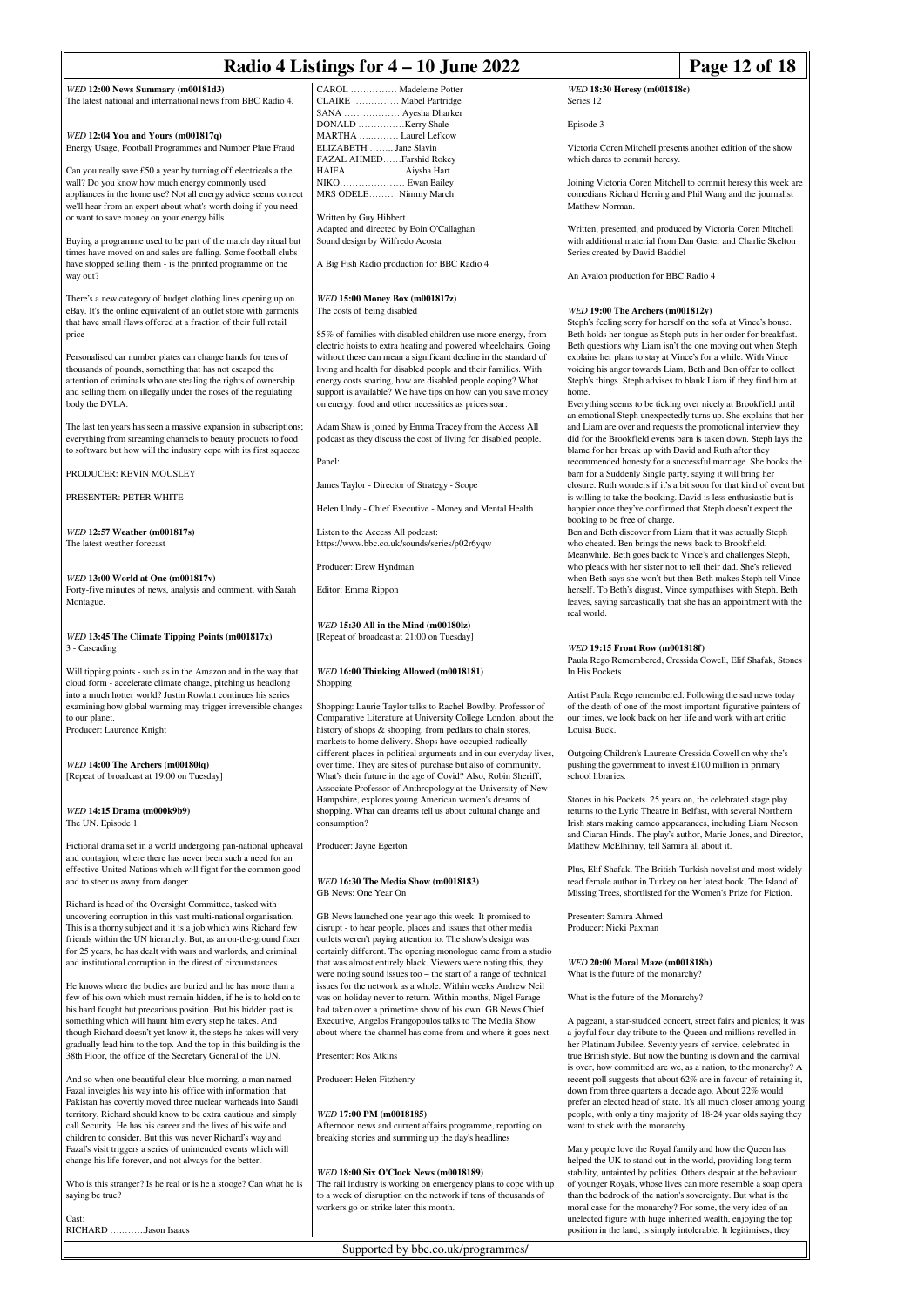| Radio 4 Listings for 4 – 10 June 2022<br>Page 13 of 18                                                                                                                                                                                                                                                                        |                                                                                                                                                                                                                                                                                                                               |                                                                                                                                                                                                              |                                                                                                                                                                                                                                                                                                                                         |  |
|-------------------------------------------------------------------------------------------------------------------------------------------------------------------------------------------------------------------------------------------------------------------------------------------------------------------------------|-------------------------------------------------------------------------------------------------------------------------------------------------------------------------------------------------------------------------------------------------------------------------------------------------------------------------------|--------------------------------------------------------------------------------------------------------------------------------------------------------------------------------------------------------------|-----------------------------------------------------------------------------------------------------------------------------------------------------------------------------------------------------------------------------------------------------------------------------------------------------------------------------------------|--|
| say, the worst aspects of our age-old class system and should be<br>abolished.<br>As the tributes from around the world attest, there is deep and<br>wide respect for Queen Elizabeth. But how might public<br>opinion on the monarchy change in the future? Might a new                                                      | Sutherland. Both coming from small and conservative towns,<br>they compare growing up perceiving themselves as outliers, the<br>effect and affections of labels in sexuality, and the liberation<br>they found from coming out and freely expressing themselves.<br>Recorded in a live comedy club, prepare to be shocked and | consuming nearby planets, only to collapse into dense white                                                                                                                                                  | they lack the fuel to counter the force of gravity. Those like our<br>own star, the Sun, become red giants, expanding outwards and<br>dwarves. The massive stars, up to fifty times the mass of the<br>Sun, burst into supernovas, visible from Earth in daytime, and<br>become incredibly dense neutron stars or black holes. In these |  |
| system, with a democratically elected head of state be more<br>morally defensible and serve the country better? With Tracy<br>Borman, Martha Gill, Sean O'Grady and Richard Murphy.<br>Producers: Jonathan Hallewell and Peter Everett                                                                                        | disappointed by Rosie's lack of respect for your expectations.<br>Produced by Richard Melvin<br>A Dabster production for BBC Radio 4                                                                                                                                                                                          | moments of collapse, the intense heat and pressure can create<br>all the known elements to form gases and dust which may<br>eventually combine to form new stars, new planets and, as on<br>Earth, new life. |                                                                                                                                                                                                                                                                                                                                         |  |
| Presenter: Michael Buerk<br>WED 20:45 Just One Thing - with Michael Mosley<br>(m001817f)                                                                                                                                                                                                                                      | WED 23:30 Today in Parliament (m001818r)<br>All the news from today's sitting at Westminster.                                                                                                                                                                                                                                 | The image above is of the supernova remnant Cassiopeia A,<br>approximately 10,000 light years away, from a once massive<br>star that died in a supernova explosion that was first seen from<br>Earth in 1690 |                                                                                                                                                                                                                                                                                                                                         |  |
| [Repeat of broadcast at 09:30 today]                                                                                                                                                                                                                                                                                          | THURSDAY 09 JUNE 2022                                                                                                                                                                                                                                                                                                         | With                                                                                                                                                                                                         |                                                                                                                                                                                                                                                                                                                                         |  |
| WED 21:00 A Thorough Examination with Drs Chris and<br>Xand (m00180lb)<br>[Repeat of broadcast at 15:30 on Tuesday]                                                                                                                                                                                                           | THU 00:00 Midnight News (m001818t)<br>The latest news and weather forecast from BBC Radio 4.                                                                                                                                                                                                                                  | <b>Martin Rees</b><br>Astronomer Royal, Fellow of Trinity College, Cambridge<br>Carolin Crawford                                                                                                             |                                                                                                                                                                                                                                                                                                                                         |  |
| WED 21:30 The Media Show (m0018183)<br>[Repeat of broadcast at 16:30 today]                                                                                                                                                                                                                                                   | THU 00:30 Iconoclasm by David Freedberg (m001818w)<br>[Repeat of broadcast at 09:45 on Wednesday]                                                                                                                                                                                                                             | Fellow of Emmanuel College, University of Cambridge<br>And                                                                                                                                                   | Emeritus Member of the Institute of Astronomy and Emeritus                                                                                                                                                                                                                                                                              |  |
| WED 22:00 The World Tonight (m001818k)<br>UK's growth forecast to be zero next year                                                                                                                                                                                                                                           | THU 00:48 Shipping Forecast (m001818y)<br>The latest weather reports and forecasts for UK shipping.                                                                                                                                                                                                                           | Mark Sullivan<br>Professor of Astrophysics at the University of Southampton                                                                                                                                  |                                                                                                                                                                                                                                                                                                                                         |  |
| In depth reporting, intelligent analysis and breaking news from<br>a global perspective                                                                                                                                                                                                                                       | THU 01:00 Selection of BBC World Service Programmes<br>(m0018190)                                                                                                                                                                                                                                                             | Producer: Simon Tillotson                                                                                                                                                                                    |                                                                                                                                                                                                                                                                                                                                         |  |
| WED 22:45 Mr Wilder and Me by Jonathan Coe                                                                                                                                                                                                                                                                                    | BBC Radio 4 presents a selection of news and current affairs,<br>arts and science programmes from the BBC World Service.                                                                                                                                                                                                      | THU 09:45 Iconoclasm by David Freedberg (m001812b)<br>Episode 4                                                                                                                                              |                                                                                                                                                                                                                                                                                                                                         |  |
| (m001818m)<br>Episode 8<br>In 1945, Billy Wilder made a film called "Death Mills" about                                                                                                                                                                                                                                       | THU 05:20 Shipping Forecast (m0018192)<br>The latest weather reports and forecasts for UK shipping.                                                                                                                                                                                                                           | With new surges of activity from religious, political and<br>military extremists, the destruction of images has become<br>of early modern and contemporary iconoclasm, David                                 | increasingly relevant on a global scale. A founder of the study                                                                                                                                                                                                                                                                         |  |
| the Holocaust. In it he showed "an entire field, a whole<br>landscape of corpses". He went on to make "Sunset Boulevard",<br>"Some Like It Hot" and "The Apartment". "Mr Wilder & Me"<br>is ostensibly a fiction about a young woman discovering her                                                                          | <b>THU 05:30 News Briefing (m0018194)</b><br>The latest news from BBC Radio 4                                                                                                                                                                                                                                                 |                                                                                                                                                                                                              | Freedberg has addressed this topic for five decades. His work<br>has brought this subject to a central place in art history, critical<br>to the understanding not only of art but of all images in society.                                                                                                                             |  |
| love of film, music and young men but it is also about the way<br>that a generation of film-makers responded to the great<br>cataclysm of the second world war and the seriousness with<br>which they viewed entertainment, particularly comedy, as an<br>escape from nightmarish reality.                                    | THU 05:43 Prayer for the Day (m0018196)<br>A reflection and prayer to start the day with Rev Cheryl Meban<br>THU 05:45 Farming Today (m0018198)                                                                                                                                                                               | This volume of essays collects the most significant of<br>key works back into print alongside new assessments of<br>entire subject.                                                                          | Freedberg's texts on iconoclasm and censorship, bringing five<br>contemporary iconoclasm in places ranging from the Near and<br>Middle East to the United States, as well as a fresh survey of the                                                                                                                                      |  |
| The protagonist, Calista is a film score composer and she tells<br>the story of how she came to work for the legendary film<br>director, Billy Wilder whilst he was preparing to work on one of                                                                                                                               | 09/06/22 - Fertiliser costs, land use, the finances of nature<br>recovery                                                                                                                                                                                                                                                     | Abridged by Polly Coles                                                                                                                                                                                      |                                                                                                                                                                                                                                                                                                                                         |  |
| his last films, "Fedora".<br>Written by Jonathan Coe                                                                                                                                                                                                                                                                          | Fertiliser prices have tripled in the last year and many arable<br>farmers rely on them to produce cereal crops. We hear from<br>farmers at 'Cereals 2022', the arable event of the year, where                                                                                                                               | Read by John Hopkins<br>Produced by Clive Brill                                                                                                                                                              |                                                                                                                                                                                                                                                                                                                                         |  |
| Abridged by Florence Bedell<br>The readers were                                                                                                                                                                                                                                                                               | some significant news about the future of fertiliser<br>manufacturing was breaking: CF Fertilisers UK, which makes<br>much of the fertiliser used by British farmers, has announced                                                                                                                                           | A Brill production for BBC Radio 4                                                                                                                                                                           |                                                                                                                                                                                                                                                                                                                                         |  |
| Jasmine Hyde (narrator and all female parts)<br>Paul Kemp (old and young Wilder)<br>Jos Vantyler - all other voices.                                                                                                                                                                                                          | it's to close one of its two manufacturing plants.<br>An 'off-setting roadmap' has been drawn up by more than 300<br>industry leaders from business, finance, and environmental and                                                                                                                                           | THU 10:00 Woman's Hour (m001812d)<br>Dame Emma Thompson. Brandon Lewis MP. Dame Paula<br>Rego. Childcare.                                                                                                    |                                                                                                                                                                                                                                                                                                                                         |  |
| Produced by Clive Brill<br>A Brill Production for BBC Radio 4.                                                                                                                                                                                                                                                                | land management organisations. It sets out how to make the UK<br>an appealing prospect for 'nature-based' investment.<br>All this week we're looking at land use on Farming Today. With                                                                                                                                       | her heart-breaking Karen in Christmas favourite, Love                                                                                                                                                        | Oscar-winner Dame Emma Thompson has graced our screens<br>for four decades. As an actor, she's played all kinds of women,<br>from her role as Elinor Dashwood in Sense and Sensibility to                                                                                                                                               |  |
| WED 23:00 Sunil Patel: An Idiot's Guide to<br>Cryptocurrency (m001818p)<br>How To Make Your Own Cryptocurrency                                                                                                                                                                                                                | the government's new environmental land management scheme<br>set to replace the Basic Payment financial support farmers get<br>now, many farmers are taking a closer look at the economics of<br>looking after the environment. We hear from one farmer                                                                       | Actually. But now she's taking on a different kind of acting<br>Stokes, a 55-year-old widow (played by Thompson) who                                                                                         | role. Good Luck To You, Leo Grande tells the story of Nancy<br>decides to hire a significantly younger male sex worker, played                                                                                                                                                                                                          |  |
| In a last-ditch effort to get rich, comedian and broadcaster Sunil<br>Patel creates his own Cryptocurrency, SunilBux. Sunil wants to<br>cut out the middle men and sell a brand new currency directly<br>to the people. With the help of crypto experts and lawyers, can<br>Sunil become the next big name in cryptocurrency? | making extensive use of agri-environment schemes.<br>Presented by Caz Graham and produced for BBC Audio by<br>Caitlin Hobbs                                                                                                                                                                                                   | about women's pleasure, full frontal nudity and the #MeToo<br>movement.                                                                                                                                      | by the Irish actor, Daryl McCormack. She joins Emma to talk<br>Abortion was decriminalised in Northern Ireland two and half                                                                                                                                                                                                             |  |
| Featuring contributions from Dr. Garrick Hileman, Tim Harris<br>of Cohen and Gresser and Susan Murray from the Lewes<br>Pound.                                                                                                                                                                                                | THU 05:58 Tweet of the Day (b09rx1zy)<br>Joe Acheson on the Wren                                                                                                                                                                                                                                                              |                                                                                                                                                                                                              | years ago, following a vote by MPs in Westminster. But despite<br>this significant intervention, abortion in the province has been<br>called "a post-code lottery," with some women still travelling to<br>England to get one. The Secretary of State for Northern Ireland,                                                             |  |
| Written by and Starring Sunil Patel<br>Featuring Chris Cantrill<br>Additional Material from Charlie Dinkin                                                                                                                                                                                                                    | Musician Joe Acheson of Hidden Orchestra describes how<br>slowing down recordings he made of the diminutive wren song<br>during a dawn chorus, sounded like the morning calls of<br>gibbons across the rainforest.                                                                                                            |                                                                                                                                                                                                              | Brandon Lewis, has stepped in and last month he announced<br>new regulations to speed things up. He's on record saying, "I'm<br>determined to ensure that women and girls in Northern Ireland<br>can access abortion services in the same way as those living in                                                                        |  |
| Assistant Producer - Ewan McAdam<br>Production Manager - Laura Shaw<br>Producer - Benjamin Sutton<br>A Daddy's SuperYacht production for BBC Radio 4                                                                                                                                                                          | Producer: Tom Bonnett<br>Photograph: Sam Linton.                                                                                                                                                                                                                                                                              | the rest of the UK."<br>But what might slow down progress is the stalemate that                                                                                                                              | Stormont is in once again, after elections last month, and the<br>political tension around the Northern Ireland protocol. So, just<br>how quickly will abortion become more available in Northern                                                                                                                                       |  |
| WED 23:15 Rosie Jones: Box Ticker Too (m0011ryn)<br>Sexuality, with Joe Sutherland                                                                                                                                                                                                                                            | THU 06:00 Today (m0018126)<br>News and current affairs, including Sports Desk, Weather and<br>Thought for the Day.                                                                                                                                                                                                            | Ireland? Emma Barnett talks to Brandon Lewis.                                                                                                                                                                | The renowned Portuguese-British artist Dame Paula Rego has                                                                                                                                                                                                                                                                              |  |
| Stand-up comedy and chat from triple-threat Rosie Jones. She's<br>disabled, gay and northern. But she's not a great example of any<br>of these communities and she's tired of being asked to speak on<br>their behalf.                                                                                                        | THU 09:00 In Our Time (m0018128)<br>The Death of Stars                                                                                                                                                                                                                                                                        | died at the age of 87. Last year she had a retrospective<br>known for characters inspired by fiction, fairy tales and her                                                                                    | exhibition at Tate Britain and over a six-decade career she was<br>own life, and for focussing on women's rights. Emma talks to<br>the Director of the Tate, Maria Balshaw and the art historian                                                                                                                                        |  |
| This week, Rosie looks at sexuality with help from stand-up Joe                                                                                                                                                                                                                                                               | Melvyn Bragg and guests discuss the abrupt transformation of<br>stars after shining brightly for millions or billions of years, once                                                                                                                                                                                          | Lisa Modiano.                                                                                                                                                                                                |                                                                                                                                                                                                                                                                                                                                         |  |
| Supported by bbc.co.uk/programmes/                                                                                                                                                                                                                                                                                            |                                                                                                                                                                                                                                                                                                                               |                                                                                                                                                                                                              |                                                                                                                                                                                                                                                                                                                                         |  |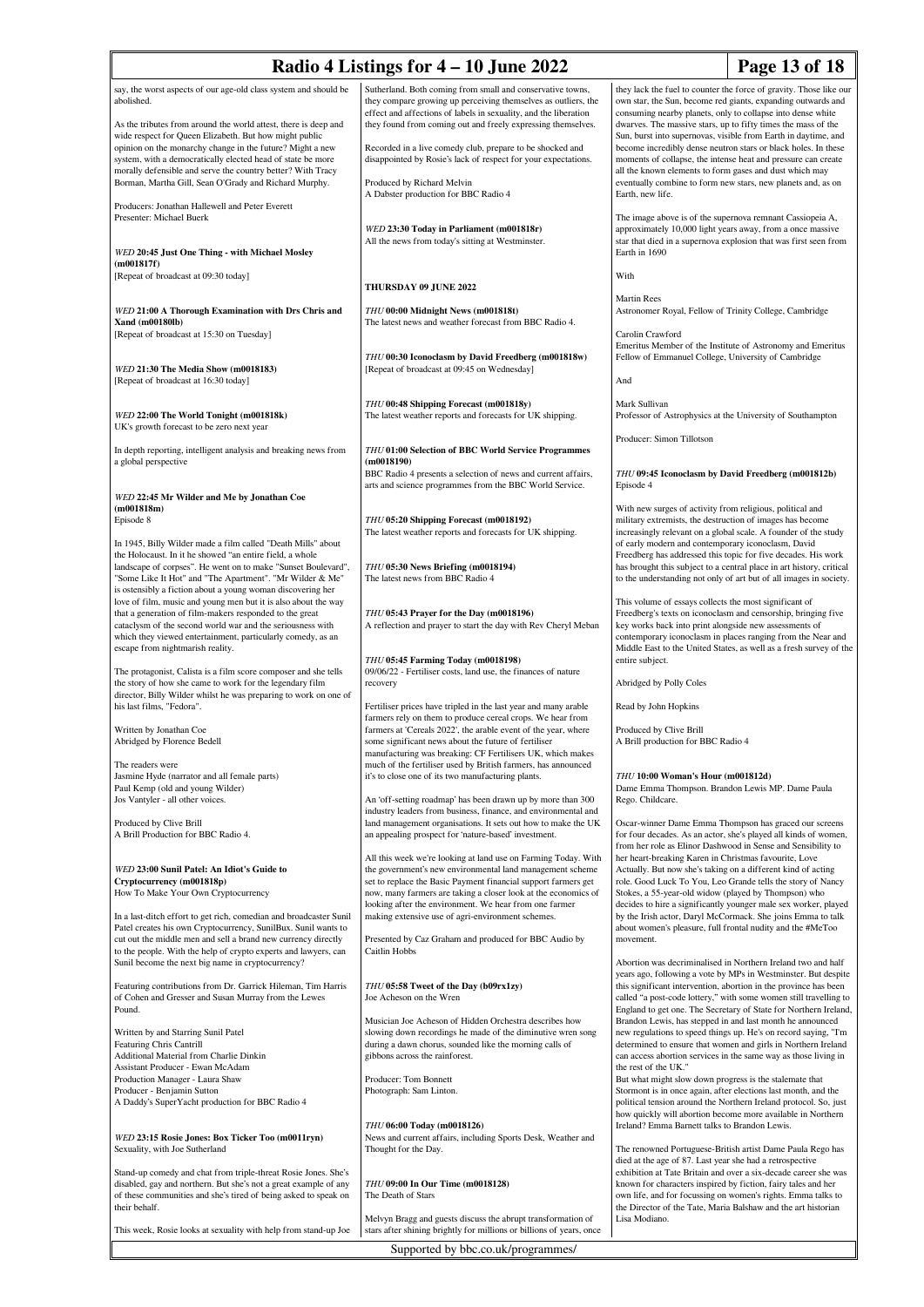# **Radio 4 Listings for 4 – 10 June 2022** Page 14 of 18

If you're a woman and you have a baby it's going to cost you £70,000 in lost earnings over the next decade according to new research from the Think Tank, the Social Market Foundation, which is setting up a cross party commission to tackle the spiralling costs of childcare. Emma talks to Director of the Foundation James Kirkup about its findings, and one woman working as a senior mental health nurse who says she takes home just £100 a week after childcare costs. We also get the view of the Early Years Alliance, a charity that represents child minders, nurseries and pre-schools.

nter: Emma Barnett Producer: Alison Carter

Photo credit: Nick Wall © GoodLuckLeoLimited

### *THU* **11:00 From Our Own Correspondent (m001812g)** Life under Russian Occupation

Evidence suggests that war crimes have been committed in the Ukrainian towns and cities which fell under Russian occupation. Bodies of civilians have been left behind where Russian troops withdrew, and those Ukrainians who remained in their home throughout have spoken of imprisonment, torture and murder. Sophie Williams spoke to a woman who managed to escar from Izyum, a city that Russian forces took over back in April, and she revealed what life was like there.

Ukraine is effectively fighting a war on two fronts: there is the battle on the ground, but also the battle for public opinion fought on the world stage. If Ukraine is to continue receiving arms from countries abroad, it must make sure it has those countries' support. That is particularly crucial when it comes to the US, which is supplying more assistance than any other. Tara McKelvey was watching as President Joe Biden tried to persuade people in the rural Midwest that such support is necessary.

It is forty years since Argentinian troops invaded the Falkland Islands, and Britain sent a task force to drive them out. Tributes have been paid to the hundreds of servicemen who were killed or injured, but what is sometimes overlooked is the role played by the Islanders themselves. Beth Timmins has been hearin how civilians there used a secret system of radio communication, to help those who had come to liberate them

Paddy O'Connell has been a regular visitor to the beaches of Normandy, where his father fought in the allied landings of 1944. On his latest visit, he met the French son of a British soldier, trying to find out what had happened to his own father

Stephen Moss is a glote-trotting birdwatcher, whose hobby has taken him as far as Costa Rica. On a recent visit, he found that ornithology enthusiasts have been kept away by the Covid pandemic, meaning that local nature sanctuaries could close down.

*THU* **11:30 Fairy Meadow (p0bfxc4d)** 1. When the Wind Changed

The Grimmer family moved from the UK to Australia in 1969. They were "ten pound poms" - part of a huge wave of migration down under.

Months later, Three-year-old Cheryl Grimmer disappeared from Fairy Meadow beach in New South Wales. She was never seen again. In the moments before she vanished, she was being looked after by her oldest brother, Ricki. He was just seven. This is the story of that day, and of its impact in the mont years and decades that followed. It's Ricki's story - his desperate search for answers, and his battle with guilt. And it's the story of an extraordinary police enquiry that was dramatically re-started almost 50 years after Cheryl was taken.

BBC News Correspondent Jon Kay has been investigating the case in Australia and in the UK since 2016. With exclusive access to the family and the investigating officers, he begins an

eight-part exploration of this moving, gripping tale. Produced for BBC Audio in Bristol by Chris Ledgard Music: Elizabeth Purnell Studio engineer: Jacques Sweeney

*THU* **12:00 News Summary (m001812k)** The latest national and international news from BBC Radio 4.

*THU* **12:04 You and Yours (m001812m)** Gap Finders - Joshi Herrman

Editor: James Cook

Today's guest is the Founder of digital news service, The Mill, Joshi Herrmann.

Raised in Sussex, Joshi studied at Cambridge University and first began developing his journalistic skills at the Surrey Mirror, before moving on to some of the UK's biggest

publications including the Guardian and the Evening Standard.

fore founding the Mill in 2020, Joshi had developed a passion for long form writing and wanted to find a way of fighting what he saw as a decline in local journalism.

Every week day the digital start-up sends out a newsletter email to its paying members, spawning similar ventures in other UK cities. The Mill's sister newsletter, the Sheffield Tribune, acquired more than 300 paying members in its first month. A third title, The Post has also launched in Liverpool. The three newsletters are all based on the Substack newsletter platform and the Mill was the only UK organisation to be awarded a share of Substack Local's \$1m journalism grant.

Speaking in a submission to The Department for Digital, Culture, Media & Sport Committee in April this year, as part of an inquiry into the sustainability of local journalism, Joshi called for the creation of a £100m innovation fund, run by a respected independent group, that can help hundreds of journalists to start organisations like The Mill.

We explore the ways in which Joshi wanted to disrupt the journalism market, expand his work to further UK cities, and the hopes he has for the future of local journalism.

PRODUCER: LINDA WALKER

# PRESENTER: WINIFRED ROBINSON

*THU* **12:32 Sliced Bread (m001812p)** Carbon Negative and Carbon Offsetting

Brands are promising to plant a tree for each can of beer, tshirt, or pair of trainers you buy, offsetting their carbon emissions so they can put an attractive 'carbon negative' sticker on a product to show green they - and you - truly are. But how effective is a new forest at offsetting a company's emissions, what does 'carbon negative' really mean, and how do they go about proving they've achieved it?

Trees are just one type of carbon offset. Another, albeit promising but expensive, option is Direct Air Capture. Could that be the future of long term carbon offsetting? Greg Foot finds out.

This series, we're testing your suggested wonder-products. If you've seen an ad, trend or fad and wonder if there's any evidence to back up a claim drop us an email to sliced.bread@bbc.co.uk or you can send us a voice note to our new WhatsApp number: 07543 306807

PRESENTER: Greg Foot PRODUCER: Simon Hoban

*THU* **12:57 Weather (m001812r)** The latest weather forecast

### *THU* **13:00 World at One (m001812t)**

Forty-five minutes of news, analysis and comment, with Sarah Montague.

*THU* **13:45 The Climate Tipping Points (m001812w)** 4 - Antarctica

Justin Rowlatt discusses how close we are to triggering an irreversible collapse of the West Antarctic ice sheet, which could cause floods in every coastal city, from London to Tokyo, in the next two to three centuries. In this series, he discovers how global warming may trigger irreversible changes to our planet.

Producer: Laurence Knight

*THU* **14:00 The Archers (m001812y)** [Repeat of broadcast at 19:00 on Wednesday]

*THU* **14:15 Our Friends in the North (p0c6fhhj)** Episode 10: 2022

Peter Flannery once famously said of his television series: "… it's just a posh soap opera - but it's a posh soap opera with something to say."

This series adapted for radio ends with a new, tenth episode by writer Adam Usden, bringing the story to the present day. He has picked up several characters from 26 years ago - Roy Cox (Tosker's grandson) and Christopher Collins (tearaway Sean Collins' dad) and placed them in the same city, where they deal with new and not-so-new challenges. These include housing conditions, young people's engagement with politics and father/son relationships.

Adam Usden says, "The original show was defiantly,

Supported by bbc.co.uk/programmes/

wonderfully unsentimental. One of the things I loved was that even when people failed in the immediate moment, very often we saw how flashes of kindness, warmth and moral courage redeem them in surprising ways, sometimes decades later, even if the people never realised the impact their actions had on others. Legacy hangs over everything and setting a story 26 years after the show ended gives me a real chance to explore that."

It's 2021, Roy's business is taking a hit, Amy is juggling nursing shifts and childcare and the cladded high-rise flat they love is a fire-risk. And it all started so well.

Dedicated to the memory of Warren Usden.

Cast Amy: Bryony Corrigan Roy: David Leon Kira: Lucy Aiston Wazza: Noel Walton Christopher: Tom Goodman-Hill Mike: Tom Machell

Writer: Adam Usden Studio Engineer: Paul Clark Sound Design: Steve Brooke Trainee Production Co-ordinator: Emma O'Mahoney Producer: Melanie Harris Executive Producer: Jeremy Mortimer

A Sparklab production for BBC Radio 4

*THU* **15:00 Ramblings (m0018130)**

St Mary on the Isles of Scilly with Will Wagstaff and Lucy McRobert

Starting her walk overlooking the harbour outside the Star Castle Hotel once a Civil War fortress Clare hikes around the largest of the Isles of Scilly in the company of Will Wagstaff and Lucy McRobert. Will came to the island in 1985 and began giving walking tours which he has done ever since pointing out the variety of flora and fauna encouraged by the mild climate. Lucy McRobert came to St Marys three years ago with her keen birdwatching husband and infant daughter. Lucy is now just as keen a birder and like every islander has different roles including taking care of stranded seal pups each winter. As they take in the diverse landscapes of this small island they discuss the appeal of life there.

Producer: Maggie Ayre

*THU* **15:27 Radio 4 Appeal (m00180xf)** [Repeat of broadcast at 07:54 on Sunday]

*THU* **15:30 Bookclub (m001810c)** [Repeat of broadcast at 16:00 on Sunday]

*THU* **16:00 Mary Portas: On Style (m0016xjc)** Style with Substance, Online

What does style with substance mean in a digital world? Mary Portas find out how an estate agent became an Instgram sensation, speaking to The Modern House's Matt Gibberd about using editorial techniques to sell houses, and about his five design principals - space, light, materials, nature, and decoration. Glassette co-founder Laura Jackson on curating homewares, her focus on sustainability, and revolutionisng the way we buy art online. We also hear from Kai Collective's founder Fisayo Longe on how Instagram is the new high street, and we visit HEWI to hear about second-hand luxury.

Presenter: Mary Portas Producer: Jessica Treen

*THU* **16:30 BBC Inside Science (m0018132)**

Miscounting Carbon, EU Funding Stalemate, and How to Make a Royal Hologram

This week on inside science Marnie Chesterton is looking at how companies measure and account for their use of renewa energy, how politics is impacting science funding in the UK and the technology behind the Queen's holographic stand in at jubilee celebrations.

Dr Anders Bjorn from Concordia university in Montreal talks us through 'Renewable Energy Certificates' explaining how they can sometimes be disconnected from real-life reductions in emissions. As he explains in a paper in Nature Climate Change this week, this is a problem, with businesses buying renewable energy certificates that may, even with the best of intentions mean that corporate estimates of how much they have transferred to renewable energy could be out by as much as twothirds. For example, in Poland, where much of the grid is powered by fossil fuels, a company can buy RECs from energy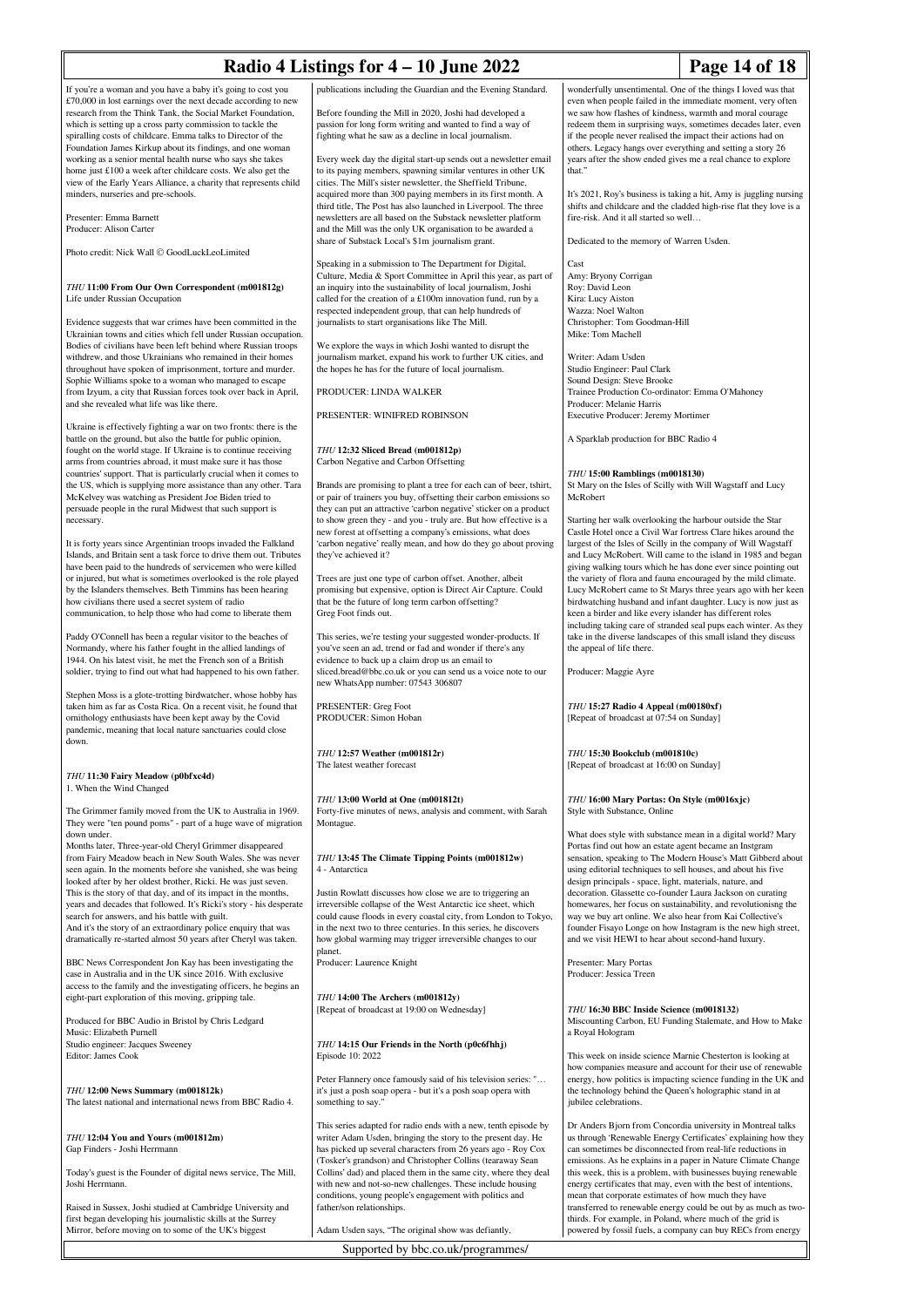# **Radio 4 Listings for 4 – 10 June 2022** Page 15 of 18

producers in Norway, where so much of the grid is decarbonised and users feel no need to purchase such a certificate. As negotiations on the New Greenhouse Gas Protocol get underway, and delegates in Bonn discuss COP 26 progress, yet more food for thought.

In the UK, some long term collaborations and research structures are under threat as the ratification of UK membership of Horizon Europe continues to be delayed. This has led to some researchers running out of funds, some having to relinquish membership, and others moving to different institutions in Member Countries.

Professor Nicky Clayton at the university of Cambridge has for many years run a "Corvid Palace" where she keeps very clever birds and examines their thinking. It is threatened with closure, and she is searching for funding to keep the research going, even setting up an open letter from academics around the world in support of this globally renowned facility.

Carsten Welsh, a physicist at Liverpool University has also been impacted, facing a difficult decision about whether to give up leadership of his newly funded project or leave the country to pursue it.

EU Horizon is one of the most ambitious and well-funded research and international collaboration schemes in science and with every EU nation signed up and countries like Canada and Japan keen to join too, it's no wonder the UK wants to take part. Martin Smith, head of policy lab at the Wellcome Trust explains what's getting in our way and what might happen next for British scientists who rely on Horizon to fund their research.

And finally, celebrations last weekend for the celebration of Her Majesty's Platinum Jubilee were seemingly led by a holographic queen riding in the Golden State Coach at the head of the pageant in London. At least, that was how it was reported. But was it really? BBC Inside Science managed to track down the leader of the team that made it – whatever it was – happen, and in a generous world exclusive, Willie Williams, head of Treatment Studio, kindly spills the magic beans on quite how you make a Royal Hologram.

Presenter: Marnie Chesterton Assistant Producer: Emily Bird Producer: Alex Mansfield

### *THU* **17:00 PM (m0018134)**

Afternoon news and current affairs programme, reporting on breaking stories and summing up the day's headlines

## *THU* **18:00 Six O'Clock News (m0018136)**

Two British men and a Moroccan - captured while fighting for Ukraine - have been sentenced to death, accused of being mercenaries.

*THU* **18:30 Thanks a Lot, Milton Jones! (m0018138)** Series 5

### The Living Museum

In an effort to save the High Street and show off the town's historic heritage Milton decides to make an exhibition of himself.

Mention Milton Jones to most people and the first thing they think is 'Help!'. Because each week Milton and his trusty assistant Anton (played by Milton regular, Tom Goodman-Hill) set out to help people and soon find they're embroiled in a new adventure. When you're close to the edge, Milton can give you a push...

"Milton Jones is one of Britain's best gagsmiths with a flair for creating daft yet perfect one-liners" – The Guardian.

"King of the surreal one-liners" - The Times

"If you haven't caught up with Jones yet – do so!" – The Daily Mail

Written by Milton with James Cary (Bluestone 42, Miranda), and Dan Evans (who co-wrote Milton's Channel 4 show House Of Rooms), the man they call "Britain's funniest Milton" returns to the radio with a fully-working cast and a shipload of new jokes.

The cast includes regulars Tom Goodman-Hill ( Spamalot, Mr. Selfridge) as the ever-faithful Anton, Josie Lawrence and Dan Tetsell (Peep Show, Upstart Crow)

With music by Guy Jackson.

Produced and Directed by David Tyler

A Pozzitive production for BBC Radio 4

*THU* **19:00 The Archers (m001813b)**

After a successful birdwatching walk, Jim asks Robert to stay for dinner. Jim hasn't yet adjusted to Jazzer's absence and has over-catered. But Robert needs to get back to look after Adil. Lynda hasn't taken to him. Jim tells Robert he doesn't want to look for another lodger. Meanwhile, at 6 The Green, Jazzer trips over the vacuum cleaner and he and Tracy bicker. Their disagreement worsens when he tries to switch it on and it's unresponsive. He seeks sanctuary at Greenacres. Jim doesn't mind if Jazzer needs a few minutes after a heated situation but it looks like he's set to spend the whole evening there. Tracy calls round at Greenacres and apologises to Jazzer for their earlier disagreement. She's stressed about money and the vacuum cleaner breaking was the last straw. Jim facilitates Jazzer's acceptance of Tracy's apology. Jazzer returns to Tracy's, apologising to Jim for curtailing their evening together. Jim tells him not to give it a second thought. Brian stalls his yoga practice with Kate with news of Brookfield's booking for Steph's Suddenly Single party. Kate emphasises how she can help Brian's health with her knowledge. Brian eventually gives yoga a go but concludes it's not for him. However, Kate has made him think about taking his health more seriously. He's pleased to have had an insight into what Kate does for a living. Father and daughter tell one another what they admire about each other and Brian congratulates Kate on the success she's made of Spiritual Home.

### *THU* **19:15 Front Row (m001813d)**

Reviews of the film All My Friends Hate Me and the play Cancelling Socrates; the Women's Prize for Fiction nominee Ruth Ozeki

On our Thursday review panel this week: the film critic Leila Latif and Simon Goldhill, Professor of Greek Literature and Culture at the University of Cambridge, review the British comedy horror film All My Friends Hate Me, directed by Andrew Gaynord and Howard Brenton's play Cancelling Socrates, directed by Tom Littler at the Jermyn Street Theatre in London.

And the last of our author interviews with the writers shortlisted for the Women's Prize for Fiction. Ruth Ozeki is a novelist, filmmaker and Zen Buddhist priest, whose novel The Book of Form and Emptiness is the story of Benny, a teenager in the US who finds that objects are starting to talk to him.

Presenter: Tom Sutcliffe Producer: Sarah Johnson

Image: The cast of All My Friends Hate Me Credit: BFI Distribution

### *THU* **20:00 The Briefing Room (m001813g)** What's wrong with the NHS, and how do we fix it?

Last year spending on health and social care in the UK hit nearly £200bn. That's roughly a fifth of total government spending. Yet the perception has been that things have got .<br>vorse.

Have they? If so, how much worse? How do we compare with other similar countries? And what might we do differently?

Joining David Aaronovitch in the briefing room are:

Siva Anandaciva, Chief Analyst at the King's Fund Professor Carol Propper, health economist at Imperial College Mark Pearson, Deputy Director of Employment, Labour and Social Affairs at the OECD Dr Jennifer Dixon, Chief Executive at The Health Foundation

Producers: Octavia Woodward, Kirsteen Knight and Ben Carter Editor: Richard Vadon Studio manager: Neil Churchill

Production co-ordinators: Siobhan Reed & Sophie Hill

Image: Paramedics unloading a stretcher Credit: Tejas Sandhy/SOPA Images/LightRocket via Getty

### *THU* **20:30 The Bottom Line (m001813j)** The price of bread

The 'crust' of living: Evan Davis looks at the spiralling costs of baking a loaf of bread. On top of rising energy bills the industry is having to keep up with huge increases in the price of wheat. In this episode a farmer, a miller and a baker explain how they're trying to make ends meet.

Guests: Sarah Bell, Wheat Farmer and Grain Consultant. Julius Deane, Wheat Director at Carrs Flour Mills Ltd Mike Roberts, Deputy Chairman of Roberts Bakery

ucer: Nick Holland Sound: Rod Farquhar Production Coordinators: Sophie Hill and Siobhan Reed

Supported by bbc.co.uk/programmes/

Editor: Hugh Levinson

*THU* **21:00 BBC Inside Science (m0018132)** [Repeat of broadcast at 16:30 today]

*THU* **21:30 In Our Time (m0018128)** [Repeat of broadcast at 09:00 today]

*THU* **22:00 The World Tonight (m001813m)** Two British men sentenced to death

In depth reporting, intelligent analysis and breaking news from a global perspective

#### *THU* **22:45 Mr Wilder and Me by Jonathan Coe (m001813p)** e<br>Episode 9

In 1945, Billy Wilder made a film called "Death Mills" about the Holocaust. In it he showed "an entire field, a whole landscape of corpses". He went on to make "Sunset Boulevard", "Some Like It Hot" and "The Apartment". "Mr Wilder & Me" is ostensibly a fiction about a young woman discovering her love of film, music and young men but it is also about the way that a generation of film-makers responded to the great cataclysm of the second world war and the seriousness with which they viewed entertainment, particularly comedy, as an escape from nightmarish reality.

The protagonist, Calista is a film score composer and she tells the story of how she came to work for the legendary film director, Billy Wilder whilst he was preparing to work on one of his last films, "Fedora"

Written by Jonathan Coe Abridged by Florence Bedell

The reader is Jasmine Hyde

Produced by Clive Brill A Brill Production for BBC Radio 4.

### *THU* **23:00 Bridget Christie's Utopia (b09qfv98)** Series 1

### Disengage

Award-winning stand-up comedian Bridget Christie returns to BBC Radio 4 with her brand new comedy series, Bridget Christie's Utopia.

As Bridget Christie struggles to come to terms with current world events - Kim Jong-un, the melting polar ice caps, the Brexit negotiations and Nick Knowles singing a cover of The Beatles "Here Comes The Sun", she embarks on a comic quest for her Utopia - a way of living that will make her less anxious and enable her to have her first happy wee since the Brexit vote in 2016.

EPISODE 1 : Disengage In this first episode of the series, Bridget explores politically disengaging for a week - to see if that will make her happier. Will not reading the papers, abstaining from all social media and not watching rolling news reports bring a smile to Bridget's face and be the answer to all her problems? Or will life still be completely rubbish? In her quest to disengage from the turmoil that is world news, Bridget goes to see Andrew Lloyd Webber's Cats, has an aqua massage and stands in her garden. Will she switch off?

Stand-up show recorded in front of a studio audience at the BBC Radio Theatre.

Starring: Bridget Christie. With special guests Mike Christie and Leyla Husse Producers: Simon Nicholls and Alison Vernon-Smith. A BBC Studios Production.

*THU* **23:30 Today in Parliament (m001813r)** All the news from the Commons and the Lords with Susan Hulme.

# **FRIDAY 10 JUNE 2022**

*FRI* **00:00 Midnight News (m001813t)** The latest news and weather forecast from BBC Radio 4.

*FRI* **00:30 Iconoclasm by David Freedberg (m001812b)** [Repeat of broadcast at 09:45 on Thursday]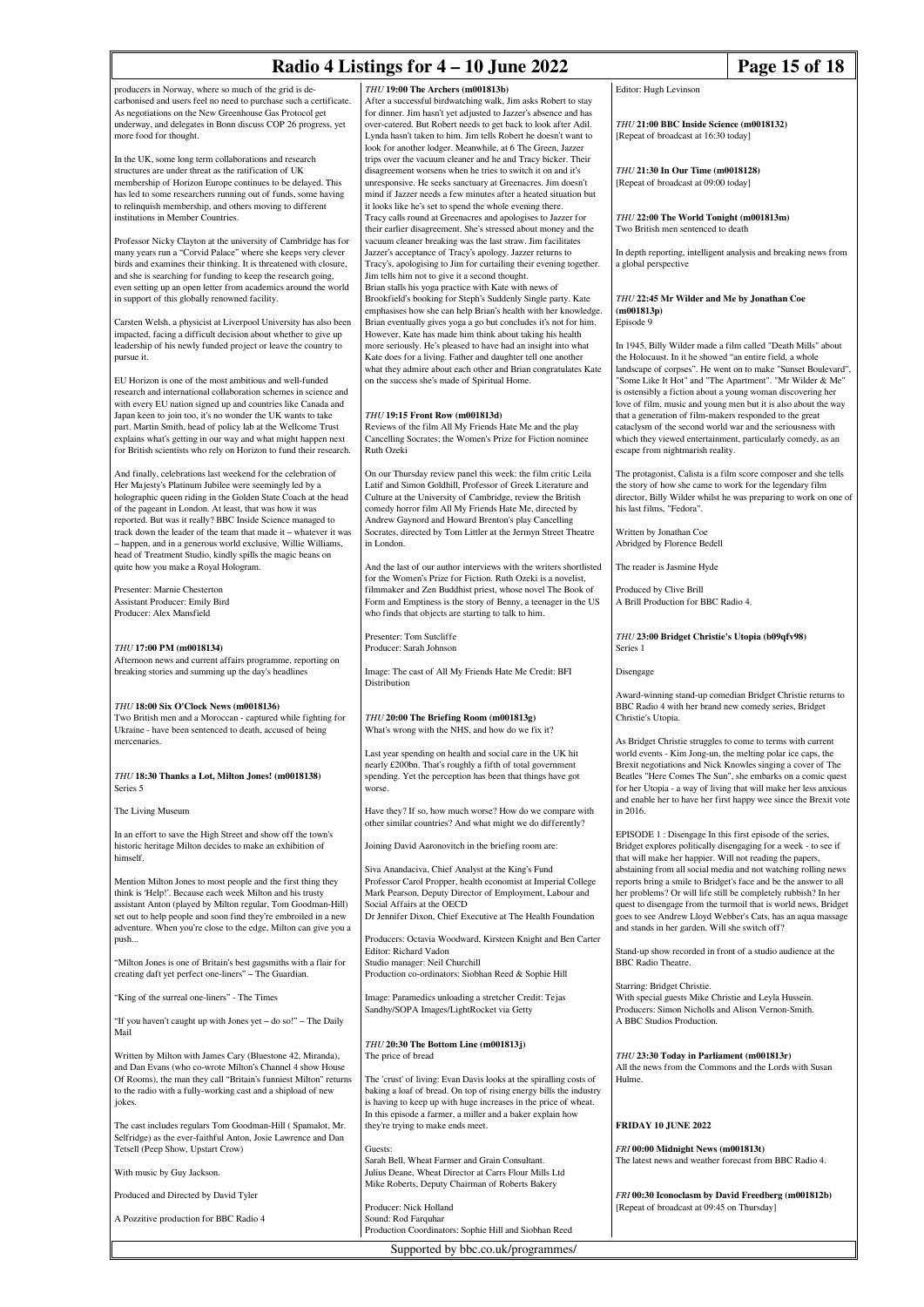| Page 16 of 18<br>Radio 4 Listings for $4 - 10$ June 2022                                                                                                                                                                                                                                                                                                                                                                                                          |                                                                                                                                                                                                                                                                                                                                           |                                                                                                                                                                                                       |                                                                                                                                                                                                       |
|-------------------------------------------------------------------------------------------------------------------------------------------------------------------------------------------------------------------------------------------------------------------------------------------------------------------------------------------------------------------------------------------------------------------------------------------------------------------|-------------------------------------------------------------------------------------------------------------------------------------------------------------------------------------------------------------------------------------------------------------------------------------------------------------------------------------------|-------------------------------------------------------------------------------------------------------------------------------------------------------------------------------------------------------|-------------------------------------------------------------------------------------------------------------------------------------------------------------------------------------------------------|
| FRI 00:48 Shipping Forecast (m001813w)<br>The latest weather reports and forecasts for UK shipping.                                                                                                                                                                                                                                                                                                                                                               | Read by John Hopkins                                                                                                                                                                                                                                                                                                                      |                                                                                                                                                                                                       | Welcome back to Flamford for a fourth series of The Break.                                                                                                                                            |
| FRI 01:00 Selection of BBC World Service Programmes<br>(m001813y)<br>BBC Radio 4 presents a selection of news and current affairs,<br>arts and science programmes from the BBC World Service.                                                                                                                                                                                                                                                                     | Produced by Clive Brill<br>A Brill production for BBC Radio 4<br>FRI 10:00 Woman's Hour (m00181ll)<br>Binner or Flusher, Ms Marvel, Feral Girl Summer                                                                                                                                                                                     | into breathing new life into his electrical repair business.<br>others, Flamford fish supremo Frank Bridgewater (Mark<br>Benton), alarmed café proprietor Joyce Rickles (Alison                       | In episode one of the new series, recalcitrant Londoner Andy<br>(Tom Palmer) goads his easy-going Uncle Jeff (Philip Jackson)<br>Thanks to the ensuing leaflet campaign, they encounter, among        |
| FRI 05:20 Shipping Forecast (m0018140)<br>The latest weather reports and forecasts for UK shipping.                                                                                                                                                                                                                                                                                                                                                               | Are you a 'flusher' or a 'binner'? We're talking about getting rid<br>of tampons and towels. What makes you decide whether to flip<br>that bin lid, or just drop and flush? New research is out which<br>says 2.4 million tampons are flushed down UK toilets every day                                                                   | Steadman), ultra-professional hotel manager Dieter Schmidt<br>(Rasmus Hardiker), and the angriest woman in Flamford<br>(Shobna Gulati).<br>Unfortunately for Jeff and Andy, the campaign is a roaring |                                                                                                                                                                                                       |
| FRI 05:30 News Briefing (m0018142)<br>The latest news from BBC Radio 4                                                                                                                                                                                                                                                                                                                                                                                            | leading to sewer blockages and pollution. We talk to Martha<br>Silcott who's developed a simple product to encourage you to<br>bin and Daisy Buchanan who says more needs to be done to<br>make a product which flushes without causing environmental<br>harm.                                                                            | success.<br>Starring<br>Philip Jackson<br>Tom Palmer                                                                                                                                                  |                                                                                                                                                                                                       |
| FRI 05:43 Prayer for the Day (m0018144)<br>A reflection and prayer to start the day with Rev Cheryl Meban                                                                                                                                                                                                                                                                                                                                                         | She's finally arrived! Ms Marvel the latest character from the<br>Marvel universe. What's special about her? Marvel's first<br>Muslim superhero. Newcomer Iman Vellani, stars as Kamala                                                                                                                                                   | Alison Steadman<br>Mark Benton<br>Shobna Gulati<br>Rasmus Hardiker                                                                                                                                    |                                                                                                                                                                                                       |
| FRI 05:45 Farming Today (m0018146)<br>10/06/22 - Rural housing, hay meadows, land use<br>The government has confirmed that it plans to extend the 'right<br>to buy' policy to people living in properties owned by housing                                                                                                                                                                                                                                        | Khan aka Ms. Marvel. We speak to Hafsa Lodi, a Pakistani-<br>American journalist and author all about the series.<br>Nellie Bly was the most famous American woman reporter of<br>the 19th century. Her investigation of what was called back then                                                                                        | Created and Written by Ian Brown and James Hendrie<br>Studio Engineered and Edited by Leon Chambers<br>Production Manager Sarah Tombling<br>Produced and Directed by Gordon Kennedy                   |                                                                                                                                                                                                       |
| associations. In rural areas, housing associations often play an<br>important role in providing affordable rental accommodation.<br>We look at the impact this change in policy could have on rural<br>communities.                                                                                                                                                                                                                                               | an "insane asylum" sparked outrage, legal action, and<br>improvements in the way that patients were treated. Louisa<br>Treger's new book 'Madwoman' is a fictional reimagining of<br>Nellie's early life and her time at the asylum. We also have                                                                                         | Recorded at The Soundhouse Studios, London<br>An Absolutely production for BBC Radio 4                                                                                                                |                                                                                                                                                                                                       |
| Hay meadows were once a common sight in the countryside,<br>but there are very few of them left now. Not only are they<br>beautiful and a valuable habitat, but farmers can also get grants                                                                                                                                                                                                                                                                       | Martine Croxall, BBC news presenter who was chose Nellie Bly<br>as her specialist subject on Celebrity Mastermind.<br>Last year we talked about "Hot Girl Summer". This year we're                                                                                                                                                        | FRI 12:00 News Summary (m00181lt)                                                                                                                                                                     | The latest national and international news from BBC Radio 4.                                                                                                                                          |
| to manage, restore or even create them from scratch.<br>All this week on Farming Today we're discussing land use and<br>today we hear how the Welsh government has bought up a farm<br>near Brecon for it to be run by the organisers of the Green Man                                                                                                                                                                                                            | talking about "Feral Girl Summer". On TikTok, the hashtag<br>alone has already been viewed more than seven million times.<br>But what's this trend all about, and should we celebrate it?<br>Olivia Petter, relationships writer at The Independent and Lydia<br>Venn, Features Editor at The Tab discuss.                                | FRI 12:04 Archive on 4 (m00180jt)<br>[Repeat of broadcast at 20:00 on Saturday]                                                                                                                       |                                                                                                                                                                                                       |
| Festival. Local people are concerned about what that means for<br>the future of the farm.<br>Presented by Caz Graham and produced for BBC Audio by                                                                                                                                                                                                                                                                                                                | FRI 11:00 Bound to the Mast (m0017cmj)<br>Why are people with mental illness committing themselves in                                                                                                                                                                                                                                     | FRI 12:57 Weather (m00181lw)<br>The latest weather forecast                                                                                                                                           |                                                                                                                                                                                                       |
| Caitlin Hobbs<br>FRI 05:58 Tweet of the Day (b04dyh49)<br>Sociable Weaver                                                                                                                                                                                                                                                                                                                                                                                         | advance, when well, to treatment that they know they may want<br>to refuse when they become unwell? Sally Marlow investigates.<br>Juan was diagnosed with bipolar in his late teens. In the decade                                                                                                                                        | FRI 13:00 World at One (m00181ly)<br>Dymond.                                                                                                                                                          | Forty-five minutes of news, analysis and comment, with Jonny                                                                                                                                          |
| Tweet of the Day is the voice of birds and our relationship with<br>them, from around the world.                                                                                                                                                                                                                                                                                                                                                                  | that followed, he suffered an episode of severe mental illness<br>once nearly every year, plagued by intense paranoid thoughts<br>that distorted his thinking. Each time this happened, it got to the<br>point that he could no longer care for himself and he was<br>detained or 'sectioned' under the Mental Health Act for his own     | FRI 13:45 The Climate Tipping Points (m00181m0)<br>5 - Society                                                                                                                                        |                                                                                                                                                                                                       |
| Sir David Attenborough presents the sociable weaver of the<br>Kalahari Desert in Namibia. Travel through the dry margins of<br>the Kalahari Desert and the telegraph poles stretching across the<br>treeless plain could be wearing giant haystacks. These colossal<br>communal homes are actually a home to the sociable weaver.<br>These sparrow relatives build the largest nesting structure of<br>any bird in the world. A hundred pairs may breed in a nest | safety.<br>Juan has enjoyed good mental health for the past three years<br>and he hopes that it will stay that way. But, as a precaution, he<br>has joined a pilot study taking place at South London and<br>Maudsley NHS Foundation Trust. It's part of the reforms to the<br>Mental Health Act which are underway to give service users | own tipping point - one that will galvanise us to take rapid<br>may trigger irreversible changes to our planet.<br>Producer: Laurence Knight                                                          | Justin Rowlatt asks whether humanity itself is on the cusp of its<br>unprecedented action in order to contain the worst effects of<br>climate change. In this series, he discovers how global warming |
| weighing nearly one tonne, built on isolated trees or any suitable<br>man made structure such as pylons. Developed over generations<br>these colonial nests provide a cooling structure during the<br>searing heat of day and a warm refuge for night time roosts in<br>this inhospitable landscape. Other animals find a use for these<br>structures, from nesting vultures using it as a safe platform, to                                                      | more control, when well, over what happens to them when they<br>become seriously ill.<br>Sally Marlow talks to Juan who, as part of the pilot, has written<br>an advance choice document. In this he summarises what it was<br>like for him when he was unwell and how he'd like to be treated                                            | FRI 14:00 The Archers (m001813b)<br>[Repeat of broadcast at 19:00 on Thursday]<br>FRI 14:15 Limelight (m00181m2)                                                                                      |                                                                                                                                                                                                       |
| snakes; who if they enter the nest, can have free rein to this<br>weaver larder.                                                                                                                                                                                                                                                                                                                                                                                  | if it ever happens again. The document can include a range of<br>preferences, within reason, such as which medication a person<br>might prefer while in hospital and a request for admission<br>earlier in an episode to avoid reaching crisis point. The person                                                                          | The System - Series 2<br>The System - Step 1: Wilderness Survival for Beginners                                                                                                                       |                                                                                                                                                                                                       |
| FRI 06:00 Today (m00181lg)<br>News and current affairs, including Sports Desk, Weather and<br>Thought for the Day.                                                                                                                                                                                                                                                                                                                                                | records their preferences when well so that they can be read and<br>acted upon by the health professionals treating them if they<br>become unwell in the future. Where reasonable, their<br>preferences must be followed.                                                                                                                 | or How to Save the World in 5 Easy Steps<br>Step 1: Wilderness Survival for Beginners                                                                                                                 |                                                                                                                                                                                                       |
| FRI 09:00 Desert Island Discs (m00180zy)<br>[Repeat of broadcast at 11:15 on Sunday]                                                                                                                                                                                                                                                                                                                                                                              | This might seem straightforward but, as medical ethicist Tania<br>Gergel explains, some people may choose to include a so-called<br>'self-binding' element, saying "this is what I want to happen, and                                                                                                                                    | Five of the UK's richest men have been kidnapped by a<br>mysterious extremist group.                                                                                                                  | 20-something siblings Maya and Jake have been framed for a                                                                                                                                            |
| FRI 09:45 Iconoclasm by David Freedberg (m00181lj)<br>Episode 5                                                                                                                                                                                                                                                                                                                                                                                                   | when I'm ill over-rule me even if I say otherwise". The<br>powerful image of Odysseus bound to the mast to resist the<br>Sirens' song, captures the overwhelming role that distorted<br>thinking can play in mental illness, and the therapeutic potential                                                                                | murder they did not commit.<br>radicals go to change the world?                                                                                                                                       | How do these two events connect? And how far will the young                                                                                                                                           |
| With new surges of activity from religious, political and<br>military extremists, the destruction of images has become<br>increasingly relevant on a global scale. A founder of the study<br>of early modern and contemporary iconoclasm, David                                                                                                                                                                                                                   | that binding oneself to a treatment decision in advance might<br>have.<br>It's hoped that advance choice documents, including this 'self-                                                                                                                                                                                                 | Ben Lewis's award-winning thriller returns.<br>Cast:                                                                                                                                                  |                                                                                                                                                                                                       |
| Freedberg has addressed this topic for five decades. His work<br>has brought this subject to a central place in art history, critical<br>to the understanding not only of art but of all images in society.                                                                                                                                                                                                                                                       | binding' element, will help people who have fluctuating periods<br>of mental ill health, such as those with bipolar, and a recent<br>survey of hundreds of people with the condition largely agree.                                                                                                                                       | Jake  Alex Austin<br>Maya Siena Kelly<br>Jess  Chloe Pirrie                                                                                                                                           |                                                                                                                                                                                                       |
| This volume of essays collects the most significant of<br>Freedberg's texts on iconoclasm and censorship, bringing five<br>key works back into print alongside new assessments of<br>contemporary iconoclasm in places ranging from the Near and<br>Middle East to the United States, as well as a fresh survey of the                                                                                                                                            | PRESENTER: Sally Marlow<br>PRODUCER: Beth Eastwood<br>FRI 11:30 The Break (m00181lq)                                                                                                                                                                                                                                                      | RichardPips Torrens<br>Original music and sound design by Danny Krass<br>Featuring tracks from Equiknoxx music collective                                                                             |                                                                                                                                                                                                       |
| entire subject.<br>Abridged by Polly Coles                                                                                                                                                                                                                                                                                                                                                                                                                        | Series 4<br>Carpe Leafletem                                                                                                                                                                                                                                                                                                               | A BBC Scotland Production directed by Kirsty Williams                                                                                                                                                 |                                                                                                                                                                                                       |
|                                                                                                                                                                                                                                                                                                                                                                                                                                                                   | Supported by bbc.co.uk/programmes/                                                                                                                                                                                                                                                                                                        | FRI 14:45 Living with the Gods (b09c0pw4)                                                                                                                                                             |                                                                                                                                                                                                       |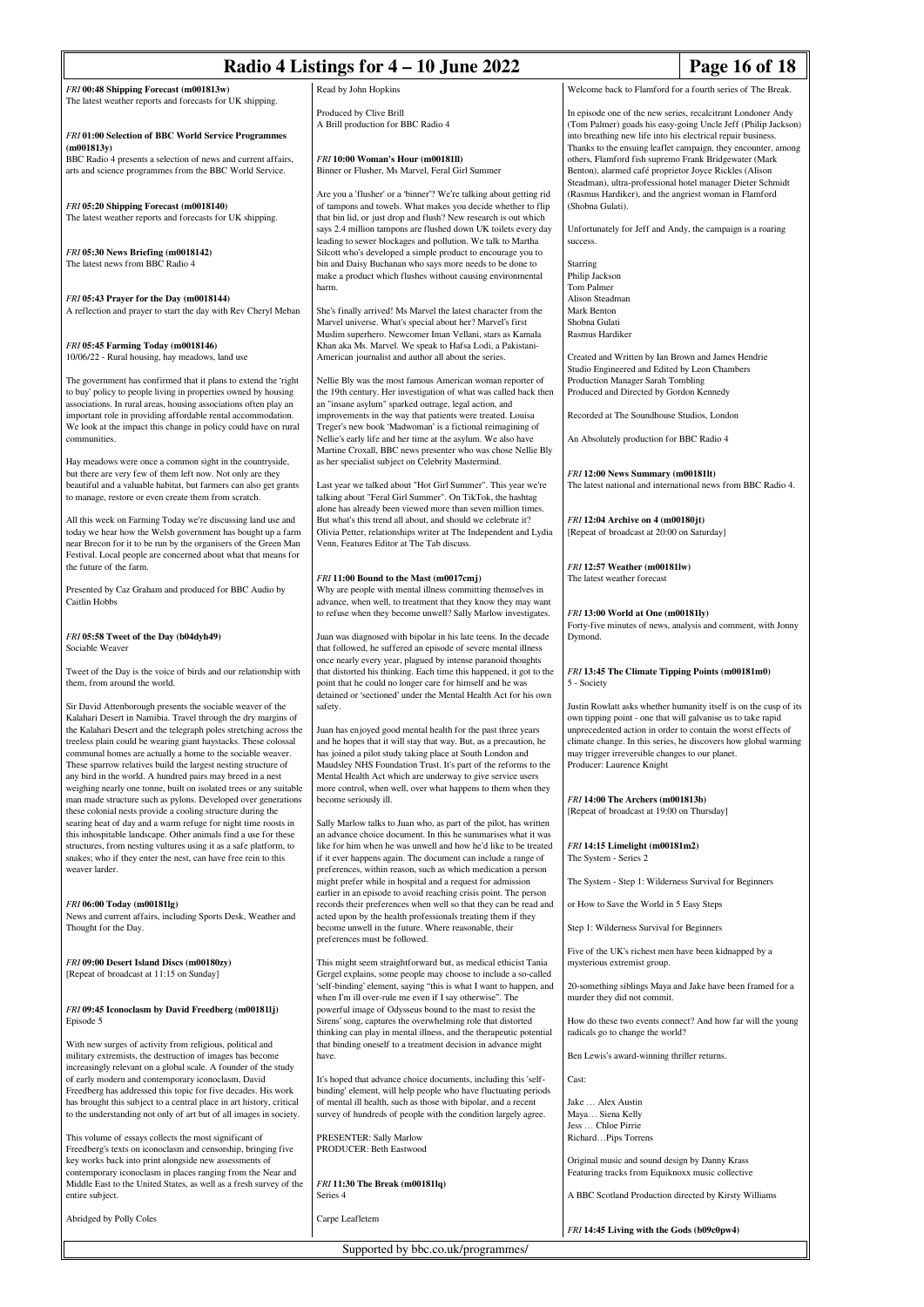| Radio 4 Listings for 4 - 10 June 2022                                                                                                                                                                                                                                                                               |                                                                                                                                                                                                                    | Page 17 of 18                                                                                                                                                                                                                                                                                                                                     |                                                                                                                           |
|---------------------------------------------------------------------------------------------------------------------------------------------------------------------------------------------------------------------------------------------------------------------------------------------------------------------|--------------------------------------------------------------------------------------------------------------------------------------------------------------------------------------------------------------------|---------------------------------------------------------------------------------------------------------------------------------------------------------------------------------------------------------------------------------------------------------------------------------------------------------------------------------------------------|---------------------------------------------------------------------------------------------------------------------------|
| The Power of Song                                                                                                                                                                                                                                                                                                   | Archive clips used: BBC Radio 3, Night Waves - Roman                                                                                                                                                               | James Bond Theme by the John Barry Orchestra                                                                                                                                                                                                                                                                                                      |                                                                                                                           |
| Neil MacGregor continues his series on the expression of<br>shared beliefs in communities around the world and across<br>time. He focuses on a Kirchenpelz or 'church fur' - a sheepskin                                                                                                                            | Empire Exhibition 20/10/2000; BBC One, Nationwide -<br>Pompeii 19/11/1976; BBC News 31/05/2022; ABP Sanjha /<br>YouTube Channel, Sidhu Moose Wala in Big Trouble<br>04/05/2020; BBC Radio 4, Last Word 29/09/2006. | Cemetry Gates by The Smiths<br>Summer Nights from the film Grease                                                                                                                                                                                                                                                                                 |                                                                                                                           |
| coat made in the late 19th century in Transylvania, now part of<br>Romania, for the German-speaking Saxon community there.<br>This was not just 'Sunday Best': to wear this coat was to                                                                                                                             | FRI 16:30 More or Less (m001817c)                                                                                                                                                                                  | FRI 20:00 Any Questions? (m00181mp)<br>Peter Ferbrache, Digby Jones, Jayne Ozanne, Polly Toynbee<br>Chris Mason presents political debate from St James' Concert<br>Hall, Guernsey with Chief Minister of Guernsey Peter<br>Ferbrache, Businessman and Chair of Guernsey Policy and<br>Economy Group Digby Jones, activist and UK govt advisor on |                                                                                                                           |
| proclaim in public your allegiance to the Lutheran Church, and<br>your identity as a Transylvanian Saxon. He also reflects on the<br>importance and power of communal singing within the<br>Lutheran Church and elsewhere: the German theologian and<br>priest Martin Luther did not invent hymns or congregational | [Repeat of broadcast at 09:00 on Wednesday]<br>FRI 17:00 PM (m00181mc)                                                                                                                                             |                                                                                                                                                                                                                                                                                                                                                   |                                                                                                                           |
| singing, but he did transform them, making them central to<br>worship as never before.                                                                                                                                                                                                                              | Afternoon news and current affairs programme, reporting on<br>breaking stories and summing up the day's headlines                                                                                                  | LGBT issues Jayne Ozanne and writer and columnist for The<br>Guardian Polly Toynbee.<br>Producer: Camellia Sinclair<br>Lead broadcast engineer: Tim Allen                                                                                                                                                                                         |                                                                                                                           |
| Producer Paul Kobrak<br>Produced in partnership with the British Museum                                                                                                                                                                                                                                             | FRI 18:00 Six O'Clock News (m00181mf)<br>Ukraine says it is negotiating with Moscow to secure the release<br>of two British men sentenced to death after they were captured                                        | FRI 20:50 A Point of View (m00181mr)                                                                                                                                                                                                                                                                                                              |                                                                                                                           |
| Photograph (c) The Trustees of the British Museum.                                                                                                                                                                                                                                                                  | by Russian forces.                                                                                                                                                                                                 | <b>Birthday Blues</b>                                                                                                                                                                                                                                                                                                                             |                                                                                                                           |
| FRI 15:00 Gardeners' Question Time (m00181m5)<br>Euston, London                                                                                                                                                                                                                                                     | FRI 18:30 The News Quiz (m00181mh)<br>Series 108                                                                                                                                                                   | and why he's become a willing participant in the ways of<br>personal trainers.                                                                                                                                                                                                                                                                    | Howard Jacobson reflects on his upcoming 'significant birthday'                                                           |
| Kathy Clugston and the team are in Euston, London answering<br>your horticultural queries. On the panel this week are Anne<br>Swithinbank, Pippa Greenwood and James Wong.<br>From managing an over zealous aloe vera plant, to nurturing a                                                                         | Episode 8<br>In the final episode of this series, Andy Zaltzman is joined by<br>Alice Fraser, Ria Lina, Chris McCausland and Maisie Adam to<br>discuss Boris Johnson surviving a confidence vote. The panel        | 'I say trainer but I am past training,' writes Howard. 'He's more<br>my stretcher. My wife's stretcher, actually, but she doesn't want<br>to be stretched while I shrink. I refused to have him at first. But<br>I capitulated. It was either that or watch my wife by stretched to                                                               |                                                                                                                           |
| struggling trachelospermum jasminoides, and designing a<br>garden in the style of Derek Jarman's unique creation in<br>Dungeness, Kent, the panellists share their gardening know-<br>how.                                                                                                                          | also examine the Queen's Jubilee, rumours that the Pope might<br>be resigning and whether climate change is making people<br>shrink.                                                                               | twice my length'.<br>think I'm a weekend younger than I actually am'.                                                                                                                                                                                                                                                                             | So down on the floor he goes, 'hoping someone - anyone - will                                                             |
| Away from the questions, Anne Swithinbank goes behind the<br>scenes at Kew Gardens' Arboretum Nursery with the Head of<br>Tree Collections, Kevin Martin.                                                                                                                                                           | Hosted and written by Andy Zaltzman with additional material<br>from Alice Fraser, Heidi Regan and Jade Gebbie.<br>Producer: Georgia Keating<br>Executive Producer: James Robinson                                 | Producer: Adele Armstrong<br>Sound: Peter Bosher<br>Production coordinator: Gemma Ashman<br>Editor: Richard Fenton-Smith.                                                                                                                                                                                                                         |                                                                                                                           |
| Producer: Dominic Tyerman<br>Assistant Producer: Bethany Hocken                                                                                                                                                                                                                                                     | Production co-ordinator: Ryan Walker-Edwards<br>A BBC Studios Production                                                                                                                                           | FRI 21:00 The Future Will Be Synthesised (m00181mt)                                                                                                                                                                                                                                                                                               |                                                                                                                           |
| A Somethin' Else production for BBC Radio 4                                                                                                                                                                                                                                                                         | FRI 19:00 The Archers (m00181mk)                                                                                                                                                                                   | The Future Will Be Synthesised<br>What do we want the synthetic future to look like? It's seeping                                                                                                                                                                                                                                                 |                                                                                                                           |
| FRI 15:45 Short Works (m00181m7)<br>An Oologist's Orkney Journal by Richard Smyth                                                                                                                                                                                                                                   | Writer, Keri Davies<br>Director, Gwenda Hughes<br>Editor, Jeremy Howe                                                                                                                                              | into our everyday lives, but are we ready? We need a<br>conversation about the legal, policy and ethical implications for<br>society.                                                                                                                                                                                                             |                                                                                                                           |
| A new and specially commissioned short story by Richard<br>Smyth, who was shortlisted for the BBC National Short Story<br>Award 2021. In postwar Orkney, a young nature writer makes<br>unexpected discoveries on the moors. Richard Goulding reads.                                                                | David Archer  Timothy Bentinck<br>Ruth Archer  Felicity Finch<br>Ben Archer  Ben Norris<br>Natasha Archer  Mali Harries<br>Brian Aldridge  Charles Collingwood                                                     | Deepfakes' murky origins are in a form of sexual image abuse<br>that is being used against hundreds of thousands of people, most<br>of them women. Presenter and synthetic media expert Henry<br>Ajder speaks to journalist Sam Cole, who first reported on<br>deepfakes in 2018. She uncovered a Reddit forum sharing                            |                                                                                                                           |
| Richard Smyth's short fiction has been published by The<br>Stinging Fly, The Fiction Desk, Unthology, The Lonely Crowd,<br>Firewords, TSS, and Haverthorn, among others. He is the<br>author of six books of non-fiction, the most recent of which,<br>An Indifference Of Birds, was published in 2020. He has      | Lilian Bellamy  Sunny Ormonde<br>Beth Casey  Rebecca Fuller<br>Steph Casey  Kerry Gooderson<br>Vince Casey  Tony Turner<br>Chelsea Horrobin  Madeleine Leslay                                                      | pornographic videos with the faces of famous Hollywood<br>actresses transposed on to the bodies of porn performers. Since<br>then the technology has become much more accessible and<br>ordinary women have become the target. Henry interviews a<br>woman who was targeted with deepfake image abuse, and                                        |                                                                                                                           |
| published two novels, and in 2017, he was awarded a Northern<br>Writers' Award for fiction. He has been longlisted for the<br>Galley Beggar Short Story Prize and shortlisted for the Richard<br>Jefferies Prize for nature writing and the Historical Writers'                                                     | Tracy Horrobin  Susie Riddell<br>Jim Lloyd  John Rowe<br>Kate Madikane  Perdita Avery<br>Jazzer McCreary  Ryan Kelly                                                                                               | considers what we can do to protect citizens from synthetic<br>media's malicious uses.<br>Interviewees: Sam Cole, Vice; Noelle Martin, campaigner;<br>Jesselyn Cook, NBC                                                                                                                                                                          |                                                                                                                           |
| Association Short Story Award. He was also a grand finalist on<br>BBC Mastermind in 2008.<br>Go to www.bbc.co.uk/nssa to hear his shortlisted story for the                                                                                                                                                         | Stella Pryor  Lucy Speed<br>Fallon Rogers  Joanna Van Kampen<br>Robert Snell  Graham Blockey                                                                                                                       | FRI 22:00 The World Tonight (m00181mw)                                                                                                                                                                                                                                                                                                            | In-depth reporting, intelligent analysis and breaking news from                                                           |
| 2021 BBC National Short Story Award - Maykopsky District,<br>Adyghe Oblast read by Blake Ritson.                                                                                                                                                                                                                    | FRI 19:15 Add to Playlist (m00181mm)<br>David Arnold and Anna Lapwood kick off a new playlist                                                                                                                      | a global perspective                                                                                                                                                                                                                                                                                                                              |                                                                                                                           |
| Produced by Elizabeth Allard.<br>FRI 16:00 Last Word (m00181m9)                                                                                                                                                                                                                                                     | Cerys Matthews and Jeffrey Boakye return to the studio to start<br>a whole new playlist in the company of the film and TV<br>composer David Arnold, who's written scores for five James                            | Episode 10<br>In 1945, Billy Wilder made a film called "Death Mills" about                                                                                                                                                                                                                                                                        | FRI 22:45 Mr Wilder and Me by Jonathan Coe (m00181my)                                                                     |
| Amanda Claridge, Sidhu Moose Wala (pictured), Mark Sykes,<br>Paul Vance                                                                                                                                                                                                                                             | Bond films, and the organist Anna Lapwood, Director of Music<br>at Pembroke College, Cambridge.                                                                                                                    | the Holocaust. In it he showed "an entire field, a whole                                                                                                                                                                                                                                                                                          | landscape of corpses". He went on to make "Sunset Boulevard",<br>"Some Like It Hot" and "The Apartment". "Mr Wilder & Me" |
| Matthew Bannister on                                                                                                                                                                                                                                                                                                | This new playlist takes us back to Mexico in the 19th century<br>and to a famously dystopian landscape populated by robots.                                                                                        | is ostensibly a fiction about a young woman discovering her                                                                                                                                                                                                                                                                                       | love of film, music and young men but it is also about the way                                                            |
| Amanda Claridge, the archaeologist who was a leading expert<br>on ancient Rome.                                                                                                                                                                                                                                     | Presenters Cerys Matthews and Jeffrey Boakye<br>Producer Jerome Weatherald                                                                                                                                         | that a generation of film-makers responded to the great<br>cataclysm of the second world war and the seriousness with<br>which they viewed entertainment, particularly comedy, as an                                                                                                                                                              |                                                                                                                           |
| Sidhu Moose Wala, the acclaimed Indian rapper who was shot<br>dead at the age of 28.                                                                                                                                                                                                                                | The five tracks in this week's playlist:                                                                                                                                                                           | escape from nightmarish reality.<br>The protagonist, Calista is a film score composer and she tells                                                                                                                                                                                                                                               |                                                                                                                           |
| Mark Sykes, the upper-class gambler, con man, gun smuggler<br>and playboy.                                                                                                                                                                                                                                          | Blinding Lights by The Weeknd<br>Blade Runner - End Titles by Vangelis<br>Danse Macabre (organ arr E H Lemare) by Charles-Camille                                                                                  | the story of how she came to work for the legendary film<br>director, Billy Wilder whilst he was preparing to work on one of<br>his last films, "Fedora".                                                                                                                                                                                         |                                                                                                                           |
| Paul Vance, who wrote the song 'Itsy Bitsy Teenie Weenie<br>Yellow Polka Dot Bikini' and whose death was announced<br>prematurely in 2006.                                                                                                                                                                          | Saint-Saëns<br>Wannabe by The Spice Girls<br>Viva Mexico by Mariachi Las Adelitas UK                                                                                                                               | Written by Jonathan Coe<br>Abridged by Florence Bedell                                                                                                                                                                                                                                                                                            |                                                                                                                           |
| Producer: Neil George                                                                                                                                                                                                                                                                                               | Other music in this episode:                                                                                                                                                                                       | The reader is Jasmine Hyde                                                                                                                                                                                                                                                                                                                        |                                                                                                                           |
| Interviewed guest: Richard Hodges<br>Interviewed guest: Professor Richard Alston<br>Interviewed guest: Bobby Friction                                                                                                                                                                                               | Thunderbirds theme<br>Take On Me by Aha<br>Young Turks by Rod Stewart                                                                                                                                              | Produced by Clive Brill<br>A Brill Production for BBC Radio 4.                                                                                                                                                                                                                                                                                    |                                                                                                                           |
| Interviewed guest: Lady Colin Campbell<br>Interviewed guest: Douglas Thompson                                                                                                                                                                                                                                       | Don't You Forget About Me by Simple Minds<br>Beverley Hills Cop theme<br>The Goldeneye Overture (Pt 1) by Eric Serra                                                                                               | FRI 23:00 A Good Read (m00180lg)<br>[Repeat of broadcast at 16:30 on Tuesday]                                                                                                                                                                                                                                                                     |                                                                                                                           |

Supported by bbc.co.uk/programmes/